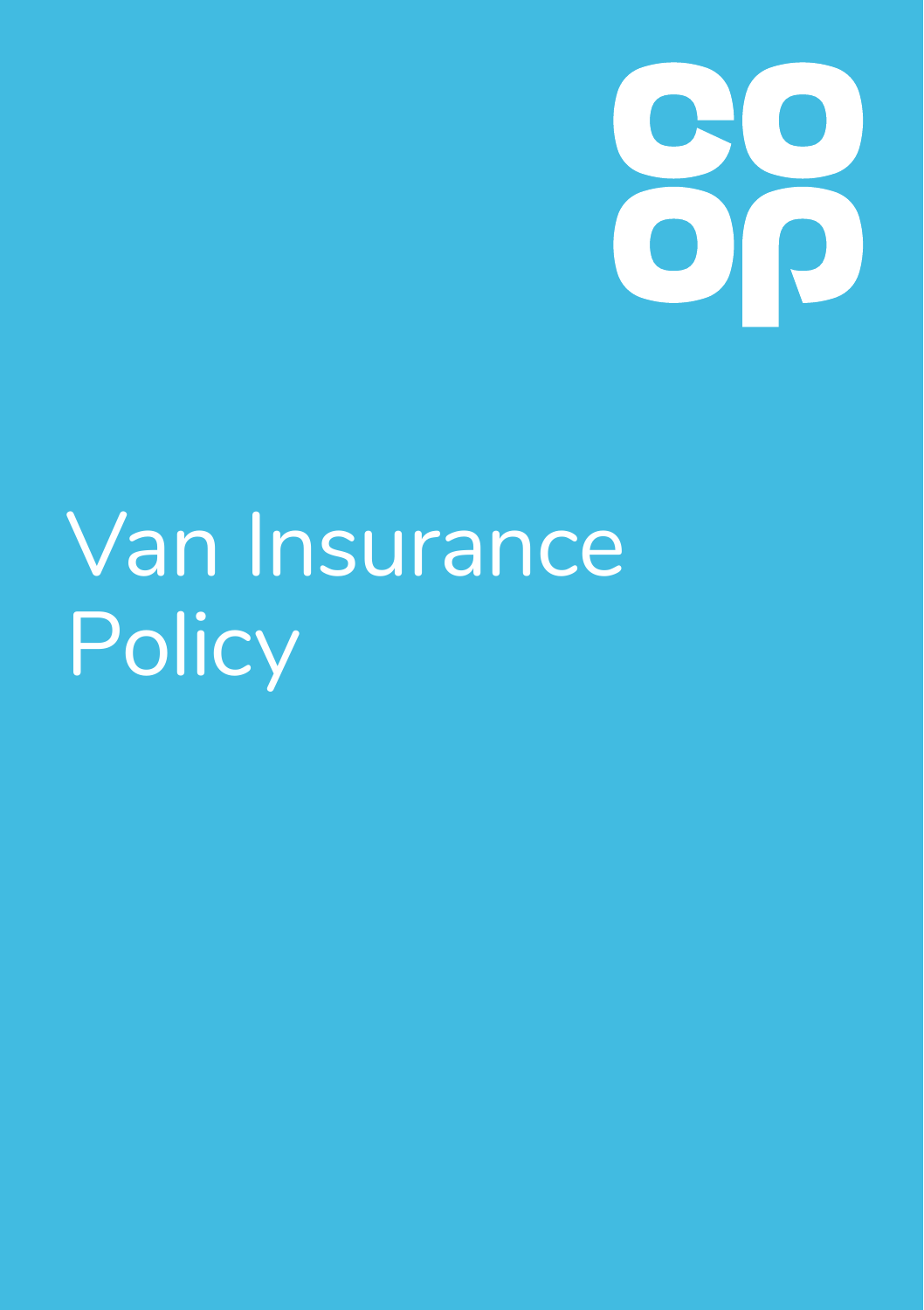If **you** have an accident call the 24 hour Claims Helpline: 0345 999 8888

Please call within 24 hours of the accident, but ideally within 1 hour. **You** may be entitled to a FREE **courtesy vehicle**, FREE collection and delivery, and **we** can provide a windscreen repair/replacement service. For Glass claims please visit: **claims.markerstudy.com**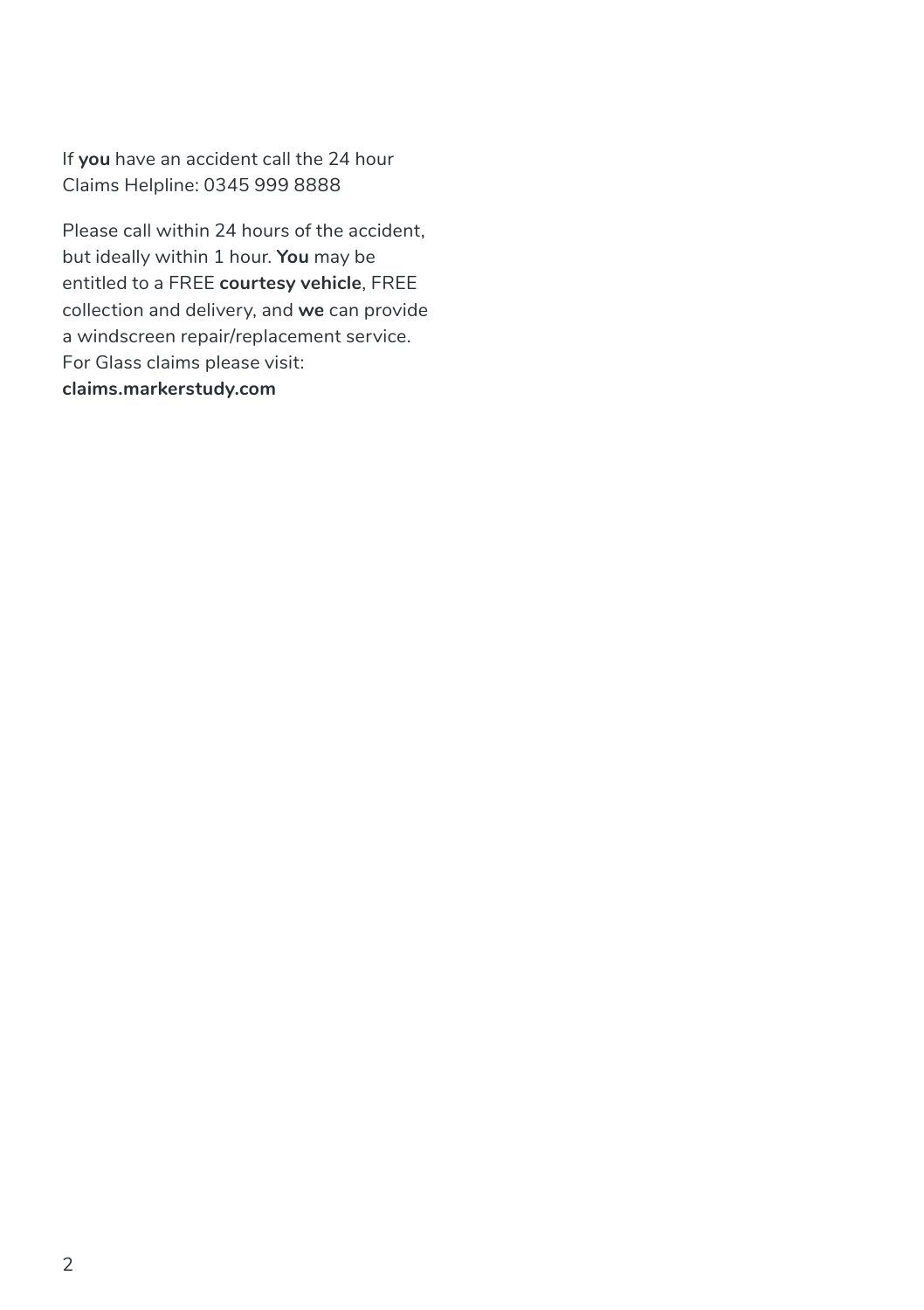### **Contents**

| Introduction                                                          | 04 |
|-----------------------------------------------------------------------|----|
| How to make changes to Your Policy                                    | 04 |
| How to make a claim                                                   | 04 |
| <b>Summary of Cover</b>                                               | 06 |
| What to do in the Event of an Accident                                | 09 |
| Introduction to Your Policy                                           | 10 |
| Definitions                                                           | 11 |
| Insurance Provided - Guide to Policy Cover                            | 13 |
| Section A – Loss of or Damage to the Insured Vehicle                  | 16 |
| Section B – Loss of or Damage to the Insured Vehicle by Fire or Theft | 21 |
| Exceptions to Sections A & B                                          | 25 |
| Section C - Liability to Other People                                 | 27 |
| <b>Exceptions to Section C</b>                                        | 28 |
| Section D - Provision of a Courtesy Vehicle                           | 29 |
| Section E - Personal Accident Benefits                                | 30 |
| Section F - Personal Belongings                                       | 31 |
| Section G - Medical Expenses                                          | 31 |
| Section H - Glass Damage                                              | 32 |
| Section I - Replacement Locks                                         | 33 |
| Section J - Foreign Use of the Insured Vehicle                        | 34 |
| Section K - No Claim Discount                                         | 36 |
| Section L - Protected No Claim Discount                               | 38 |
| Section M - Uninsured Driver and Vandalism Promise                    | 38 |
| Section N - Emergency Transport and Accommodation                     | 39 |
| Section O - Child Car Seat                                            | 39 |
| Section P – Misfuelling – Draining and Flushing                       | 40 |
| <b>General Exceptions</b>                                             | 41 |
| <b>General Conditions</b>                                             | 44 |
| Our Service Commitment                                                | 51 |
| How we use Your information                                           | 53 |
| Numbers to Call                                                       | 53 |
| <b>Useful Contact Information</b>                                     | 54 |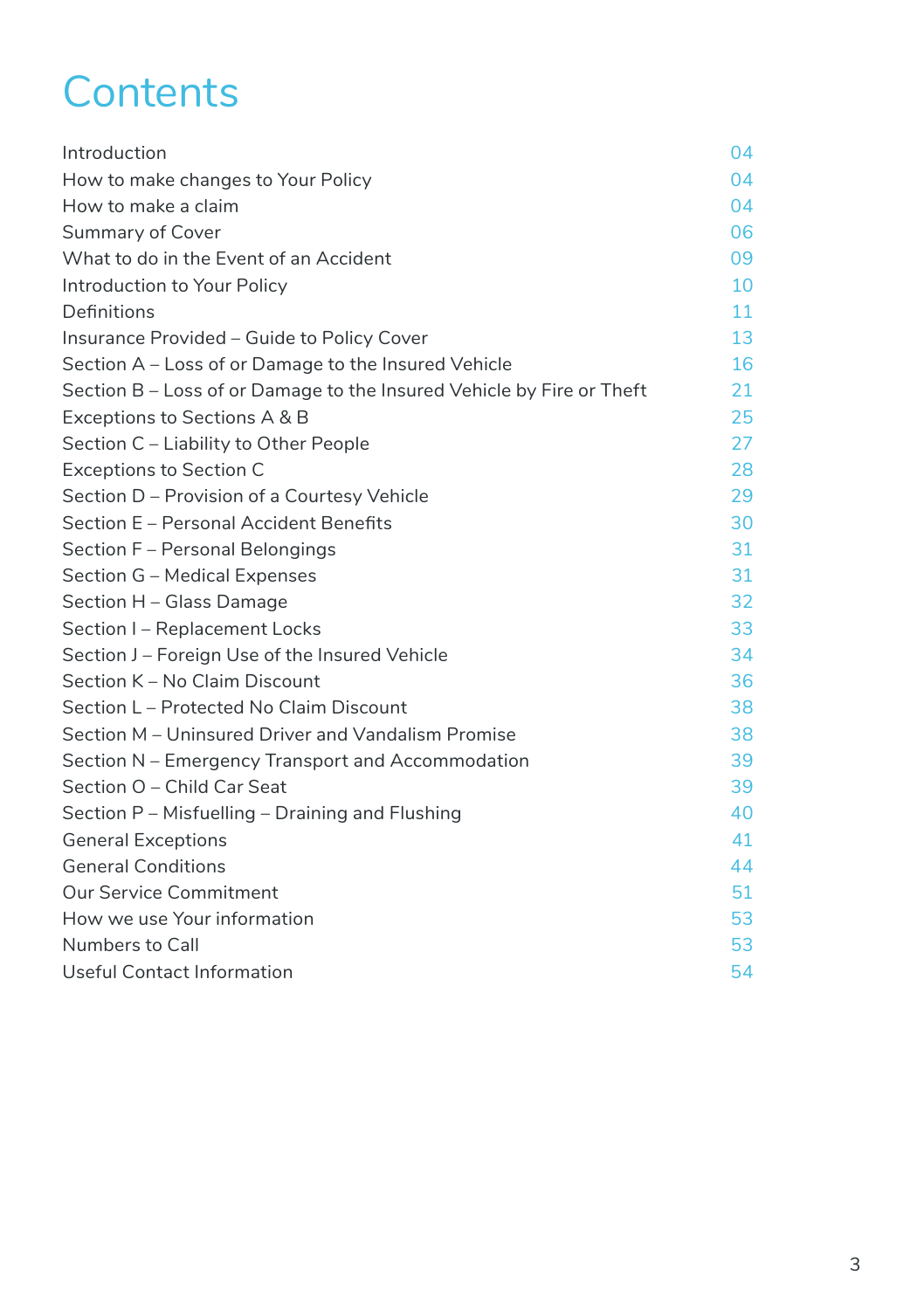### Introduction

### **Introduction**

**Your** Co-op Van Insurance Policy contains important information about what **you** are insured for, what to do in the event of an accident or loss and how to update **your** policy if **your** circumstances change.

To help **you** understand **your** policy some words and expressions are given specific meanings which apply wherever they appear in bold type. The Policy Definitions on page 11 list these words and expressions with their meanings.

### **How to make changes to your policy**

It's important that all the details in **your**  policy are accurate therefore if any of the information contained in **your Policy Schedule, your Certificate of Motor Insurance** or the **Statement of Fact** document is incorrect.

**You** should call **AISL** on **0333 009 6877** lines open Mon to Fri 8am to 8pm, Sat 8am to 5pm and Sun 9am to 4pm.

Please refer to notification of changes on page 14 for further information.

#### **How to make a claim**

The process of claiming has been made as easy and straightforward as possible. If the **Insured Vehicle** is:

- Stolen or damaged, or
- Involved in an accident

**You** should call the claims helpline on **0345 999 8888** lines open 24 hours a day, 7 days a week.

It's important that **you** report any accident or loss as soon as reasonably possible and obtain details of anyone else involved in the incident including any witnesses.

#### **Accident recovery**

**If the Insured Vehicle is immobile or unsafe to drive due to insured loss or damage and you are calling from outside the UK please call 0044 345 999 8888 and refer to the Accident recovery subsection in**  Section J: Foreign use of the insured vehicle **on page 34.**

### **Windscreen claims**

If **your** claim is for damage to the windscreen, windows or sunroof glass of the **Insured Vehicle**, simply call **0800 587 6887** to arrange repair or replacement or visit **claims.markerstudy.com** where you can book your appointment on-line. Please refer to Section H: Glass Damage on page 32 for further information.

#### **Guidance notes**

There are useful guidance notes shown in shaded boxes thoughout the policy document. The guidance notes do not form part of the insurance contract but are there to help you understand it. You should always read the guidance notes in conjunction with the whole of the policy document.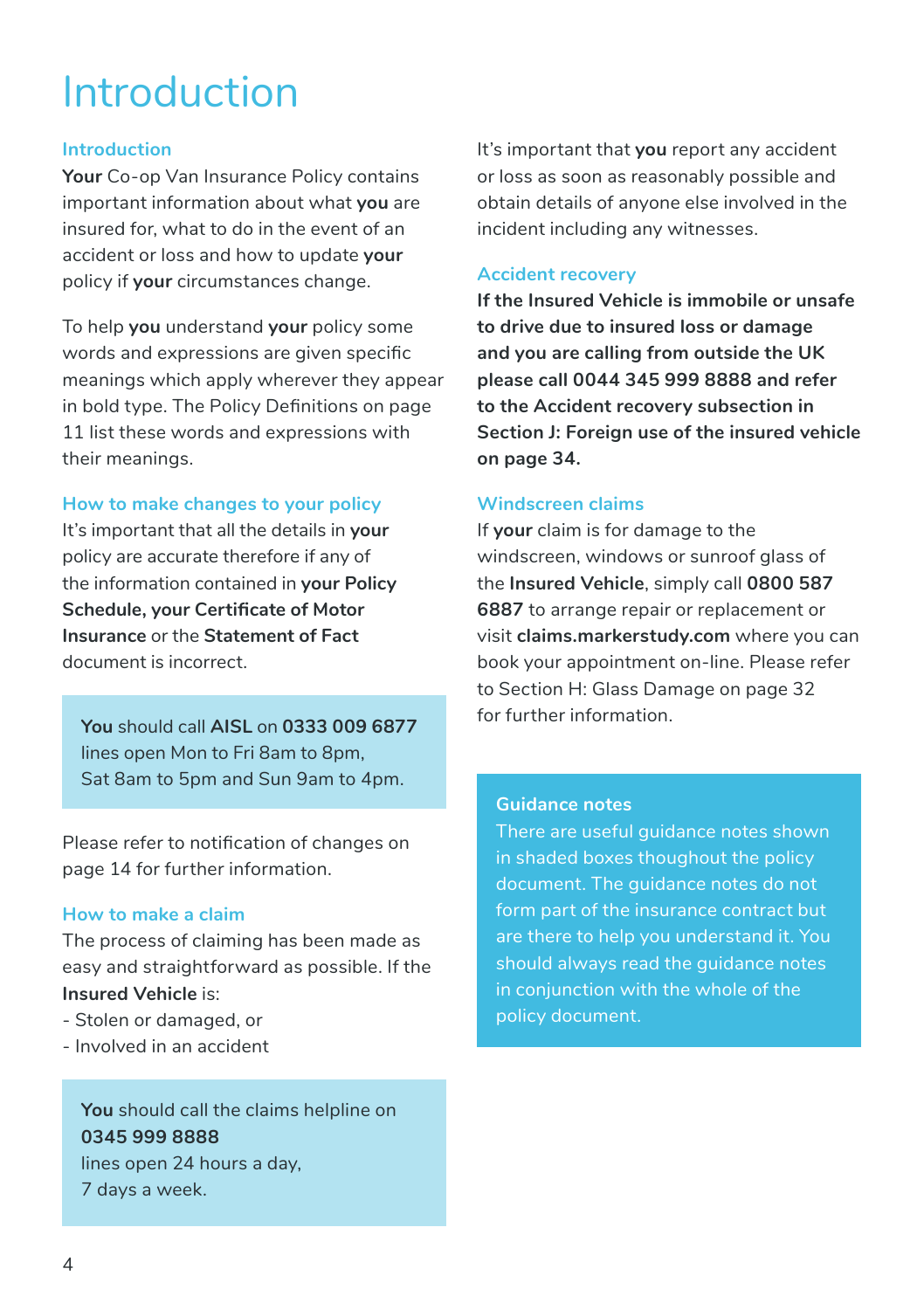### Introduction (continued)

### **Volunteer driving**

Helping your local community through volunteer driving is an activity we recognise that many of our policyholders want to pursue. We will not consider using the insured vehicle for the benefit of charities, voluntary organisations, clubs or societies as business use provided any payment you receive does not exceed the HMRC mileage rates in force at the time.

#### **Vehicle sharing**

This policy allows you to carry passengers on a social or similar basis and for you to receive payment from your passengers towards the cost of fuel used in respect of that journey. It does not however allow you to make profit from carrying those passengers.

Example 1: You drive a friend to the cinema. The journey uses £10 worth of fuel and you ask your friend for £5 towards the cost of fuel used.

Example 2: You drive a friend to the cinema. The journey uses £10 worth of fuel and you ask your friend for £25 towards the cost of fuel used. Example 2 would be classed as you making a profit and this use would not therefore be covered by this policy. Please refer to General Condition 9 for full details.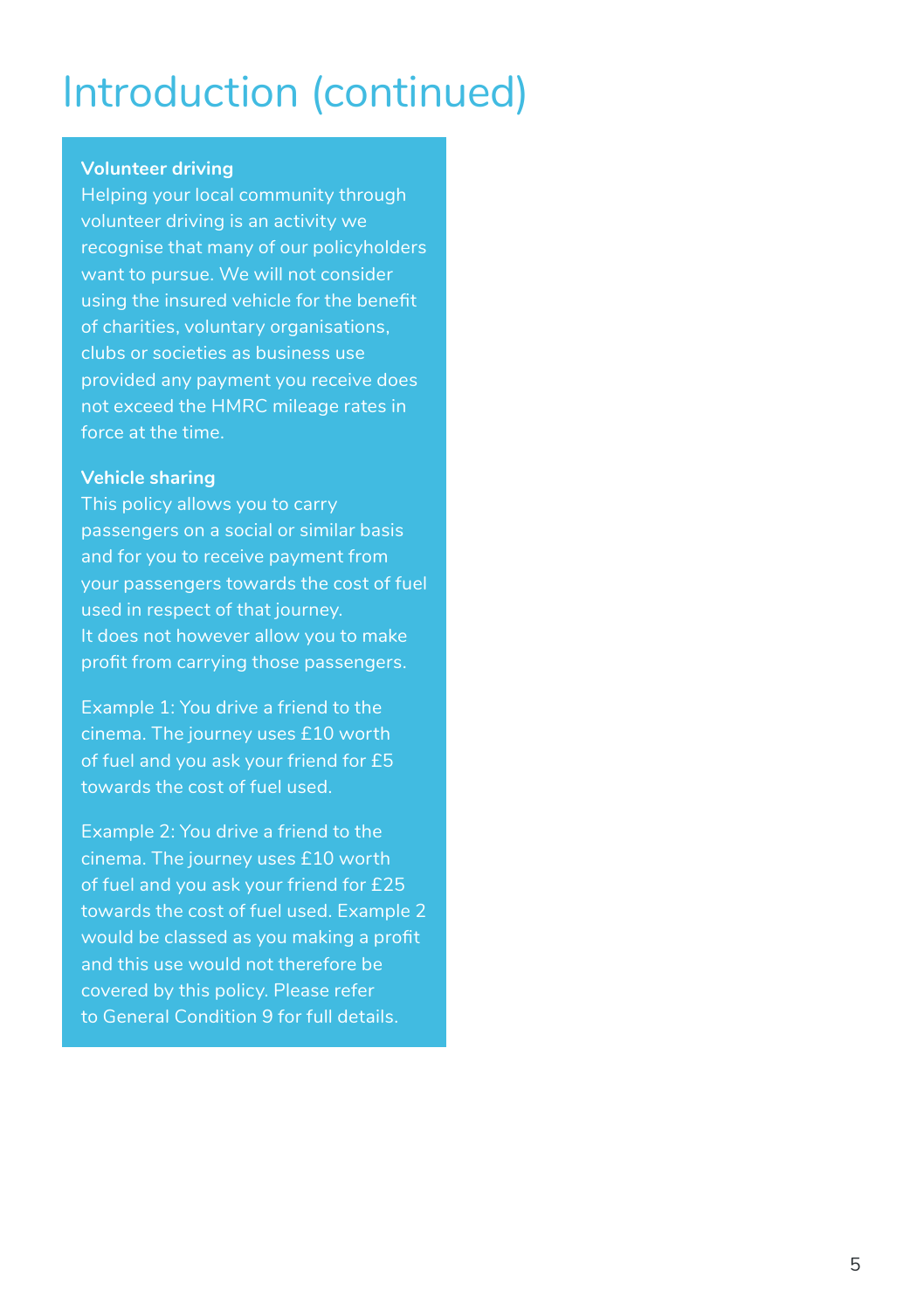# Summary of Cover

### **Significant features and limitations**

The table below shows the significant features and limitations of **your** Policy and is dependent upon the cover shown in **your Policy Schedule**.

| Liability for death of or injury to third parties (including passengers)                                        | Unlimited                                           |
|-----------------------------------------------------------------------------------------------------------------|-----------------------------------------------------|
| Liability for damage to property                                                                                | £5,000,000                                          |
| Liability of passengers to other parties                                                                        | Unlimited                                           |
| Legal costs incurred with our consent                                                                           | £5,000,000                                          |
| Loss or damage to the insured vehicle as a result of fire or theft                                              | <b>Market Value</b>                                 |
| Accidental damage of insured vehicle                                                                            | <b>Market Value</b>                                 |
| Loss or damage to electronic equipment fitted by the vehicle manufacturer                                       | <b>Unlimited</b>                                    |
| Loss or damage to electronic equipment permanently fitted post<br>manufacture                                   | £500                                                |
| Glass damage where an <b>approved repairer</b> is used                                                          | <b>Unlimited</b>                                    |
| Glass damage where a non-approved repairer is used                                                              | £150                                                |
| Recovery of insured vehicle following a covered incident                                                        | <b>Unlimited</b>                                    |
| Provision of a Courtesy Vehicle where the insured vehicle is being<br>repaired by an approved repairer          | 14 days                                             |
| Medical expenses for each occupant of the insured vehicle                                                       | £250                                                |
| Personal accident benefit for you and any named driver for death<br>or certain disabilities                     | £5,000                                              |
| Loss or damage to personal belongings                                                                           | £250                                                |
| Replacement of child car seats following their loss or damage or impact<br>damage to the <b>insured vehicle</b> | Unlimited                                           |
| Foreign use - full policy cover in any EU and certain other associated<br>countries during the policy year      | 60 days                                             |
| Vandalism Promise – if the <i>insured vehicle</i> is vandalised                                                 | NCD not reduced                                     |
| Uninsured Driver Promise - if you are hit by an uninsured driver                                                | <b>NCD</b> not reduced<br>No Excess applied         |
| Replacement of keys and locks following theft or loss of keys                                                   | £500<br>NCD not reduced                             |
| Draining and flushing of the insured vehicle's fuel tank following<br><b>Misfuelling</b>                        | £250<br><b>NCD</b> not reduced<br>No Excess applied |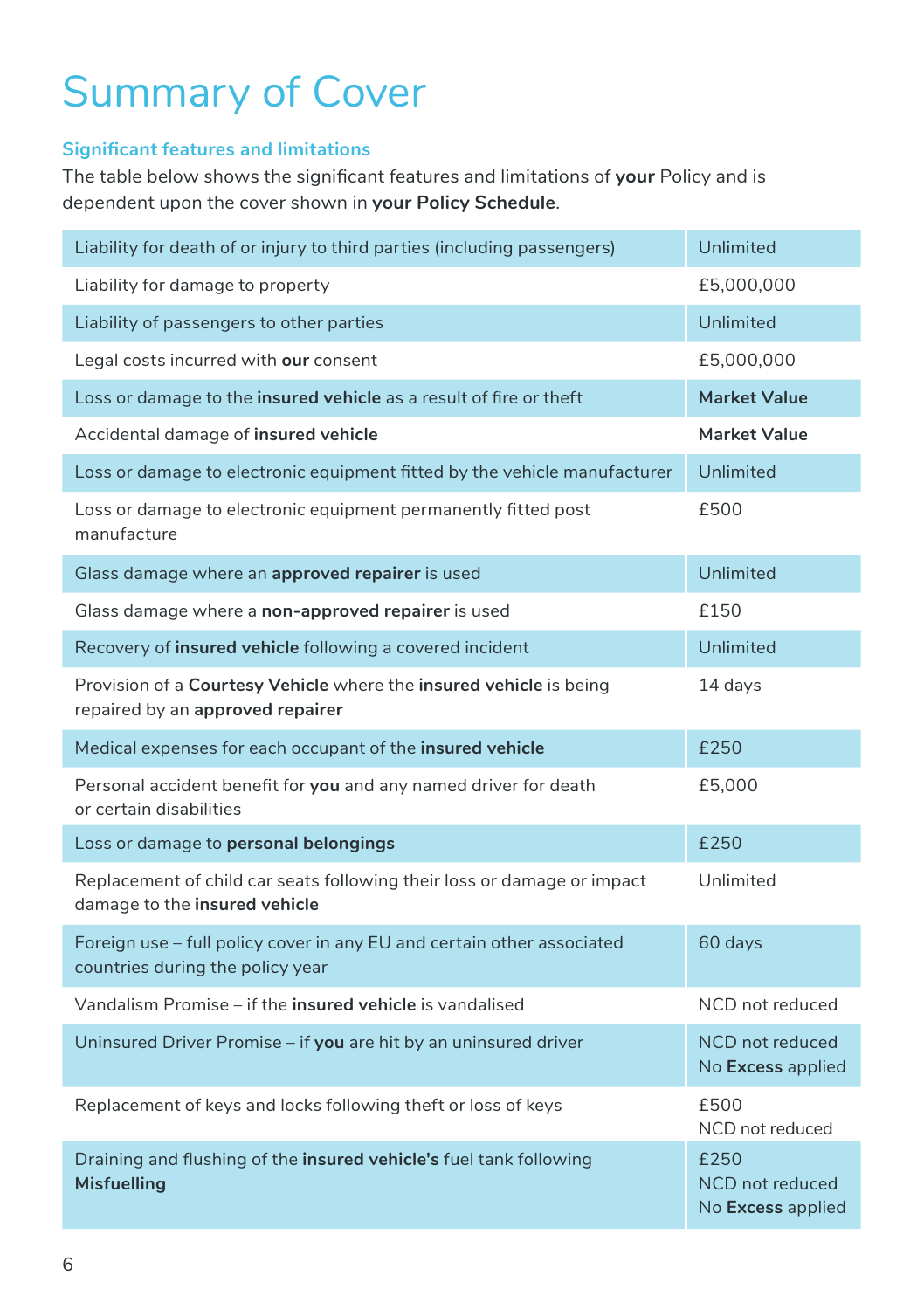# Summary of Cover

### **Significant exclusions**

**Your** Policy does not cover **you** in some situations. Each section of **your** Policy document contains exclusions that apply to that section and the General Exclusions section contains exclusions that apply to the whole of **your** Policy. The table below shows the significant exclusions that apply to **your** policy

| Cover                           | Policy<br><b>Section</b> | Significant exclusion                                                                                                                                                                                                                                                                                                                                                   |
|---------------------------------|--------------------------|-------------------------------------------------------------------------------------------------------------------------------------------------------------------------------------------------------------------------------------------------------------------------------------------------------------------------------------------------------------------------|
| Loss or Damage                  | B                        | Loss or damage to the insured vehicle caused by a person<br>known to you taking the insured vehicle without your<br>permission, unless that person is reported to the police for<br>taking the insured vehicle without your permission.                                                                                                                                 |
| Loss or Damage,<br>Fire & Theft | A & B                    | If any part or accessory of the insured vehicle is not<br>available, the most we will pay for that part will be the cost<br>shown in the manufacturer's last UK price list (plus the<br>reasonable fitting costs). We may decide to repair the<br>insured vehicle with parts which have not been made by<br>your vehicles's manufacturer but are of a similar standard. |
| Theft                           | B                        | Loss or damage caused by theft will not be covered unless<br>the incident has been reported to the Police and a crime<br>reference number obtained.                                                                                                                                                                                                                     |
| <b>Theft</b>                    | B                        | Loss or damage caused by theft will not be covered if the<br>insured vehicle is left unoccupied and the keys are left in or<br>on the insured vehicle, or left with the engine running, or left<br>unlocked and any window or roof opening is left open.                                                                                                                |
| Key cover                       | I                        | The theft of keys will not be covered if the insured vehicle<br>is left unoccupied and the keys are left in or on the insured<br>vehicle.                                                                                                                                                                                                                               |
| Personal<br><b>Belongings</b>   | F                        | Loss or damage to personal belongings:<br>if the insured vehicle is unoccupied; and<br>i)<br>left unlocked; or<br>any window or roof opening is left open.<br>from an unsecured storage area e.g a flatbed.<br>ii)                                                                                                                                                      |
| Personal Accident               | Е                        | Any death or injury to any person driving the insured vehicle<br>who has a higher level of alcohol or drugs in their body<br>i)<br>than is allowed by law<br>who is not wearing a seatbelt when required to by law<br>ii)<br>resulting from suicide, attempted suicide or any<br>iii)<br>deliberate self-inflicted injury.                                              |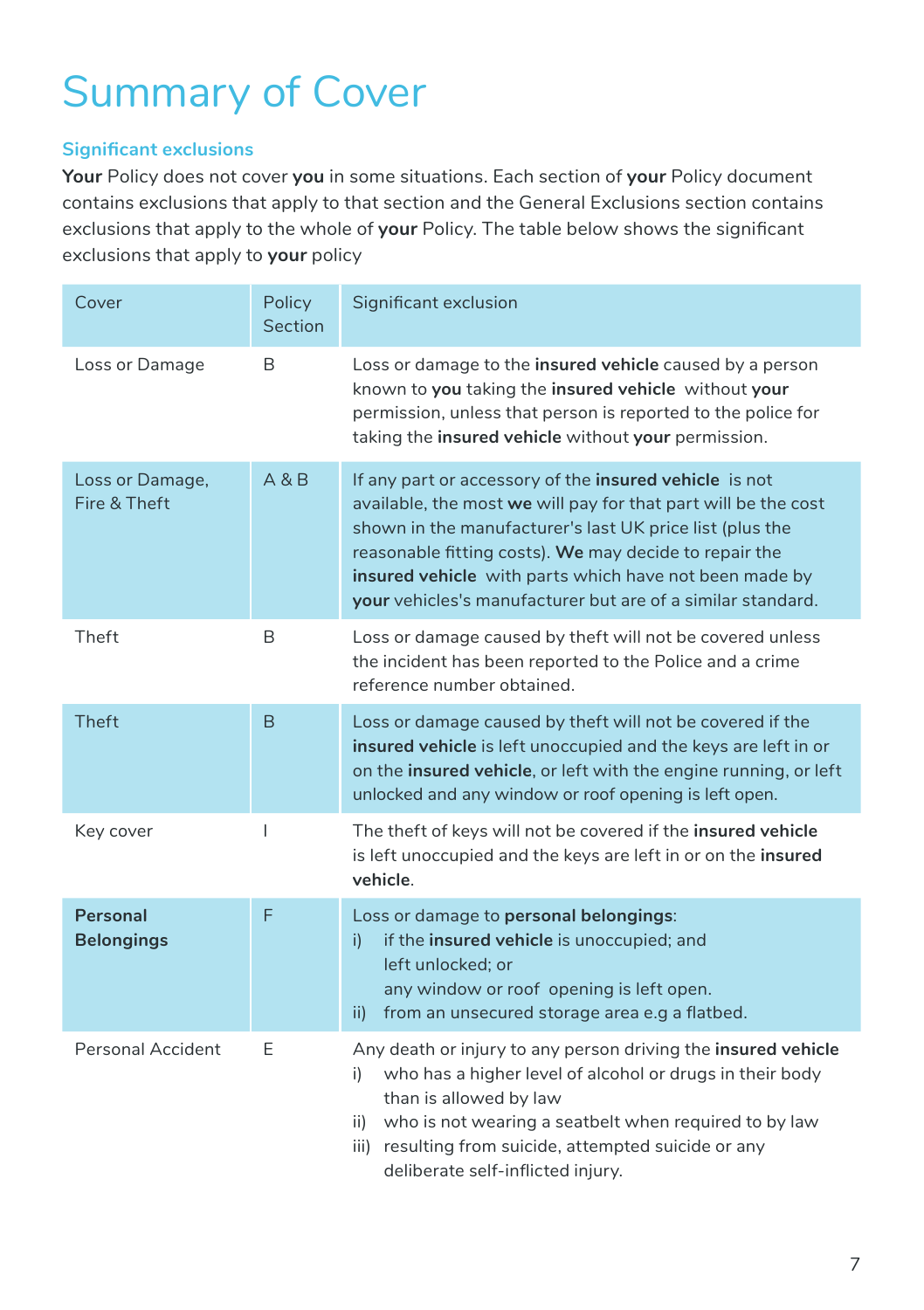# Summary of cover (continued)

| Cover                     | Policy<br><b>Section</b> | Significant exclusion                                                                                                                                                                                                                                                      |
|---------------------------|--------------------------|----------------------------------------------------------------------------------------------------------------------------------------------------------------------------------------------------------------------------------------------------------------------------|
| Foreign Use               | $\mathbf{I}$             | Loss or damage to the <b>insured vehicle</b> that occurs when the<br><b>insured vehicle</b> has been overseas in any EU or associated<br>country for more than 60 days.                                                                                                    |
| <b>General Exceptions</b> |                          | The policy does not insure damage, loss, Injury, liability<br>or assistance if the insured vehicle is driven, with your<br>permission, by a person not covered by your Certificate of<br>Motor Insurance.                                                                  |
| <b>General Exceptions</b> |                          | The policy does not insure any damage, loss, Injury, liability<br>or assistance if the <b>insured vehicle</b> is being used for any<br>purpose other than that allowed by your Certificate of<br>Motor Insurance.                                                          |
| <b>General Exceptions</b> |                          | The policy does not insure any damage, loss, Injury, liability<br>or assistance if the person driving the <b>insured vehicle</b> does<br>not hold, or comply with the conditions of, a valid licence to<br>drive such a vehicle in the country that the incident occurred. |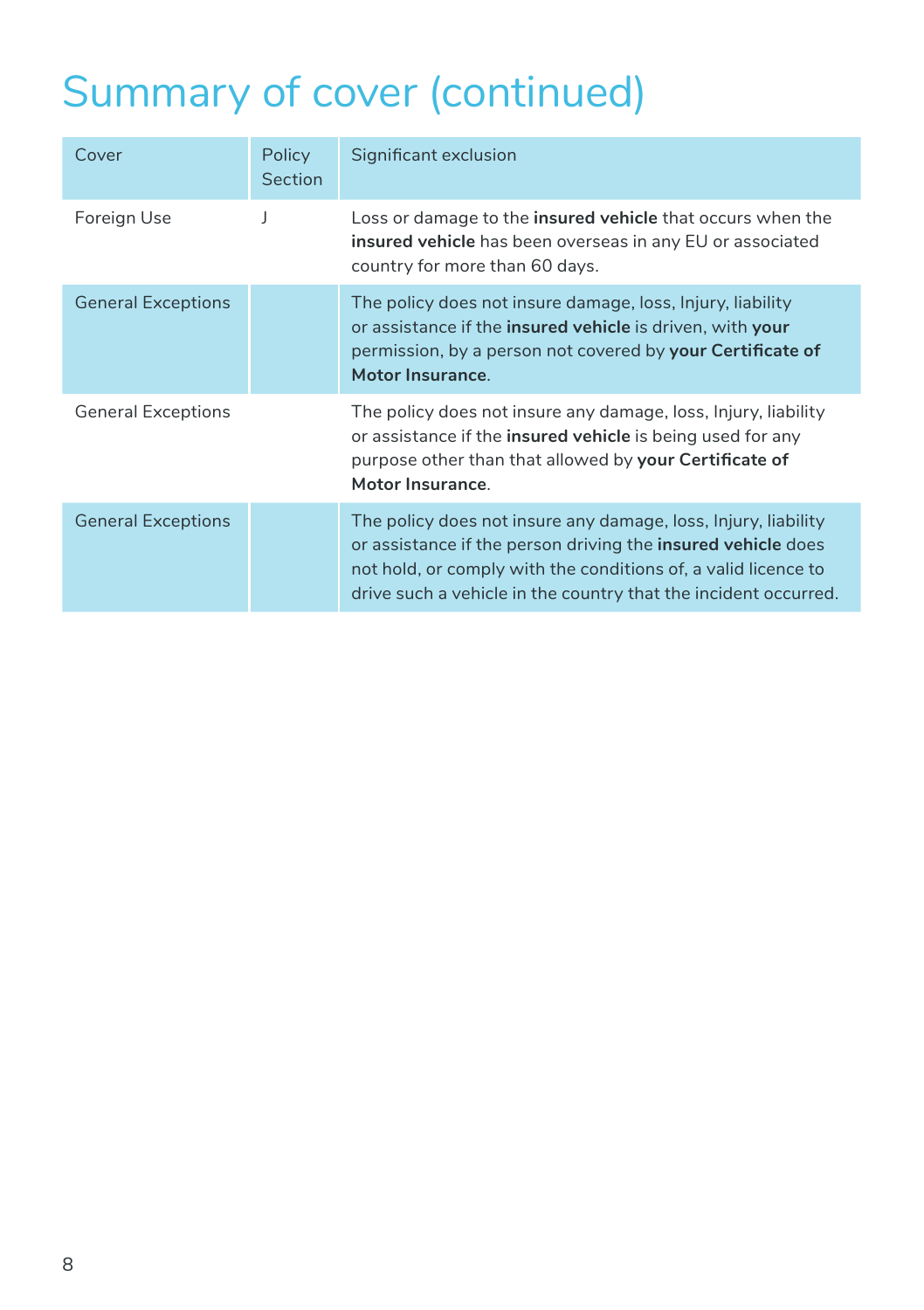### What to do in the Event of an Accident

### **Regardless of blame it is important that you take the following action:**

**Stop:** Stop as soon as possible, in a safe place (if **you** have a warning triangle, place it well before the obstruction). If anybody has been injured, call the police and ambulance service.

**Sketch:** Make a quick sketch of the direction and final position of each vehicle (it is worth keeping a pen and paper in **your** vehicle).

**Note down: You** will need to make a note of:

- The vehicle registration number, name, address and telephone number of any other drivers involved in the accident.
- The number of passengers in each vehicle.
- The name and address of anyone who is injured (or suggesting they have been injured).
- The name, address and telephone number of any witnesses to the accident.
- The name, telephone number and constabulary of any police officer who attends the accident.

**Take a photo**: If **you** are able to do so, try and take photographs to support the positions of the vehicles and the extent of damage.

**Provide: You** must give **your own** details to anyone who has reasonable grounds for requesting them.

**DO NOT**: Do not admit responsibility, either verbally or in writing. Instead, simply supply **your** details along with **your** policy number to the other driver(s)/person(s) involved in the accident and ask him/her to call the claims advisers on **0345 999 8888** By passing these details to the other person(s) involved in the accident **you** will give him/ her the opportunity of obtaining assistance in progressing repairs and assisting with

the provision of a courtesy vehicle if the circumstances of the accident warrant this. If for any reason **you** have not been able to exchange details with other drivers or owners of property or **you** were in collision with an animal, **you** must report the accident to the police as soon as possible, and certainly within 24 hours of the accident.

### **Benefits of an immediate call**

Calling straight away provides **you** with benefits which may include the following, if **you** use **our Approved Repairer** network, (dependent on the level of policy cover **you** have):

- **FREE courtesy vehicle** while **your** vehicle is being repaired (subject to availability).
- Windscreen repair/replacement.
- FREE collection and re-delivery.
- FREE vehicle cleaning service.
- **Approved repairer's** work is guaranteed all the time **you** own the **insured vehicle**.

**Your** claim and claims made against **you**, will be dealt with as quickly and fairly as possible. Please read the General Conditions in this policy booklet.

For **our** joint protection telephone calls may be recorded and monitored.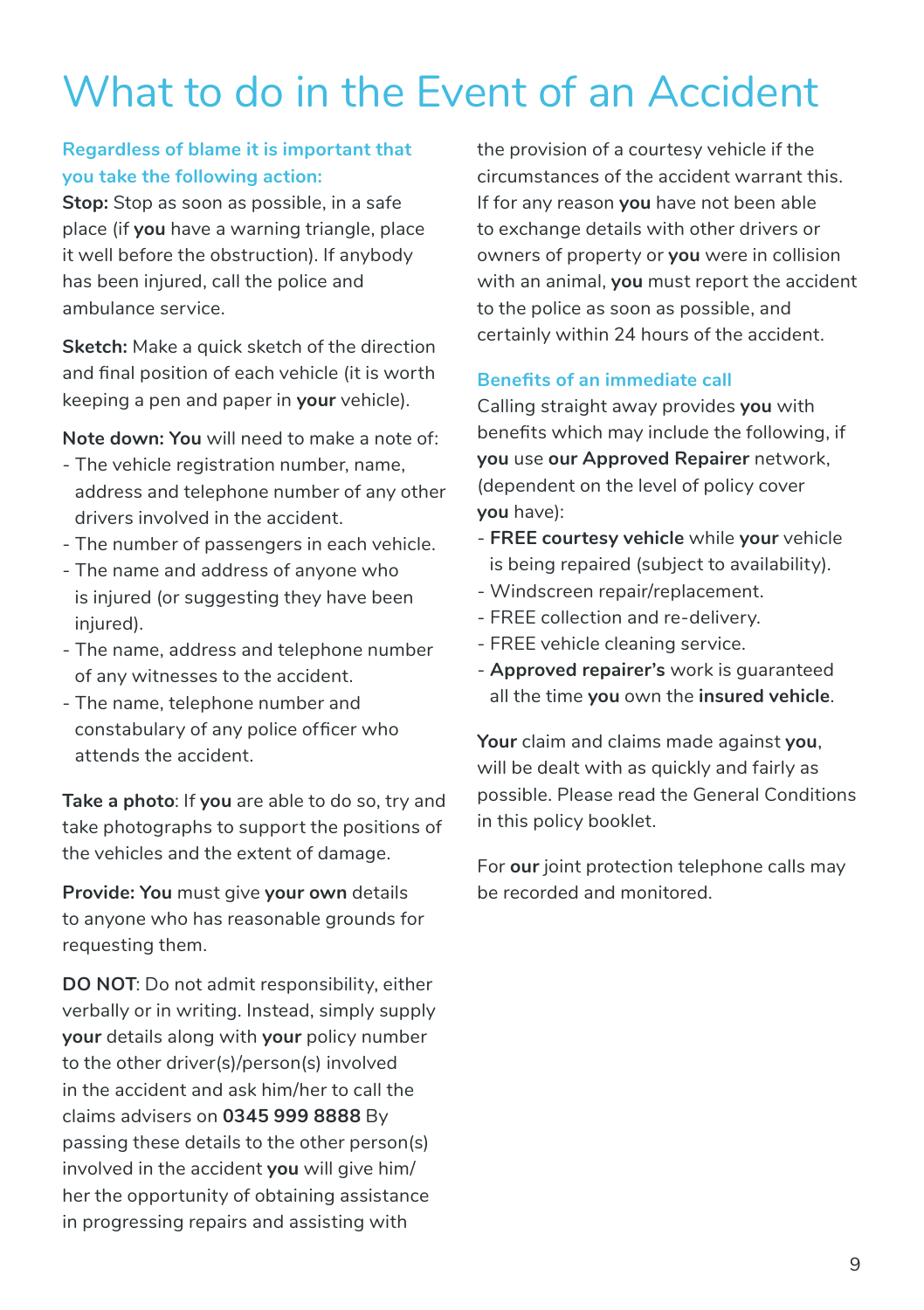### Introduction to Your Policy

#### **Contract of Insurance**

Welcome to **your** Co-op Insurance Van policy arranged and administered by **Affinity Insurance Solutions Limited** and produced by **us**.

This Policy Document is evidence of a legally binding contract of insurance between **you** (the Insured) and **us** (Markerstudy Insurance Services Limited on behalf of the authorised insurer, details of which can be found on **your Certificate of Motor Insurance**). This contract is entered into on the basis that:

- **You** have taken all reasonable care to answer all questions asked honestly, accurately and to the best of **your** knowledge; and
- any other information given either verbally or in writing by **you**, or on **your** behalf at the time **you** applied for insurance is also complete; and
- the information supplied has been given honestly and to the best of **your** knowledge and belief.

The information that **you** have given to **us** is shown on **your statement of fact or statement of insurance** but will also include further information given either verbally or in writing by **you** or on **your** behalf at the time **you** applied for insurance.

**You** must read this Policy Document, the **Policy Schedule** and the **Certificate of Motor Insurance** together. The **Policy Schedule** tells **you** which sections of the policy apply. Please check all three documents carefully to make certain they give **you** the cover **you** want.

**We** have arranged to insure **you** against liability, loss or damage that may occur within the **geographical limits** of the policy during any **period of insurance** for which **you** have paid, or agreed to pay the premium.

The cover provided is subject to the terms, conditions and exceptions contained in this policy document or in any **endorsements** applying to this policy document.

#### **Third Party Rights**

Nobody other than **you** (the Insured), **us** (Markerstudy Insurance Services Limited) or the insurer has any rights that they can enforce under this contract except for those rights that they have under road traffic law in any country in which this insurance applies.

#### **The language that applies**

Unless specifically agreed otherwise, this insurance shall be subject to English Law.

The terms and conditions of this policy and all other information concerning this insurance are communicated to **you** in the English language and **we** undertake to communicate in this language for the duration of the policy.

Signed for and on behalf of the insurer by:

Camples

Gary Humphreys Markerstudy Insurance Services Limited

Markerstudy Insurance Services Limited is registered in England and Wales (No. 2135730) and authorised and regulated by the Financial Conduct Authority (No. 475572). Registered office 45 Westerham Road, Bessels Green, Sevenoaks, Kent TN13 2QB.

#### **Financial Services Compensation Scheme**

The Financial Services Compensation Scheme covers this policy. **You** may be entitled to compensation from this scheme if **we** cannot meet **our** liabilities under this policy. Further information about compensation scheme arrangements is available at **www.fscs.org. uk** or by telephoning **0207 741 4100.**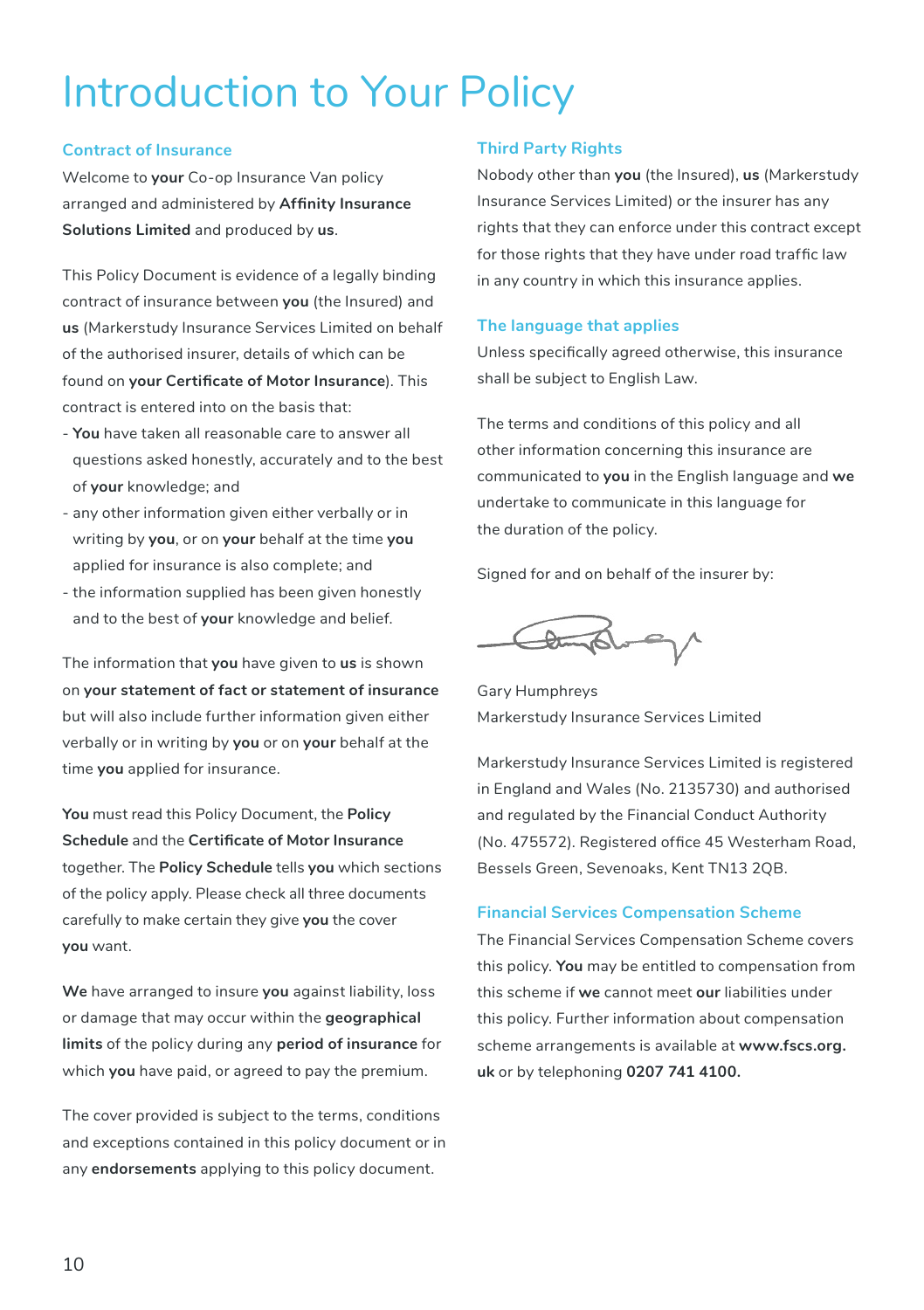## **Definitions**

The words or phrases shown below have the same meaning whenever they appear in this policy document or in the **Certificate of Motor Insurance** or **Endorsements**. So that **you** can easily identify these words and phrases they are shown in bold print throughout this policy document.

### **Affinity Insurance Solutions Limited (AISL)**

Co-op Insurance policies are arranged and administered on behalf of the insurer by **Affinity Insurance Solutions Limited**.

### **Affinity Insurance Solutions Limited**,

authorised and regulated by the Financial Conduct Authority, under Financial Services Register number 940309 a company registered in England and Wales (company number 12486813) with registered office at: Arndale House, 122a Market Street, Manchester, M4 3AG.

### **Approved Repairer**

A motor vehicle repairer authorised by **us** or **our** representative to repair the **insured vehicle** following a valid claim under Section A or Section B of this insurance.

### **Certificate of Motor Insurance**

A document, which is legal evidence of **your** insurance and is required by law and forms part of this contract of insurance. It shows the **insured vehicle's** registration number, who may drive it and what it may be used for. **The Certificate of Motor Insurance** must be read with this policy document.

#### **Computer System**

Any computer, hardware, software, application, process, code, programme, information technology, communication system or electronic device operated by the **insured vehicle**.

### **Courtesy Vehicle**

A car derived van loaned to **you** by **our approved repairer** whilst the **insured vehicle** is being repaired following a valid claim under Section A or Section B of this insurance.

#### **Data**

Information used, accessed, processed, transmitted or stored by a computer system.

### **Endorsements**

A change in terms of this insurance, which replaces or alters the standard insurance policy wording.

#### **Excess**

An amount **you** have to pay towards the cost of a claim under this insurance. **You** have to pay this amount regardless of the circumstances leading to the claim.

### **Geographical Limits**

The United Kingdom of Great Britain & Northern Ireland, the Isle of Man and the Channel Islands including transit by sea, air or land within and between these places.

#### **Hazardous Goods**

- Petrol and liquid petroleum gas transported in bulk, explosives or chemicals of a volatile, explosive, corrosive or toxic nature; and/or
- any goods listed in Classes 1 to 9 of the Health & Safety Executive (HSE) rules relating to the carriage of dangerous goods. The rules require the display of hazard warning (ADR or Hazchem) panels and that the driver of the vehicle carries a Tremcard.

#### **Insured Vehicle**

The motor vehicle, the details and registration number of which are shown in the **Policy Schedule**. Keys and keyless entry system devices and permanently fitted accessories (other than **in-vehicle**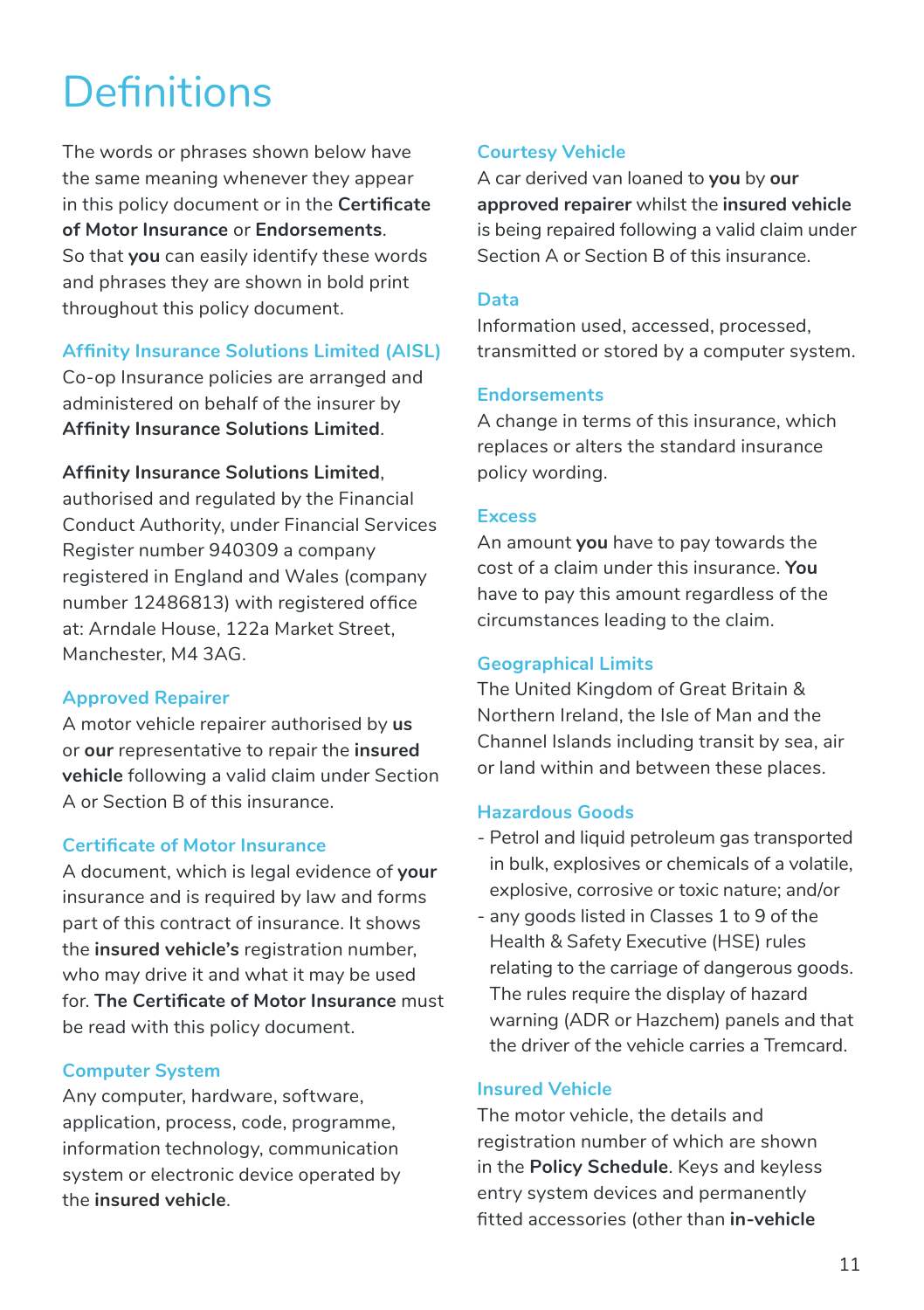# Definitions (continued)

**entertainment, communication and navigation equipment**) are included within this definition. In Section A or B, **Insured Vehicle** includes a trailer (but not a caravan trailer) attached to it.

### **In-vehicle Entertainment, Communication and Navigation Equipment**

Permanently fitted radios, cassette, MP3, compact disc or DVD players, telephones, CB radios and visual navigation equipment.

Portable items (such as radar detection equipment, personal digital assistants or portable GPS navigators), cassette tapes, memory cards, compact discs or DVDs are not included within this definition.

#### **Market Value**

The cost of replacing the **insured vehicle** at the time of loss or damage compared with one of the same make, model, specification and condition. If the **insured vehicle** was first registered as new in a country other than those contained within the **geographical limits** any assessment of **market value** will take into account that the vehicle has been individually imported into a country contained within the **geographical limits** but will not include any delivery costs incurred at the time of importation. The **market value** will be assessed by an automotive engineer in conjunction with the published trade guides at the time of loss.

### **Misfuelling**

Accidental filling of the fuel tank with inappropriate fuel for the **insured vehicle**.

### **Panoramic roof**

A vehicle roof system manufactured as single or multiple glass panel(s) or equivalent, designed to cover the entire passenger compartment or the majority of it.

#### **Partner**

**Your** husband, wife, civil partner, common law partner or someone **you** are living with as if **you** are married to them.

### **Period of Insurance**

The period between the effective date and expiry date shown on the **Policy Schedule** and any subsequent period for which **we** accept renewal of the insurance.

#### **Personal belongings**

Personal property within the **insured vehicle** including clothing, portable audio equipment, multimedia equipment, personal computers, satellite navigation systems not permanently fitted to the **insured vehicle**.

#### **Policy Schedule**

The document, also referred to as Policy Details, which identifies the policyholder and summarises the cover **your** policy provides.

#### **Statement of Fact or Statement of Insurance**

The form that shows the information that **you** gave or that was given on **your** behalf at the time **you** applied for insurance. **We** have relied on the information provided on this form in entering into this contract of insurance.

#### **Terrorism**

**Terrorism** as defined in the **Terrorism** Act 2000 or any subsequent amendment.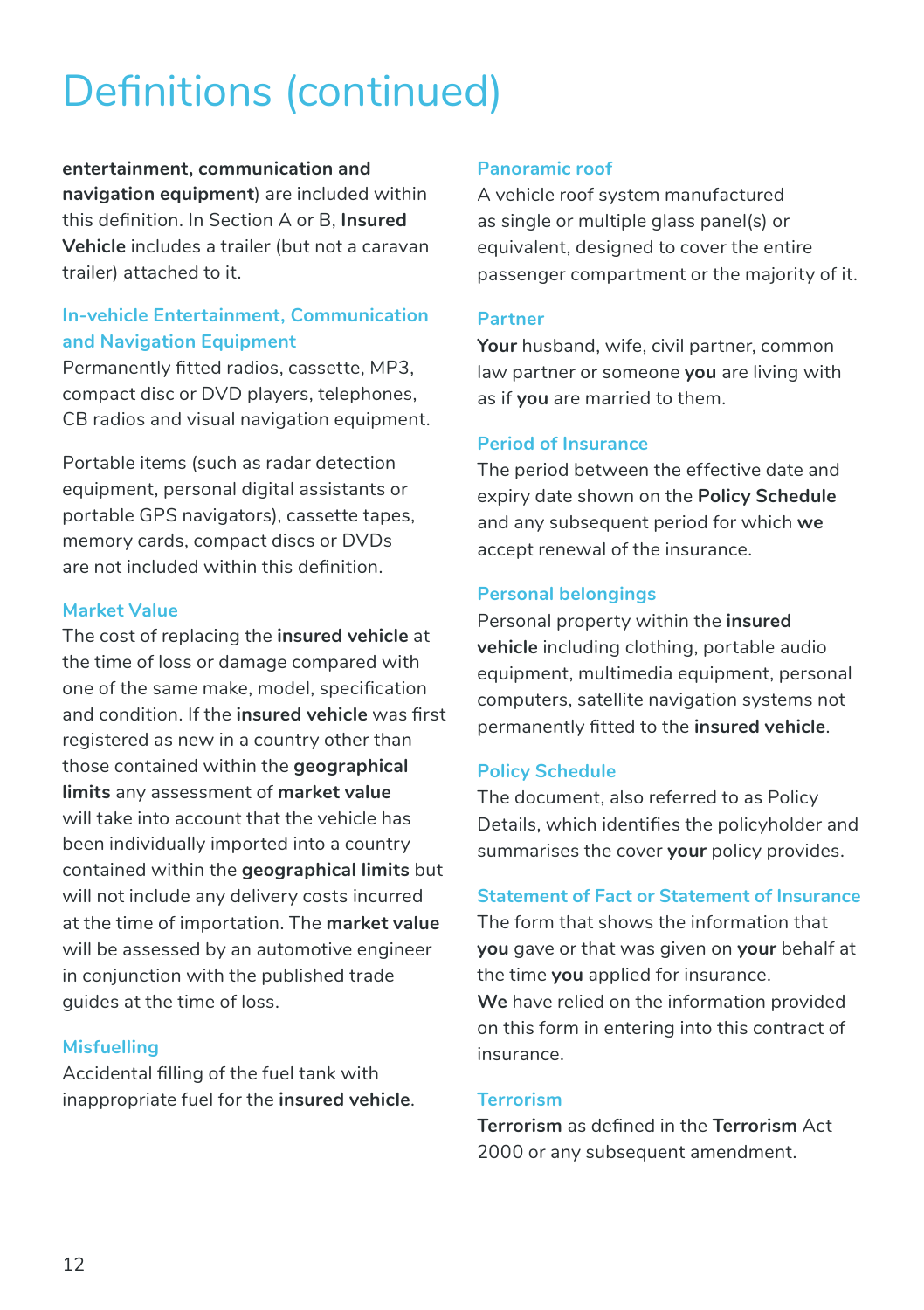# Definitions (continued)

### **Third party**

Any person, including the legal owner of the **insured vehicle**, who makes a claim against anyone insured under this policy.

### **Unattended**

Where **you** or no person authorised by **you** are present in the **insured vehicle**, in charge of the **insured vehicle** or are not in a position to prevent unauthorised interference with the **insured vehicle**.

### **We/Us/Our**

Markerstudy Insurance Services Limited (MISL) acting on behalf of the insurer as stated in the **Certificate of Motor Insurance**, or under its trading agreement with Co-op Insurance. Co-op Insurance and the Co-op logo are registered trademarks of Cooperative Group Limited or its affiliates and are used under licence by **MISL** and **AISL**.

### **You/Your**

The insured policyholder named in the **Policy Schedule** and **Certificate of Motor Insurance**.

### Insurance Provided – Guide to Policy Cover

The level of cover provided by this insurance is shown on **your Policy Schedule**.

The sections of this Van Insurance Policy that apply for each level of cover are as shown below.

Cover is subject to any **endorsements** shown on **your Policy Schedule**.

### **Comprehensive**

Sections A to K and M to P of this Van Insurance Policy apply\*.

### **Third Party Fire and Theft**

Sections B, C, J, and K of this Van Insurance Policy apply\*.

### **Third Party Only**

Sections C, J, and K of this Van Insurance Policy apply\*.

The General Exceptions and General Conditions of this Van Insurance Policy apply to all levels of cover.

\*Section L may also apply if shown on **Your Policy Schedule**.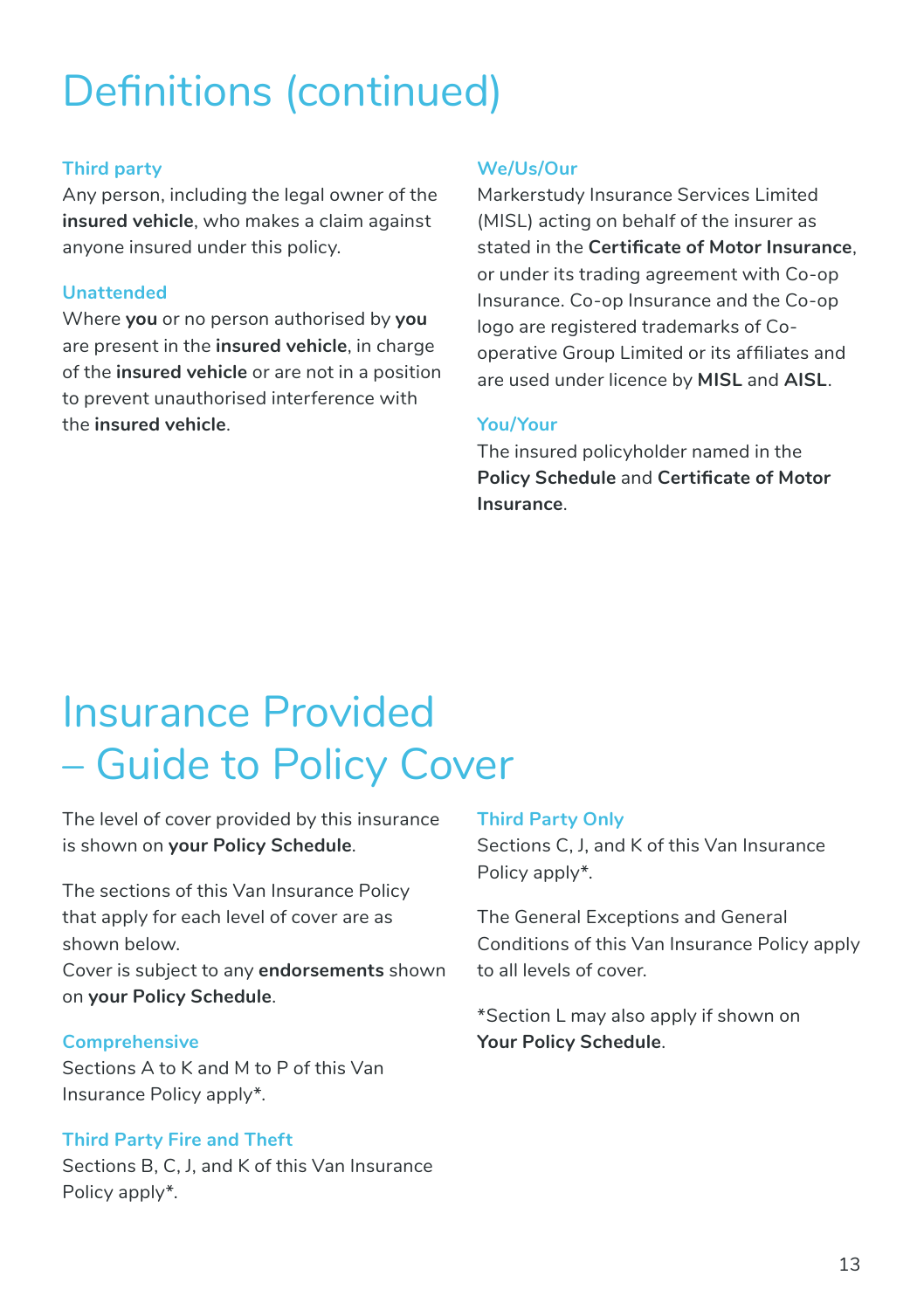# Insurance Provided – Guide to Policy Cover (continued)

### **Notification of changes**

To keep **your** insurance up to date please notify **AISL** straight away about changes which affect **your** cover.

Some examples are:

- A change of vehicle or **you** have purchased another vehicle to which **you** want **your** existing cover to apply.
- The **insured vehicle** is changed or modified from the manufacturer's standard specification or **you** intend to change or modify it (including the addition of optional fit accessories such as spoilers, skirts, alloy wheels etc).
- A change in the use of the **insured vehicle**.
- A change relating to the ownership of the **insured vehicle**.
- The **insured vehicle** has been stolen or is involved in an accident no matter how trivial.
- If the **insured vehicle** is likely to exceed the annual mileage declared at the commencement or renewal of the policy for which **you** may have received a premium discount.
- Any change in the main user of the **insured vehicle**.
- **You** wish a new driver to be covered.
- Someone who drives the **insured vehicle** is convicted of an offence (whether motor related or not) or fixed penalty or other licence endorsement or suffers from a medical condition that should be disclosed to the DVLA / DVANI or has a claim on another policy.
- Someone who drives the **insured vehicle** has any police enquiry or prosecution pending (note – if **you** have been stopped by the police a prosecution may be pending and must be disclosed).
- A change of occupation (full or part-time) by **you** or any other driver.
- A change of postal address.
- A change of garaging facilities and/or where the **insured vehicle** is normally kept overnight.
- The security system fitted to the *insured* **vehicle** is no longer in operation.
- Any Advanced Driver Assistance Systems fitted to the **insured vehicle** that require recalibration or are not in working order.

This is not a full list and if **you** are in any doubt **you** should advise **us** for **your** own protection.

- If the information provided by **you** is not complete or accurate:
- **we** may cancel **your** policy and refuse to pay any claim, or
- **we** may not pay any claim in full, or
- **we** may revise the premium and/or change the compulsory **excess**, or
- the extent of the cover may be affected.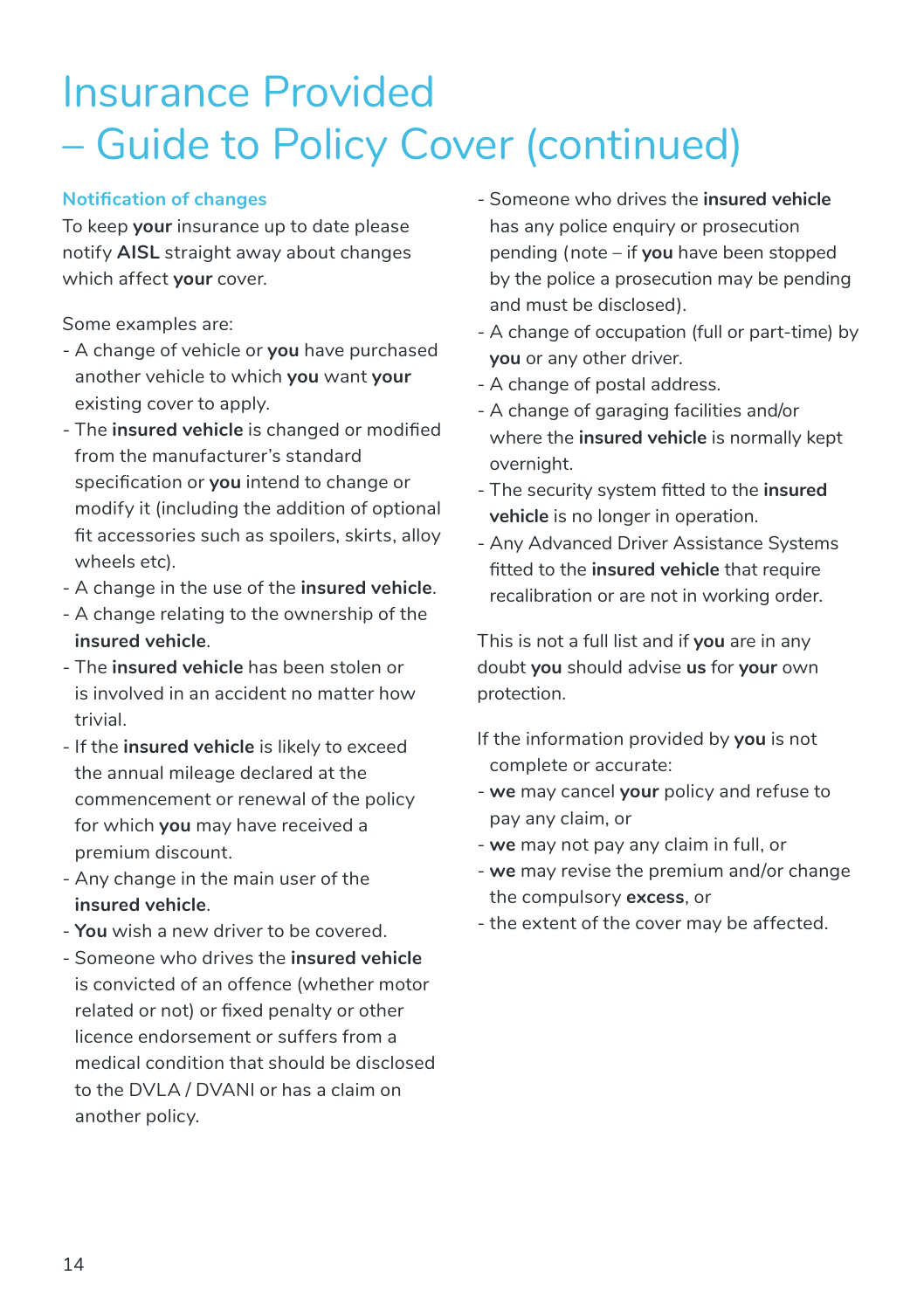## Insurance Provided – Guide to Policy Cover (continued)

### **Guidance notes – Notification of changes**

The premium that you pay is based on information you supplied at the inception or renewal date of this insurance policy.

If your circumstances, or the circumstances of any driver covered by this policy change, then the premium needs to be recalculated to ensure we are collecting the correct premium for the risk.

It is important that you notify us of any changes such as those examples given under Notification of changes. If you fail to supply details of changes or the information supplied by you is not complete or accurate then:

- we may cancel your policy and refuse to pay any claim, or
- we may not pay any claim in full, or
- we may revise the premium and/or change the compulsory excess, or
- the extent of the cover may be affected.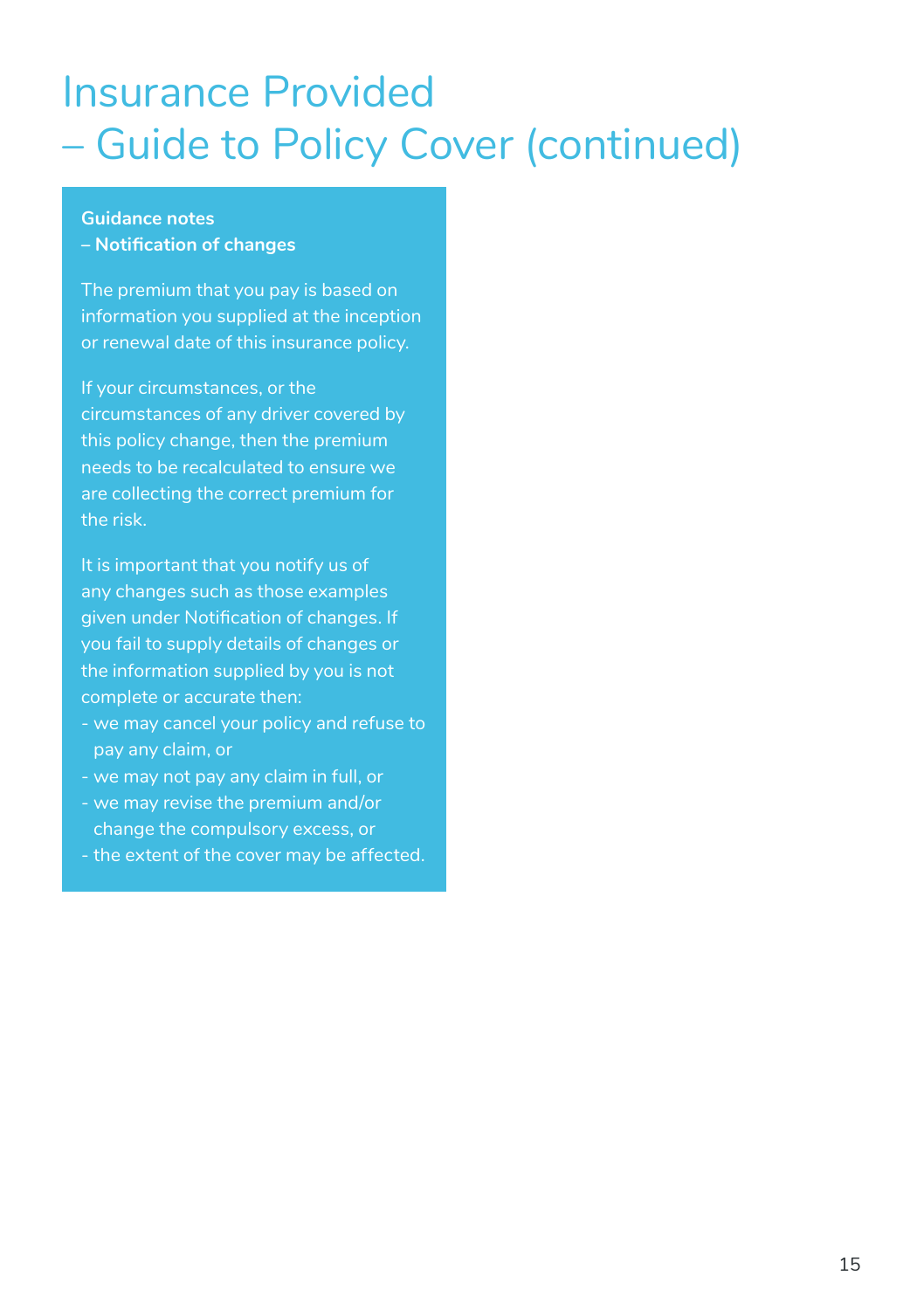## Section A – Loss of or Damage to the Insured Vehicle

This section only applies if the cover shown on **your Policy Schedule** is Comprehensive.

### **What is covered**

**We** will cover **you** against loss or damage to the **insured vehicle** (less any **excess** that applies) caused accidentally or as a result of malicious damage or vandalism. Loss or damage more specifically covered under Section B of this policy is excluded under this section of the policy. **We** will also cover **you** for damage to, **panoramic roofs**, lights/reflectors, folding rear windscreen assemblies or any permanently fitted accessories including glass contained within hard tops, under this section.

If the **insured vehicle** is fitted with Advanced Driver Assistance Systems (ADAS) **we** will pay for the recalibration of cameras or sensors fitted to the **insured vehicle** to operate these systems, if required, following an insured incident under this section.

Cover also applies under this section while the **insured vehicle** is temporarily in the custody of a member of the motor trade for servicing or repair.

#### **Under this section we may either:**

- pay for the damage to the **insured vehicle** to be repaired; or
- with **your** agreement provide a replacement vehicle; or
- pay an amount of cash equivalent to the loss or damage.

The most **we** will pay will be either:

- the **market value** of the **insured vehicle** immediately before the loss; or

- the cost of repairing the **insured vehicle**; whichever is the lower amount.

If the **insured vehicle** is the subject of a hire purchase or leasing agreement, **we** may in the event of the **insured vehicle's** total loss or destruction, pay the hire purchase or leasing company directly for the loss or damage to the **insured vehicle**. If the amount owed to the hire purchase or leasing company is less than the **market value**, the balance will be paid to **you**. If the amount owed to the hire purchase or leasing company is more than the **market value, you** may have to pay the outstanding balance.

**We** will not pay more than the **market value** of the **insured vehicle** at the time of the loss less the total of the **excesses** shown in the **policy schedule** or in this policy document or in any **endorsements** that apply. **We** will also pay the costs for the protection, removal and storage of the **insured vehicle** following an accident and delivery after repair to **your** address.

**We** are not liable for any amount **you** are contractually obliged to pay under any lease or finance agreement **you** have entered into, over and above the cost of replacing **your insured vehicle**.

If the **insured vehicle** was not first registered from new in any country within the **geographical limits we** will not pay more than the purchase price paid by **you** at the time that **you** purchased the **insured vehicle**.

If the **insured vehicle** is deemed to be beyond economical repair or settlement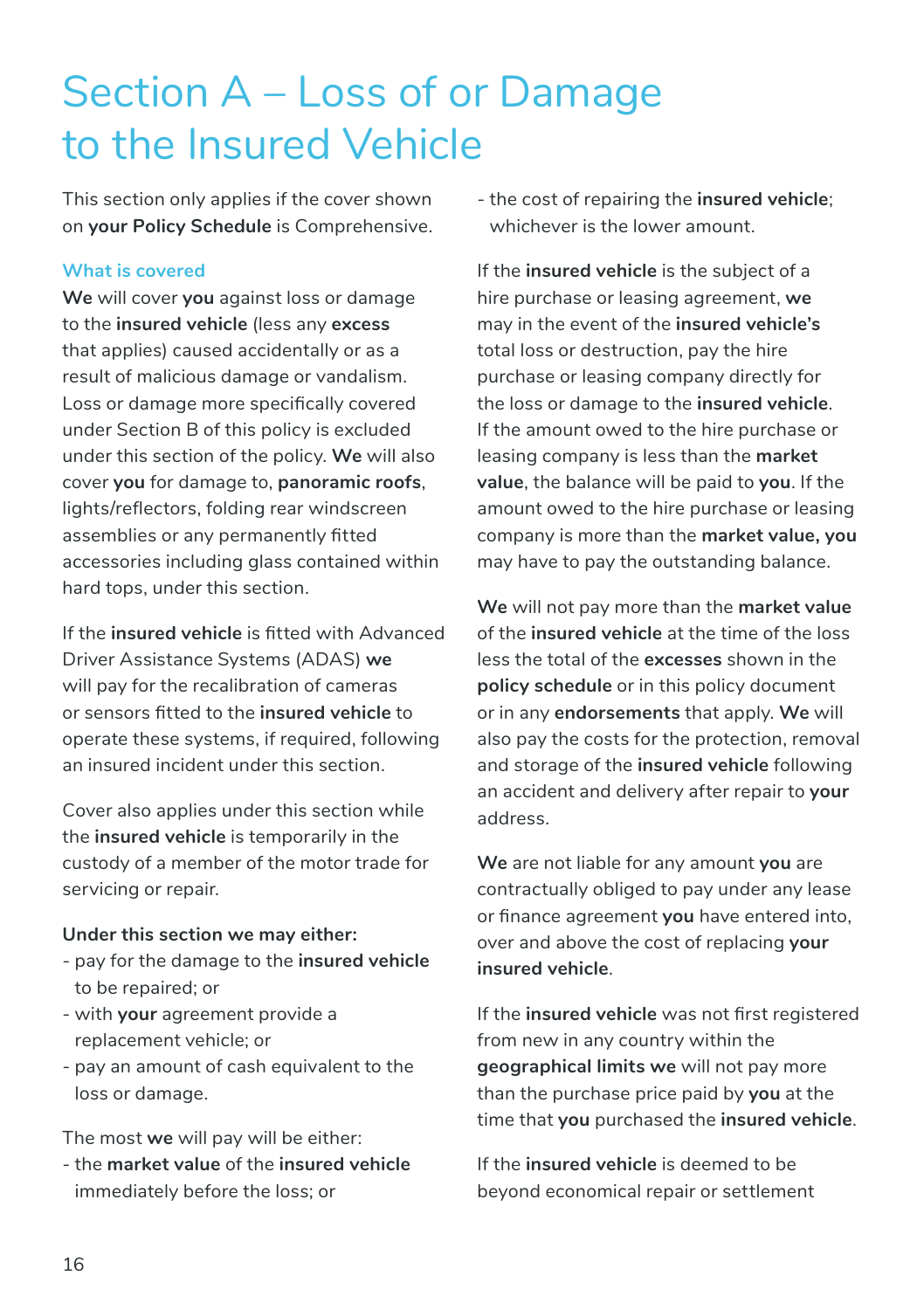is agreed under the 'New vehicle cover' sub-section the damaged vehicle becomes **our** property once a claim is met under the policy. **You** must send **us** the vehicle registration document and valid MOT certificate if one is required by law before **we** are able to meet the claim.

### **In-vehicle entertainment, communication and navigation equipment**

**We** will cover the cost of replacing or repairing the insured vehicle's **in-vehicle entertainment, communication and navigation equipment** up to the following amounts less the **excess** as shown on the **policy schedule**:

- Unlimited cover for original manufacturer or dealer fitted equipment; or
- £500 for equipment not fitted by the manufacturer or dealer, provided it is permanently fitted to the **insured vehicle**. Any amount payable in respect of **in-vehicle entertainment, communication and navigation equipment** will not exceed the value of the equipment at the time of the loss or damage after making a reasonable deduction for wear and tear.

### **New vehicle cover**

**We** will replace the **insured vehicle** with one of the same make, model and specification if;

- The loss or damage happens on or within the first anniversary of the date the **insured vehicle** was first registered; and
- **You** or **your partner** are the first and only registered keeper of the vehicle (or the second registered keeper if the first registered keeper is the manufacturer or supplying dealer and the delivery mileage is under 250 miles); or
- The **insured vehicle** is owned by a Lease Company who are the first and only registered keeper of the vehicle and they are in agreement that a replacement vehicle can be supplied; and
- The cost of repair is valued at more than 60% of the cost of buying an identical new vehicle at the time of the loss or damage (based on the United Kingdom list price including taxes); and
- The **insured vehicle** was supplied as new from within the **geographical limits**.

In these circumstances **we**, if asked by **you**, will replace the **insured vehicle** (and pay delivery charges) with a new vehicle of the same make, model and specification. **We** can only do this if a replacement vehicle is available in the **geographical limits** and anyone else who has an interest in the vehicle agrees.

If a replacement vehicle of the same make, model and specification is not available, **we** will, where possible, provide a similar vehicle of identical list price. If this is not acceptable to **you we** will not pay more than the **market value** of the **insured vehicle** at the time of the loss.

Once a settlement has been agreed in accordance with this new vehicle cover, the damaged vehicle becomes **our** property.

If the **insured vehicle** is the subject of a Hire Purchase or Lease Agreement **we** will only agree settlement on the basis of this new vehicle cover if **we** have the agreement of the Hire Purchase or Lease Company as owner of the **insured vehicle**.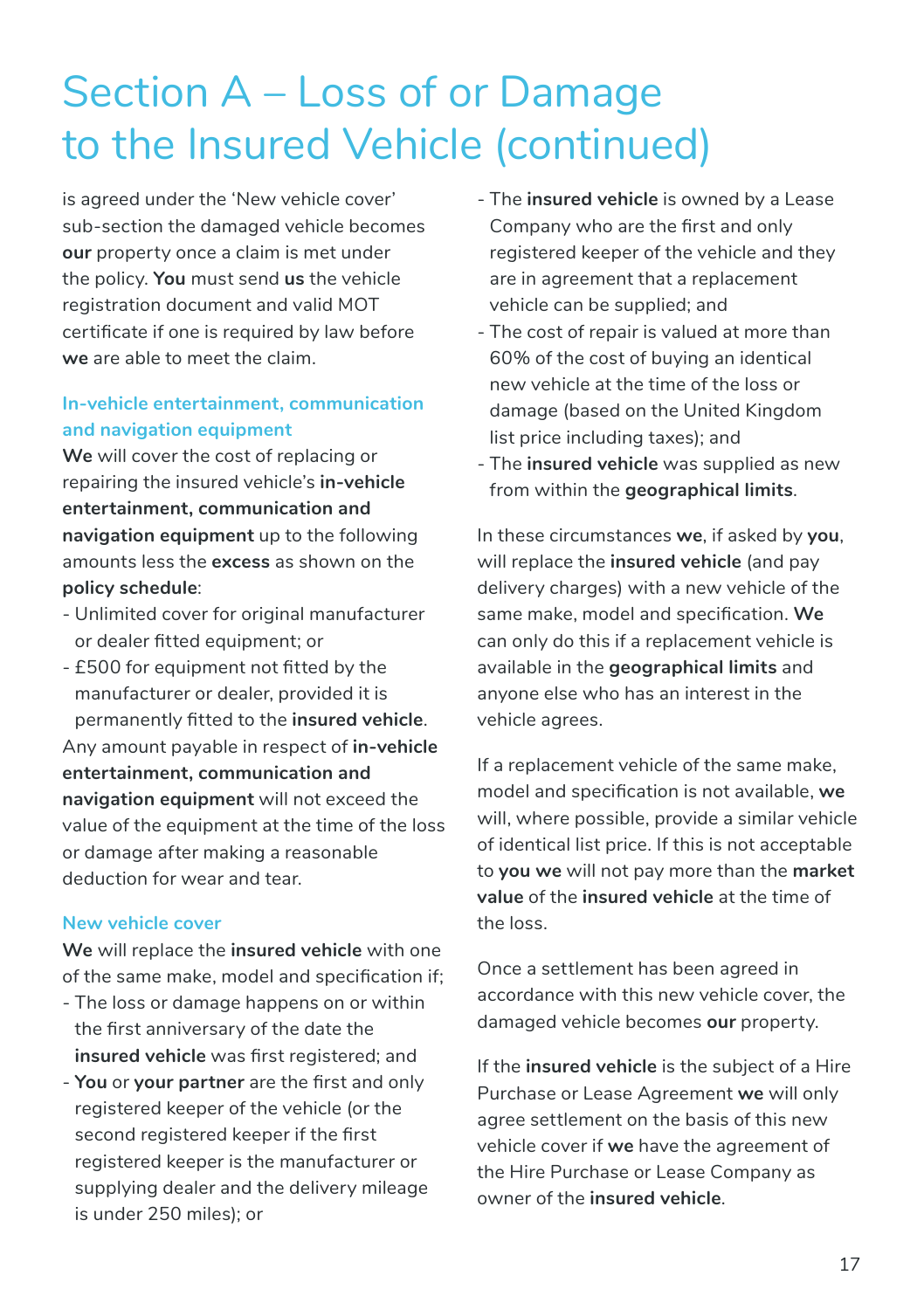### **Repairs**

If the damage to the **insured vehicle** is covered under **your** policy and it is repaired by an **approved repairer you** do not need to obtain any estimates and repairs can begin immediately after **we** have authorised them. **We will** arrange for an **approved repairer** to contact **you** to arrange to collect the **insured vehicle**. All repair work undertaken by the **approved repairer** is guaranteed while **you** own the vehicle. This guarantee is not transferable if **you** sell the **insured vehicle**.

At **your** option **you** can arrange for a repairer of **your** choice to carry out the repairs. **You** must send **us** at least two detailed repair estimates and full details of the incident as soon as reasonably possible. **We will** only be liable for the repair costs at a **non-approved repairer** if **we** have agreed that the costs are reasonable and **we** have issued an authorisation to the repairer. **We** may need to inspect the vehicle. **We** reserve the right to ask **you** to obtain alternative estimates and **we** may not pay you more than the **approved repairer** would have charged for the repair of the **insured vehicle**.

If parts required for repairing the **insured vehicle** are not available in any country within the **geographical limits our** liability for those parts shall not exceed the manufacturers' last United Kingdom list price or if not listed the price of those parts for the nearest comparable vehicle available in the United Kingdom.

**We** will not pay the cost of importing parts that are not available in any country within the **geographical limits**.

**We** may at **our** option use parts that have not been supplied by the original manufacturer to repair the **insured vehicle**. These parts will be subject to the manufacturer's guarantee.

**We** will not pay the cost of any repair or replacement which improves the **insured vehicle** to a better condition than it was in before the loss or damage. If this does happen **you** must make a contribution towards the cost of repair or replacement. **You** may be required to contribute to the cost of replaced items such as exhausts or tyres.

### **Guidance Notes – Finance or Lease agreement**

If your insured vehicle is the subject of a finance or lease agreement and your vehicle is deemed to be damaged beyond economic repair due to a covered loss under the policy the market value placed on your insured vehicle may not be sufficient to satisfy that agreement.

This policy does not cover any amount you are contractually obliged to pay under any lease or finance agreement you have entered into over and above the cost of replacing your vehicle.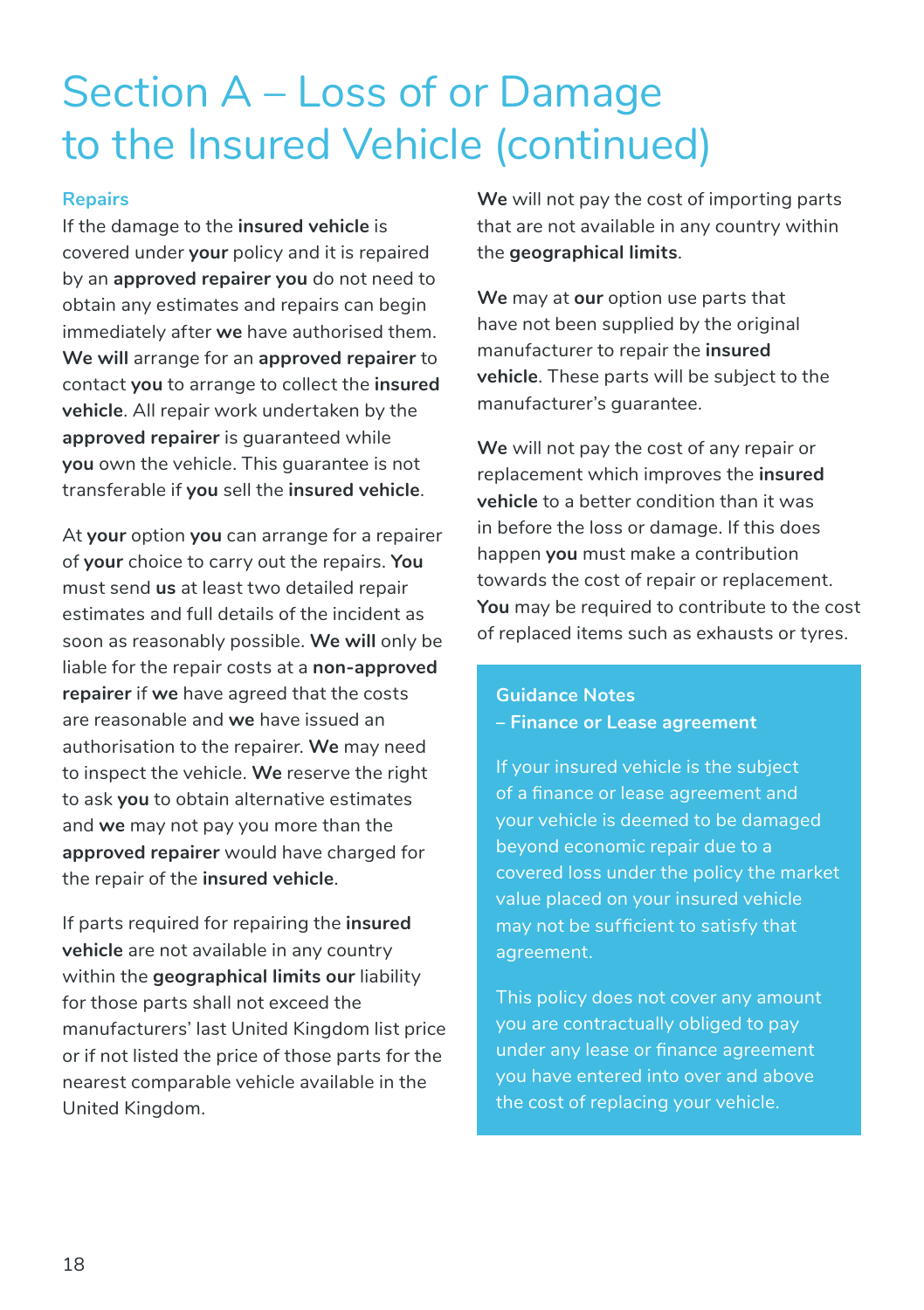### **Young and Inexperienced Driver Excesses**

**You** will be responsible for paying the following amounts while the **insured vehicle** is being driven by, is in the charge of or was last in the charge of the categories of driver listed below:

| Age or experience of person<br>driving, in charge of or last<br>in charge of the insured<br>vehicle                                                                                                                                                                                                                                                                       | Amount<br>of Excess |
|---------------------------------------------------------------------------------------------------------------------------------------------------------------------------------------------------------------------------------------------------------------------------------------------------------------------------------------------------------------------------|---------------------|
| Aged 20 years and under                                                                                                                                                                                                                                                                                                                                                   | £300                |
| Aged 21 to 24 years<br>inclusive                                                                                                                                                                                                                                                                                                                                          | £200                |
| Aged 25 years and over but:<br>- Who holds a provisional<br>driving licence, or<br>- who holds a non EU driving<br>licence, or<br>- has held a full driving<br>licence to drive a<br>commercial motor vehicle<br>issued either in a country<br>contained within the<br>geographical limits or a<br>member country of the<br>European Union but for<br>less than one year. | £150                |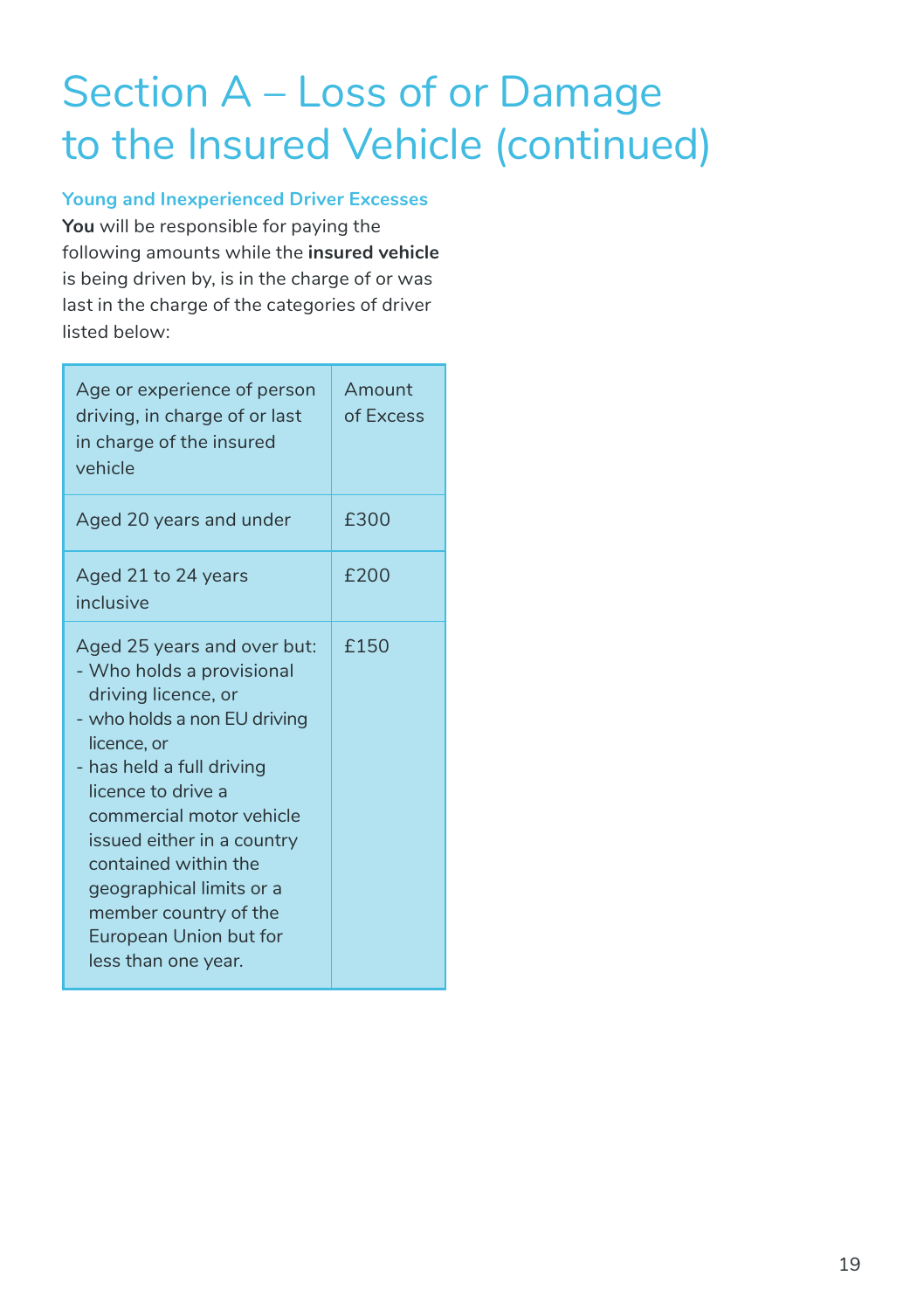The young and inexperienced driver **excess** applicable at the time of loss or damage is determined by the age or driving experience of the person driving/in charge of the **insured vehicle** at the time of loss or damage. The amounts shown are in addition to any other **excesses** shown elsewhere in this **policy document** or on **your Policy Schedule** or in any **endorsements** that apply.

### **Protection and Recovery**

If the **insured vehicle** cannot be driven following an incident leading to a valid claim under this section, **we** will pay:

- the cost of its protection and removal to the nearest **approved repairer**, competent repairer or nearest place of safety; and
- the cost of re-delivery after repairs to **your** home address; and
- the cost of storage of the **insured vehicle** incurred with **our** written consent.

If the **insured vehicle** is damaged beyond economical repair **we** will arrange for it to be stored safely at premises of **our** choosing. **You** should remove **your personal belongings** from the **insured vehicle** before it is collected from **you**.

In the event of a claim being made under the policy **we** have the right to remove the **insured vehicle** to an alternative repairer, place of safety or make **our** own arrangements for re-delivery at any time in order to keep the cost of the claim to a minimum.

### **Guidance Notes - Flood Advice**

- -If possible move your vehicle to a safer place out of the reach of floodwater before the flood strikes (e.g. to higher ground).
- Do not attempt to drive your vehicle through floodwater as it is inevitable that this will damage your engine particularly if your vehicle has a diesel engine or turbo charger.
- If your vehicle is submerged do not try to start the engine. If possible get your vehicle pushed or towed out of the water and allow it to dry out. You may be lucky and the water may not have penetrated sufficiently to ruin the engine.
- Repairs to the insured vehicle resulting from flood damage are covered if your policy cover is comprehensive but claims will be subject to the policy excesses.

A comprehensive policy will also pay for towing as well as damage to upholstery, carpets and stereo systems resulting from flooding but only up to the limits shown within this document.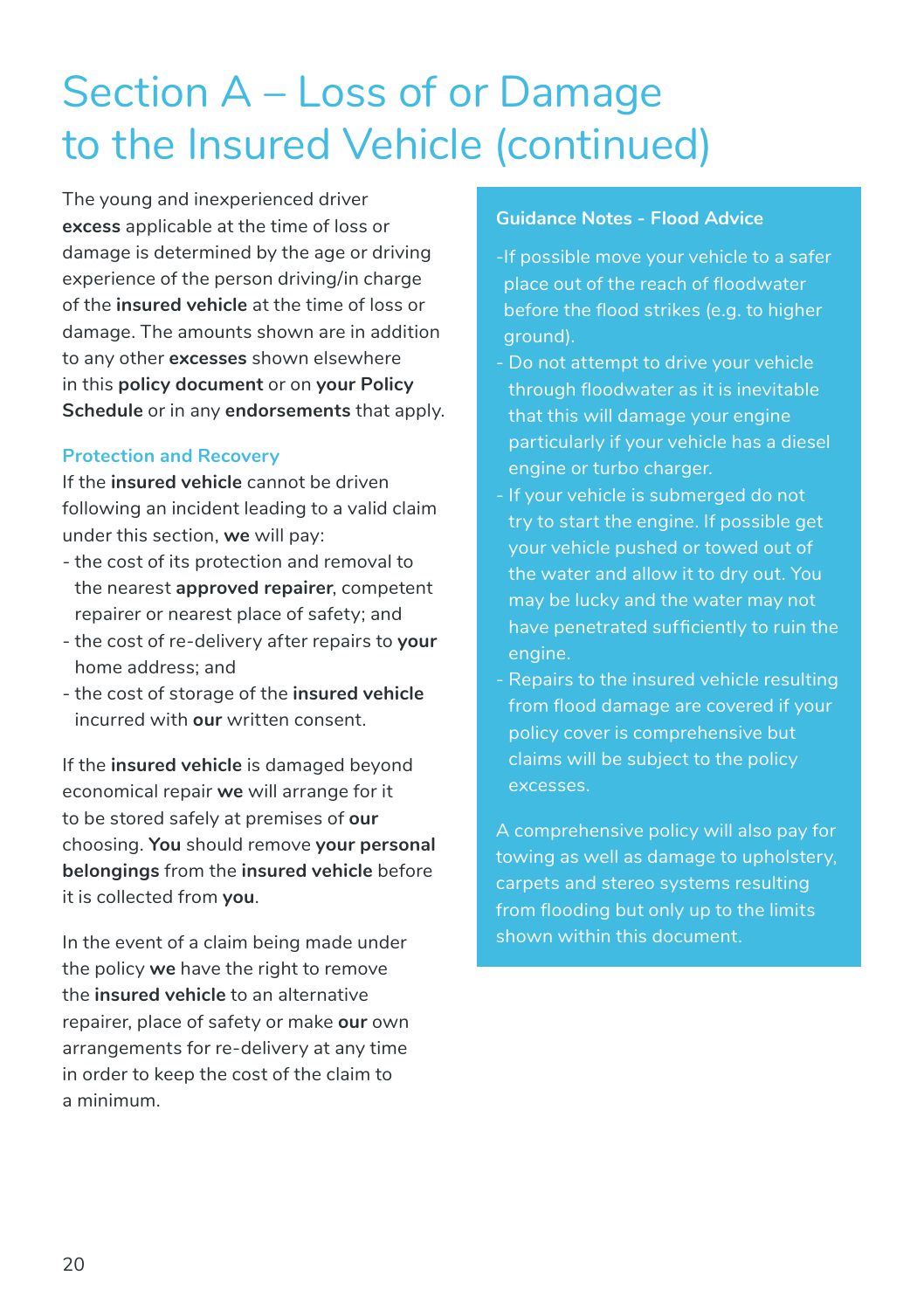# Section B – Loss of or Damage to the Insured Vehicle by Fire or Theft

This section only applies if the cover shown on **your Policy Schedule** is either Comprehensive or Third Party Fire and Theft.

### **What is covered**

**We** will cover **you** against loss of or damage to the **insured vehicle** (less any **excess** that applies) caused by fire, lightning, explosion, theft or attempted theft. If the **insured vehicle** is fitted with Advanced Driver Assistance Systems (ADAS) **we** will pay for the recalibration of cameras or sensors fitted to the **insured vehicle** to operate these systems, if required, following an insured incident under this section.

Cover also applies under this section while the **insured vehicle** is temporarily in the custody of a member of the motor trade for servicing or repair.

#### **Under this section we may either:**

- pay for the damage to the **insured vehicle** to be repaired; or
- with **your** agreement provide a replacement vehicle; or
- pay an amount of cash equivalent to the loss or damage.

### **The most we will pay will be either:**

- the **market value** of the **insured vehicle** immediately before the loss; or
- the cost of repairing the **insured vehicle**; whichever is the lower amount.

If the **insured vehicle** is the subject of a hire purchase or leasing agreement, **we** may in the event of the **insured vehicle's** total loss or destruction, pay the hire purchase or leasing company directly for the loss or damage to the **insured vehicle**. If the amount owed to the hire purchase or leasing company is less than the **market value**, the balance will be paid to **you**. If the amount owed to the hire purchase or leasing company is more than the **market value, you** may have to pay the outstanding balance.

**We** will not pay more than the **market value** of the **insured vehicle** at the time of the loss less the total of the excesses shown in the **policy schedule** or in this policy document or in any **endorsements** that apply.

**We** will also pay the costs for the protection, removal and storage of the **insured vehicle** following a covered loss and delivery after repair to **your** home address.

**We** are not liable for any amount **you** are contractually obliged to pay under any lease or finance agreement **you** have entered into, over and above the cost of replacing **your** vehicle.

If the **insured vehicle** was not first registered from new in any country within the **geographical limits we** will not pay more than the purchase price paid by **you** at the time that **you** purchased the **insured vehicle**.

### If the **insured vehicle**:

- is stolen and has not been recovered at the time of settlement; or
- is deemed to be beyond economical repair, as a result of loss covered under this section of the policy.

**You** must send **us** the vehicle registration document and valid MOT certificate (if one is required by law) before **we** are able to meet the claim.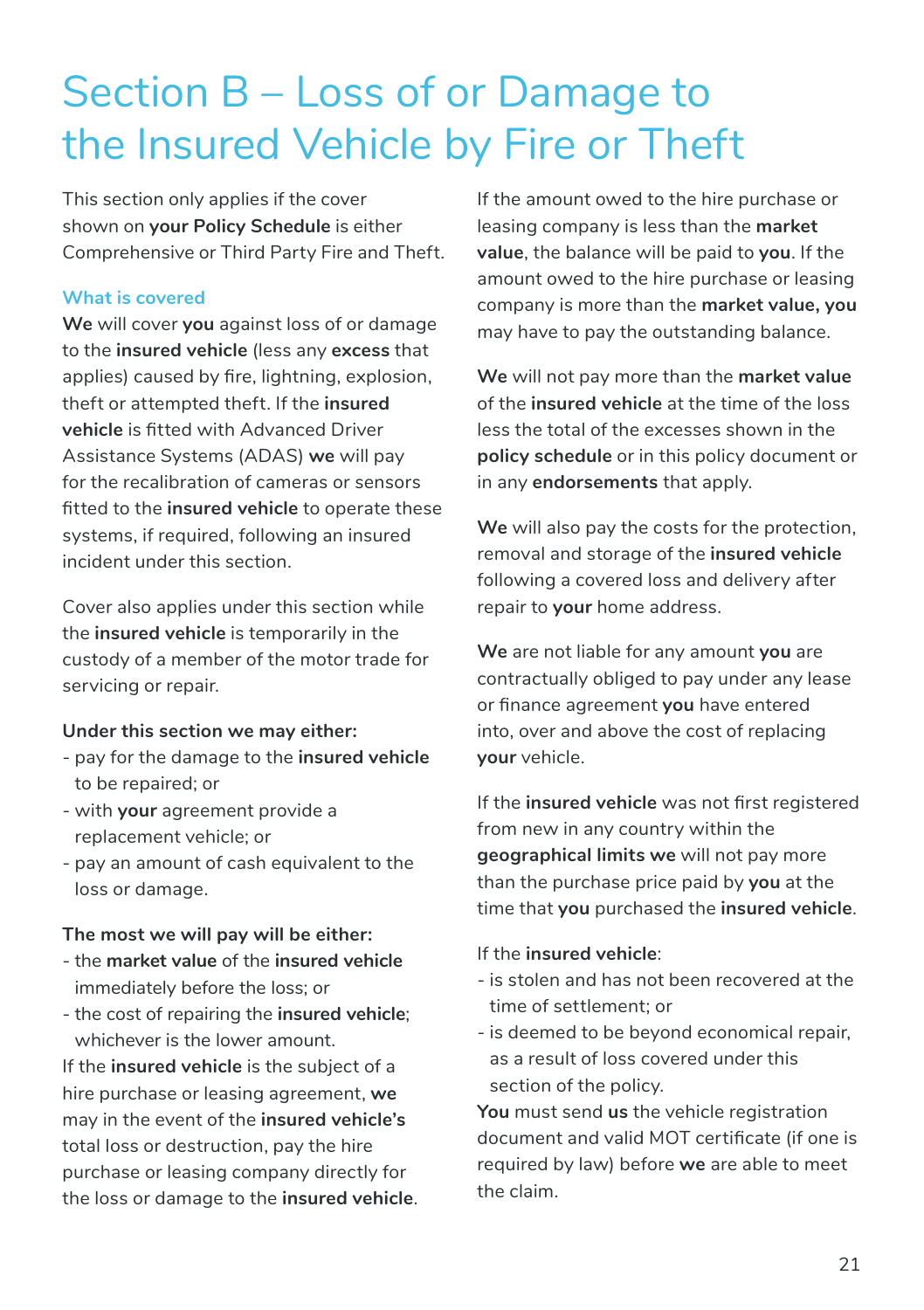# Section B – Loss of or Damage to the Insured Vehicle by Fire or Theft (continued)

### **In-vehicle entertainment, communication and navigation equipment**

**We** will cover the cost of replacing or repairing the **insured vehicle's in-vehicle entertainment, communication and navigation equipment** up to the following amounts less the **excess** as shown on the **policy schedule**:

- Unlimited cover for original manufacturer or dealer fitted equipment; or
- £500 for equipment not fitted by the manufacturer or dealer, provided it is permanently fitted to the **insured vehicle**. Any amount payable in respect of **invehicle entertainment, communication and navigation equipment** will not exceed the value of the equipment at the time of the loss or damage after making a deduction for wear and tear.

### **New vehicle cover**

**We** will replace the **insured vehicle** with one of the same make, model and specification if;

- The loss or damage happens on or within the first anniversary of the date the **insured vehicle** was first registered; and
- **You** or **your partner** are the first and only registered keeper of the **insured vehicle** (or the second registered keeper if the first registered keeper is the manufacturer or supplying dealer and the delivery mileage is under 250 miles); or
- The **insured vehicle** is owned by a Lease Company who are the first and only registered keeper of the vehicle and they are in agreement that a replacement vehicle can be supplied; and
- The cost of repair is valued at more than 60% of the cost of buying an identical new vehicle at the time of the loss or damage (based on the United Kingdom list price including taxes); and
- The **insured vehicle** was supplied as new from within **the geographical limits**.

In these circumstances **we**, if asked by **you**, will replace the **insured vehicle** (and pay delivery charges) with a new vehicle of the same make, model and specification. **We**  can only do this if a replacement vehicle is available in the **geographical limits** and anyone else who has an interest in the vehicle agrees.

If a replacement vehicle of the same make, model and specification is not available, **we** will, where possible, provide a similar vehicle of identical list price. If this is not acceptable to **you we** will not pay more than the **market value** of the **insured vehicle** at the time of the loss.

Once a settlement has been agreed in accordance with this new vehicle cover, the lost or damaged vehicle becomes **our** property.

If the **insured vehicle** is the subject of a Hire Purchase or Lease Agreement **we** will only agree settlement on the basis of this new vehicle cover if **we** have the agreement of the Hire Purchase or Lease Company as owner of the **insured vehicle**.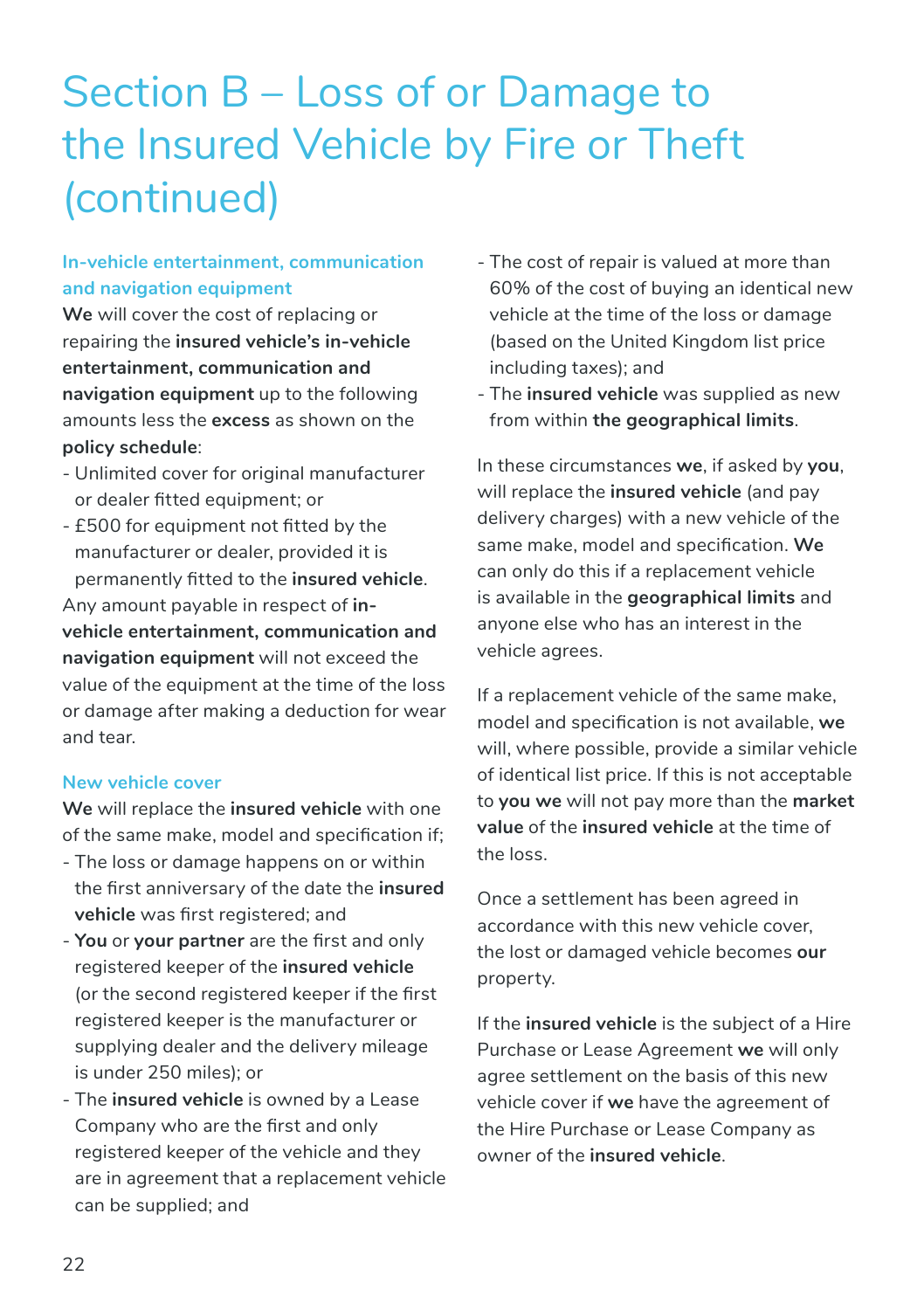### Section B – Loss of or Damage to the Insured Vehicle by Fire or Theft (continued)

#### **Repairs**

If the damage to the **insured vehicle** is covered under **your** policy and it is repaired by an **approved repairer you** do not need to obtain any estimates and repairs can begin immediately after **we** have authorised them. **We** will arrange for an **approved repairer** to contact **you** to arrange to collect the **insured vehicle**. All repair work undertaken by the **approved repairer** is guaranteed while **you** own the vehicle. This guarantee is not transferable if **you** sell the **insured vehicle**.

At **your** option **you** can arrange for a repairer of **your** choice to carry out the repairs. **You** must send **us** at least two detailed repair estimates and full details of the incident as soon as reasonably possible. **We** will only be liable for the repair costs at a **non-approved repairer** if **we** have agreed that the costs are reasonable and **we** have issued an authorisation to the repairer. **We** may need to inspect the vehicle. **We** reserve the right to ask **you** to obtain alternative estimates and **we** may not pay **you** more than the **approved repairer** would have charged for the repair of the **insured vehicle**.

If parts required for repairing the **insured vehicle** are not available in any country contained within the **geographical limits our** liability for those parts shall not exceed the manufacturers' last United Kingdom list price or if not listed the price of those parts for the nearest comparable vehicle available in any country contained within the **geographical limits**. **We** will not pay the cost of importing parts that are not available in any country contained within the **geographical limits.**

**We** may at **our** option use parts that have not been supplied by the original manufacturer to repair the **insured vehicle**. These parts will be subject to the manufacturer's guarantee.

**We** will not pay the cost of any repair or replacement which improves the **insured vehicle** to a better condition than it was in before the loss or damage. If this does happen **you** must make a contribution towards the cost of repair or replacement. **You** may be required to contribute to the cost of replaced items such as exhausts or tyres.

#### **Protection and Recovery**

If the **insured vehicle** cannot be driven following an incident leading to a valid claim under this section, **we** will pay:

- the cost of its protection and removal to the nearest **approved repairer**, competent repairer or nearest place of safety; and
- the cost of re-delivery after repairs to **your** home address; and

- the cost of storage of the **insured vehicle** incurred with **our** written consent. If the **insured vehicle** is damaged beyond economical repair **we** will arrange for it to be stored safely at premises of **our** choosing. **You** should remove **your personal belongings** from the **insured vehicle** before it is collected from **you**.

In the event of a claim being made under the policy, **we** have the right to remove the **insured vehicle** to an alternative repairer, place of safety or make **our** own arrangements for re-delivery at any time in order to keep the cost of the claim to a minimum.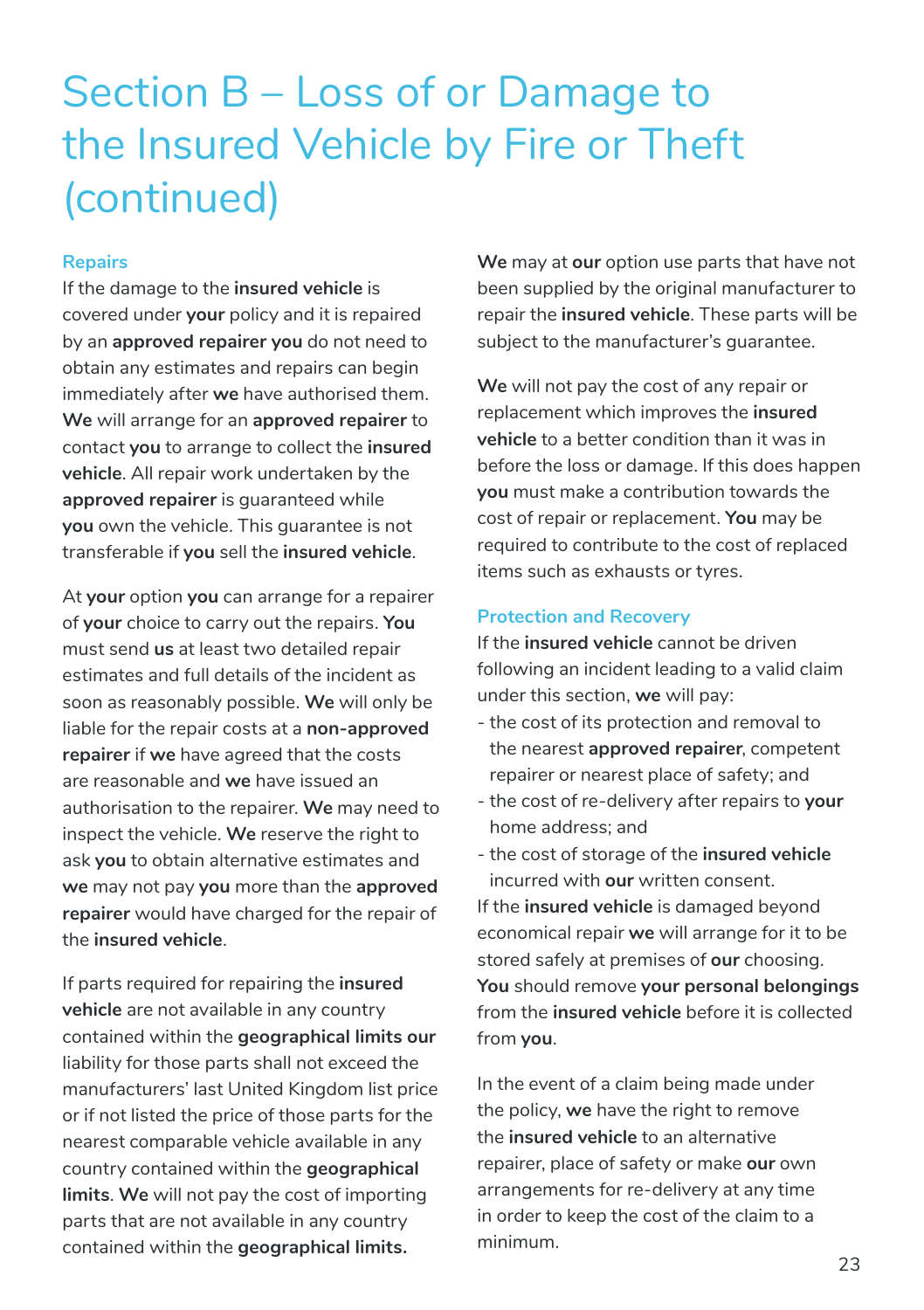### Section B – Loss of or Damage to the Insured Vehicle by Fire or Theft (continued)

#### **Guidance Notes – Preventing Crime**

- -Don't give criminal an easy ride. Vehicle crime makes up 20% of all recorded crimes in the UK.
- -Most thefts can be prevented and it's in your interest and ours to take some simple precautions. Most things are common sense.
- -Lock your vehicle and remove your ignition key/locking device when leaving it for even a short time e.g. at a petrol station or cashpoint machine.
- -Vehicle thieves often steal the keys first especially if the vehicle has an immobiliser and break into houses just to access keys to steal the vehicle. Always keep keys secure even inside your home (do not leave keys where a burglar can easily find them).
- -Keys and locking devices should always be kept in a safe and secure place – do not leave them on a wall hook, windowsill or in a jacket pocket close to the vehicle.
- -Take appropriate measures to safeguard the vehicle when showing it to prospective purchasers.
- -Do not keep items such as the vehicle registration document, service book, MOT certificate or certificate of motor insurance in the vehicle and never leave any valuables on view in the vehicle. You should remove items such as CD players, Radios/MP3 players and portable satallite navigation equipment whenever possible.
- -Use good-quality locks and security devices.
- -Park in a secure place if you can. If you have a garage, use it and lock it.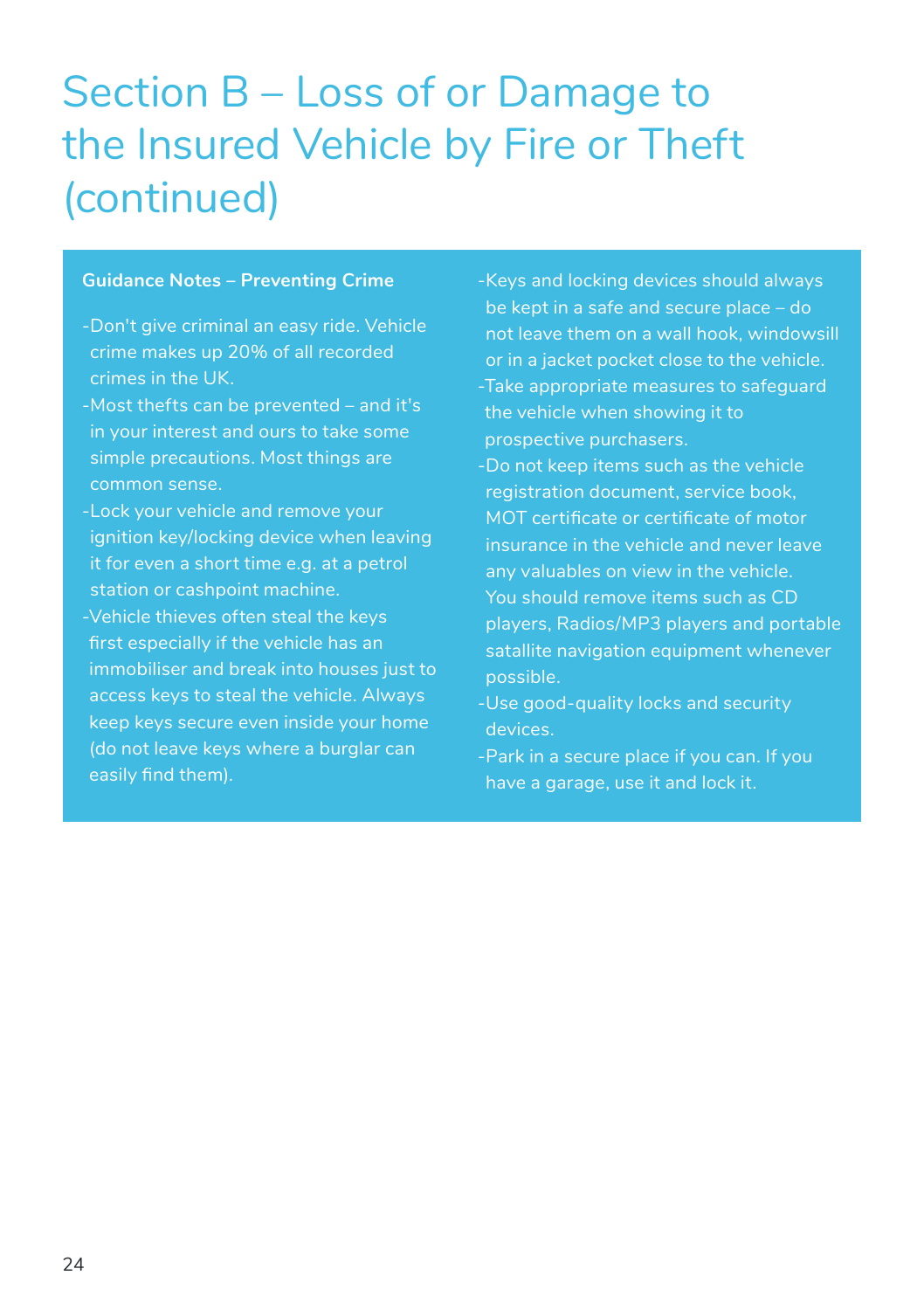### Exceptions to Sections A & B

### **What is not covered**

These sections of your insurance policy do not cover the following:

- The amount of any **excess** shown in the **Policy Schedule** or in this policy document or in any **endorsements** that apply.
- Indirect losses which result from the incident that caused **you** to claim, for example, **we** will not pay compensation for **you** not being able to use the **insured vehicle**.
- Wear and tear, mechanical or electrical breakdown including failure of any equipment, integrated circuit, computer chip, computer software or computer related equipment and failure or breakages of any part due to application of brakes or road shocks.
- Depreciation or loss of value following repairs.
- Loss of or damage caused by someone taking the **insured vehicle** without **your** permission, unless the incident is reported to the police and assigned a crime reference number and **you** do not subsequently make any statement to the police that the **insured vehicle** was taken with **your** permission.
- Loss suffered due to any person obtaining any property by fraud or deception, for example a purchaser's cheque not being honoured by their bank.
- Loss or damage to the **insured vehicle** where possession of it is gained by deception on the part of someone pretending to be a buyer or someone pretending to act on behalf of a buyer.
- Loss or damage to the **insured vehicle** as a result of:
	- lawful repossession
	- return to its rightful owner
	- seizure by the police or their authorised representatives.
- Loss or damage caused by pressure waves from aircraft or any flying object.
- Loss of or damage to the **insured vehicle** and/or **in-vehicle entertainment, communication and navigation equipment** while the **insured vehicle** is left **unattended** arising from theft or attempted theft when:
- ignition keys have been left in or on the **insured vehicle**; or
- the **insured vehicle** has not been secured by means of door and boot lock; or
- any window or any form of sliding or removable roof or hood have been left open or unlocked; or
- the **insured vehicle** is fitted with a manufacturer's standard security device and the device is not operational or is not in use.
- The costs associated with draining and flushing of the engine caused by **misfuelling** when cover is provided under Section P – **Misfuelling** – Draining and flushing.
- Loss or damage from the use of substandard fuel, lubricants or parts. This includes not following manufacturer's instructions when adding lubricants and other types of fluids.
- Confiscation, requisition or destruction by or under the order of any Government or Public or Local Authority.
- Damage to tyres caused by braking, punctures, cuts or bursts.
- Damage caused by frost unless **you** took precautions to protect the **insured vehicle.**
- Loss or damage caused deliberately by **you** or by any person who is in charge of the **insured vehicle** with **your** permission.
- Any amount **you** are contractually obliged to pay under any lease or finance agreement, **you** have entered into, over and above the cost of replacing the **insured vehicle**.
- Loss of or damage to keys, lock or ignition activators, alarm or immobiliser activators (except as insured under Section I of this insurance - Replacement locks)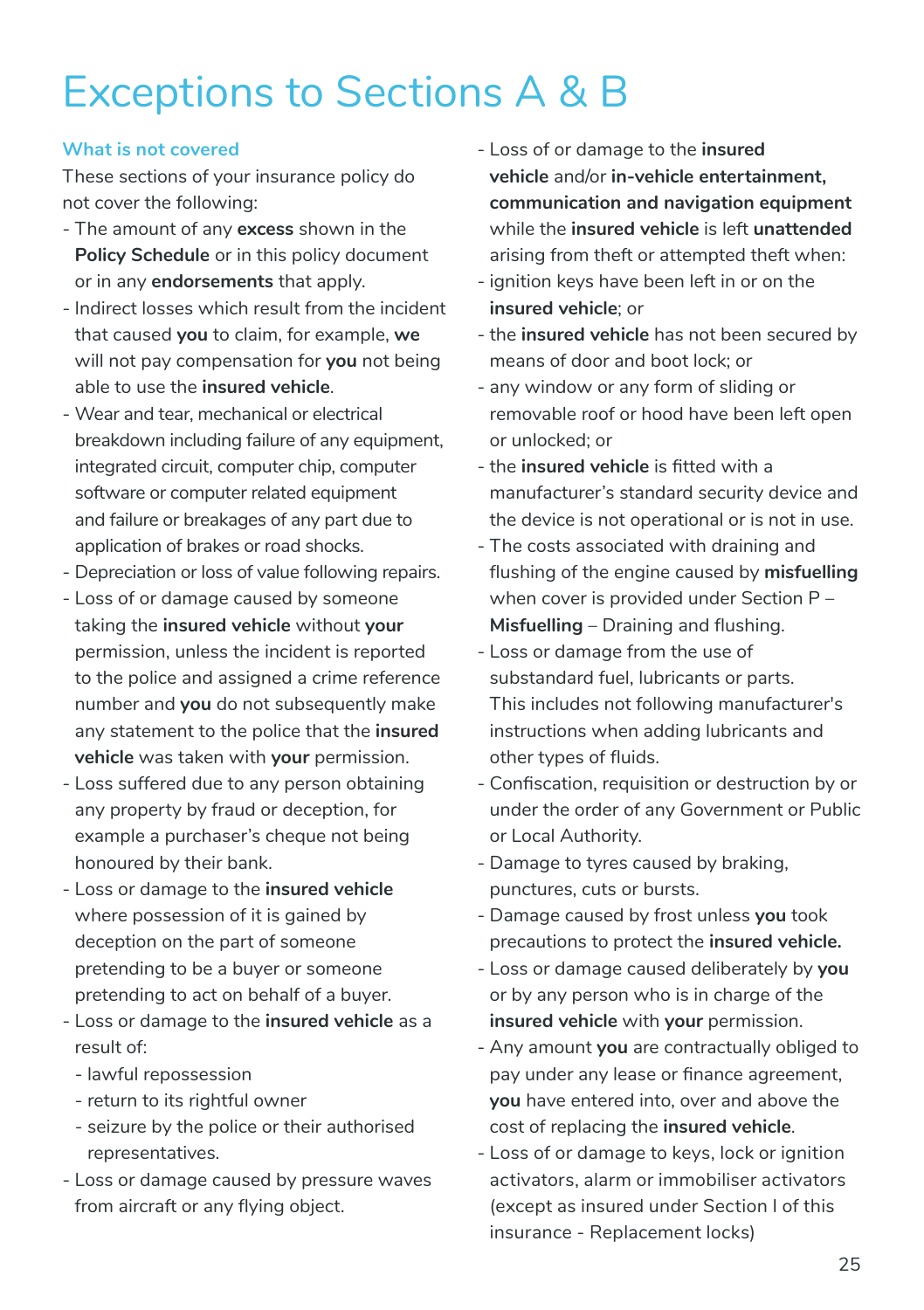### Exceptions to Sections A & B (cont)

- Repairs, re-programming or replacement of any component, including locks on the **insured vehicle**, resulting from the loss of or damage to the vehicle's keys, lock or ignition activators or alarm or immobiliser activators (except as insured under Section I of this insurance - Replacement locks)
- VAT if **you** are VAT registered
- More than £250 (after the deduction of any **excess** that applies) in respect of signwriting, advertisements, logos or specialist paintwork including vinyl wrapping
- Loss or damage caused directly or indirectly by fire if the **insured vehicle** is equipped for cooking and/or heating of food or drink
- Loss or damage to the **insured vehicle** caused by or consequent on the operation of tipping gear
- Loss of or damage to generators permanently or temporarily attached to the **insured vehicle**
- Loss or damage to the **insured vehicle** caused by malware, worms, computer viruses or the **insured vehicle's** systems, **data** or **computer systems** being controlled without your authority.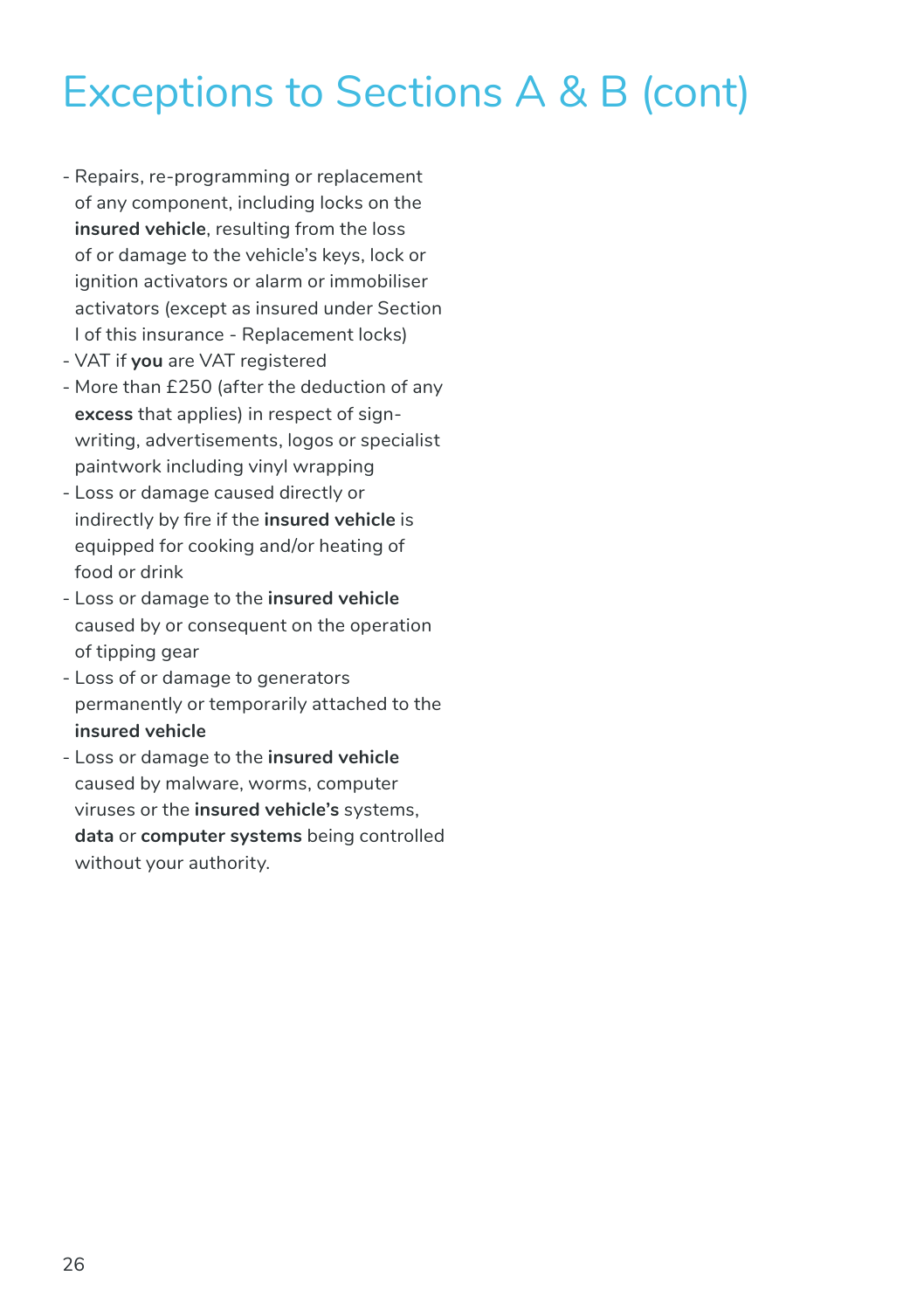# Section C – Liability to Other People

### **What is covered**

### **Use of the insured vehicle**

**We** will cover the categories of people listed below for their legal liability for death, bodily injury or damage to property arising out of the use of the **insured vehicle**;

- **You**; and
- any person permitted to drive the **insured vehicle** under the **Certificate of Motor Insurance** who is driving with **your** permission; and
- any passenger in the **insured vehicle**; and
- any person using (but not driving) the **insured vehicle** for social domestic and pleasure purposes with **your** permission; and
- the employer or business partner of any person named as a permitted driver on **your Certificate of Motor Insurance** in the event of an accident occurring while the **insured vehicle** is being used for business by that named person as long as **your Certificate of Motor Insurance** allows business use by such person.

### **Towing**

**You** are covered by this section of the policy while the **insured vehicle** is towing a trailer or broken down vehicle. The cover will apply as long as the towing is allowed by law and the trailer or broken down vehicle is attached properly by towing equipment made for this purpose.

### **Third Party Property Damage Limit**

The most **we** will pay for property damage for any one claim, or series of claims arising out of any one event is £5,000,000. The most **we** will pay in legal costs for any one property damage claim or series of property damage claims arising out of any one event is £5,000,000.

### **Legal Costs**

In the event of an accident covered by this section and subject to **our** prior agreement **we** will pay for the following at **your** request:

- Solicitors' fees for representation at any coroner's inquest, fatal accident inquiry or magistrates court (including a court of equal status in any country within the **geographical limits**).
- Legal costs for defending a charge of manslaughter or causing death by dangerous or careless driving.
- Any other costs and expenses for which **we** have given prior agreement. If anyone who is covered by this section dies while they are involved in legal action, **we** will give the same cover applicable under this section of the policy to their legal personal representatives.

If **we** agree to pay these costs under this policy the choice and appointment of legal representation and the extent of any assistance that **we** provide will be entirely at our discretion. There will be no agreement to pay these costs unless **we** have confirmed this to **you** in writing.

### **Emergency Medical Treatment**

**We** will pay emergency treatment charges required by the Road Traffic Acts. If this is the only payment **we** make, it will not affect **your** No Claim Discount.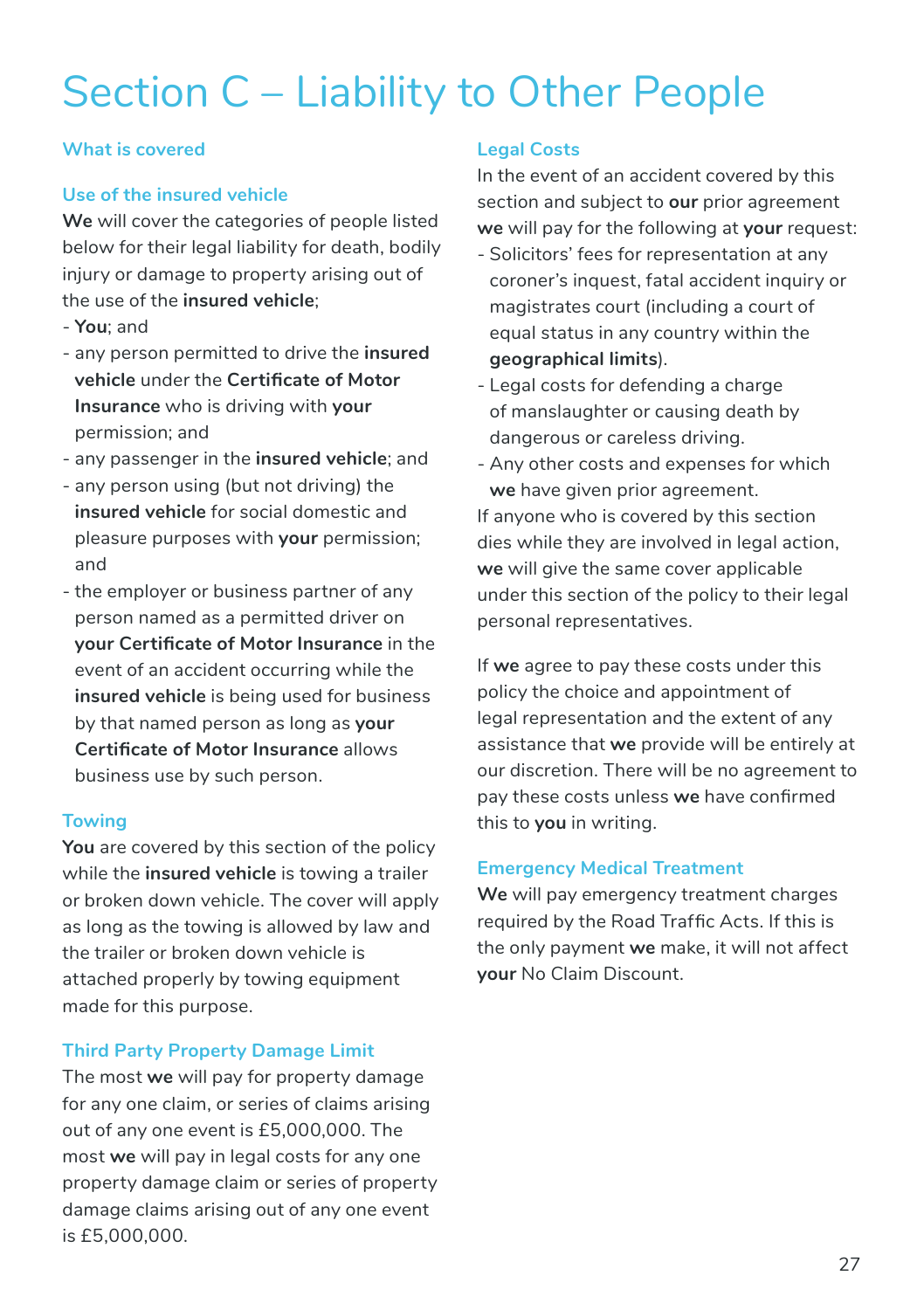### Exceptions to Section C

### **What is not covered**

**We** shall not be liable:

- if the person claiming is otherwise insured; or
- for loss or damage to property belonging to or in the care of any person insured under this section or for not being able to use any such property; or
- for damage to the **insured vehicle** or property stored or being conveyed in it or for not being able to use any such property; or
- for loss or damage to any trailer or caravan being towed by the **insured vehicle** or for any property carried in or on that trailer or caravan or for not being able to use any such trailer or caravan; or
- for death of or bodily injury to any person being carried in or on any trailer or caravan; or
- when a trailer, caravan or broken down vehicle is being towed for profit; or
- for any loss incurred while the trailer, caravan or broken down vehicle is not attached to the **insured vehicle**.
- if the death of or bodily injury to any person covered under this section arises out of or in the course of his/her employment except where such liability must be covered under the Road Traffic Acts; or
- if a person who was not driving makes a claim and he/she knew that the person driving did not hold a valid driving licence; or
- for any loss, damage, death or injury arising as a result of a 'road rage' incident or caused deliberately by **you** or any other person claiming under this policy except where such liability must be covered under the Road Traffic Acts; or
- for any claim resulting from carrying,

preparing, selling or supplying of any goods, food or drink from the **insured vehicle**.

- for damage to any bridge, viaduct, weighbridge or road or anything beneath attributed to vibration or by the weight of the vehicle and its load if the **insured vehicle** exceeds the maximum gross vehicle, plated or train weight permitted by the relevant law; or
- for death, injury or damage arising while the **insured vehicle** is not on a public road and is in the process of being loaded or unloaded by any person other than the driver or attendant of the vehicle; or
- for death, bodily injury, loss or damage arising from plant forming part of or attached to the **insured vehicle**; or
- for death, bodily injury, loss or damage caused by or attributable to the spraying or spreading of any chemical by an agricultural tractor, self propelled agricultural or forestry machine or any trailer attached to such a vehicle; or
- for any loss or damage caused deliberately by **you** or by any person who is in charge of the **insured vehicle** with **your** permission.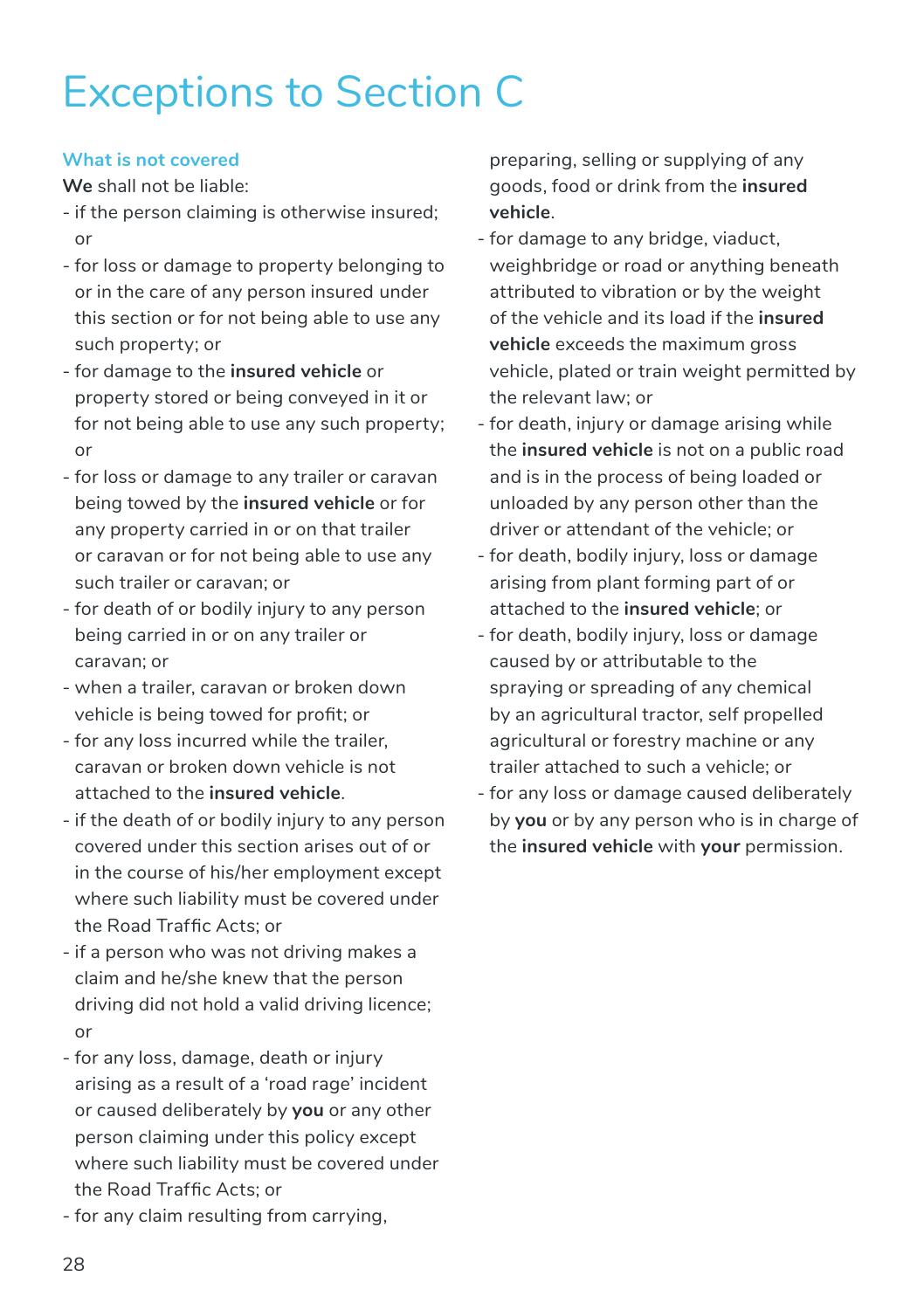# Section D – Provision of a Courtesy Vehicle

**This section applies only if the cover shown on your Policy Schedule is Comprehensive.**

### **What is covered**

If the **insured vehicle** is damaged as a result of an accident and **you** choose for it to be repaired by one of **our approved repairers you** will be provided with a **courtesy vehicle** for the duration of the repairs or a period of 14 days whichever occurs first. The **courtesy vehicle** provided is subject to the **approved repairer's** terms and conditions and will typically be a car derived van or similar.

### **What is not covered**

- Any claim arising from an event occurring before the commencement of insurance under this Section.
- The provision of a **courtesy vehicle**.
	- i) if the **insured vehicle** suffers only windscreen, window or sunroof glass damage
	- ii) if the **insured vehicle** is damaged beyond cost effective repair
	- iii) if the **insured vehicle** is stolen and not recovered
	- iv) if the claim is made under Section P **Misfuelling** – Draining and flushing
- Sea transit charges incurred during the delivery or collection of the **courtesy vehicle**.
- The cost of fuel for the **courtesy vehicle**.

### **Conditions**

- 1. The **courtesy vehicle** may be driven by all persons shown as entitled to drive on **your** current **Certificate of Motor Insurance**.
- 2. The **courtesy vehicle** must only be used within the **geographical limits** and the Republic of Ireland, unless prior arrangement has been made with the

**approved repairer** that supplied **you** with the **courtesy vehicle**.

- 3. The **courtesy vehicle** provided must be returned immediately upon request by the **approved repairer** and at the latest on completion of the repairs or when a decision is reached to settle **your** claim.
- 4. If the **courtesy vehicle** is not returned to the **approved repairer** on request, a charge on the basis of normal self-drive hire vehicle rates will be made by the **approved repairer** for the period that the **courtesy vehicle** remains in **your** possession.
- 5. During the time that the **courtesy vehicle** is in **your** possession **you** will be liable, as if the owner of the vehicle, for any fixed penalty offence, excess charge, parking fee/charge, inner city congestion charge, for the cost of fuel, oil and other consumables and damage by misuse.
- 6. Any accident, loss or damage to the **courtesy vehicle** must be reported to **us** immediately.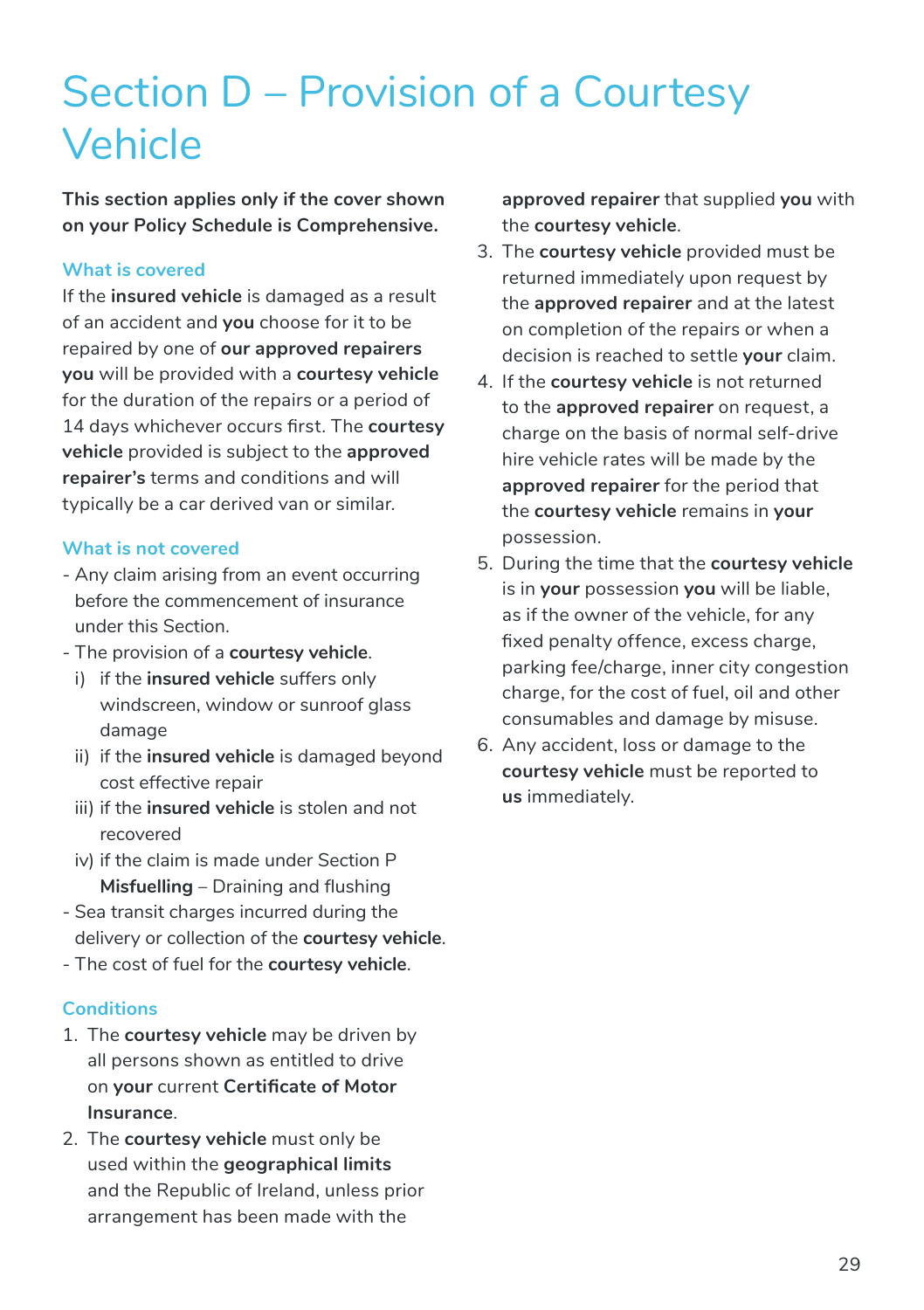# Section E – Personal Accident Benefits

**This section applies only if the cover shown on your Policy Schedule is Comprehensive.**

### **What is covered**

If **you**, anyone named as a driver on **your Certificate of Motor Insurance** or **your partner** are accidentally killed or injured in any country within the **geographical limits**, the European Union or EEA while **you** are travelling in or getting out of the **insured vehicle we** will pay for the following;

- For Death £5,000
- For the total and irrecoverable loss of sight in one or both eyes – £5,000
- For the permanent loss (at or above the wrist or ankle) of use of one or more hands or feet – £5,000
- Permanent total disablement from attending to any business or occupation – £5,000

**We** will only pay these amounts if the death or loss happens within 12 calendar months of the accident.

### **What is not covered**

**We** will not pay for:

- An amount greater than £10,000 per claim
- Death of or injury to any person not wearing a seat belt when required to by law
- Any intentional self injury, suicide or attempted suicide
- Any death of or injury to any person driving at the time of the accident who is found to have a higher level of alcohol or drugs in their body than is allowed by law
- While **you**, anyone named as a driver on **your Certificate of Motor Insurance** or **your partner** has any other vehicle insurance policy with **us**, **we** will only pay the benefit under one policy.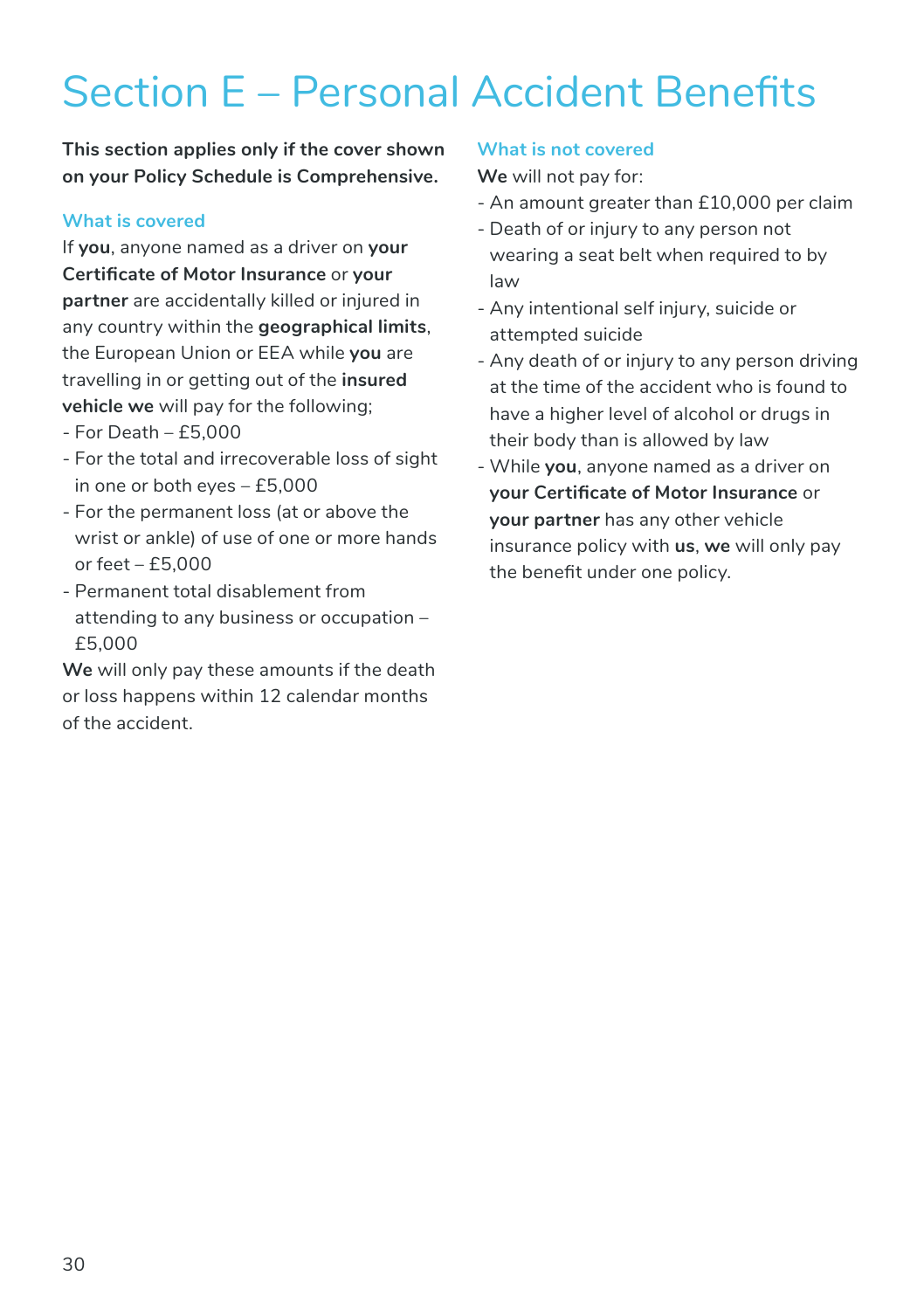# Section F – Personal Belongings

**This section applies only if the cover shown on your Policy Schedule is Comprehensive.**

### **What is covered**

**We** will pay for:

**Personal belongings**, which are lost or damaged following an accident, fire, theft or attempted theft involving the **insured vehicle** up to a maximum of £250 per claim.

### **What is not covered**

**We** will not pay for:

- Loss or damage caused by wear and tear or depreciation
- Loss of, theft of, or damage to **personal belongings**
- i) if the insured vehicle is unoccupied; and left unlocked; or any window or roof opening, removable roof panel or hood is left open.
- ii) from an unsecured storage area e.g. flatbed.
- Money, credit or debit cards, stamps, tickets, vouchers, documents and securities
- Goods, tools or samples carried in connection with any trade or business
- Loss of or damage to any radar detection equipment
- The cost of reinstating data from portable audio equipment, multi-media equipment, communication equipment, personal navigation and radar detection systems.

# Section G – Medical Expenses

**This section applies only if the cover shown on your Policy Schedule is Comprehensive.**

### **What is covered**

**We** will pay for:

The medical expenses for each person who suffers any injury arising from an accident while the person is in the **insured vehicle** up to a maximum of £250 for each injured person.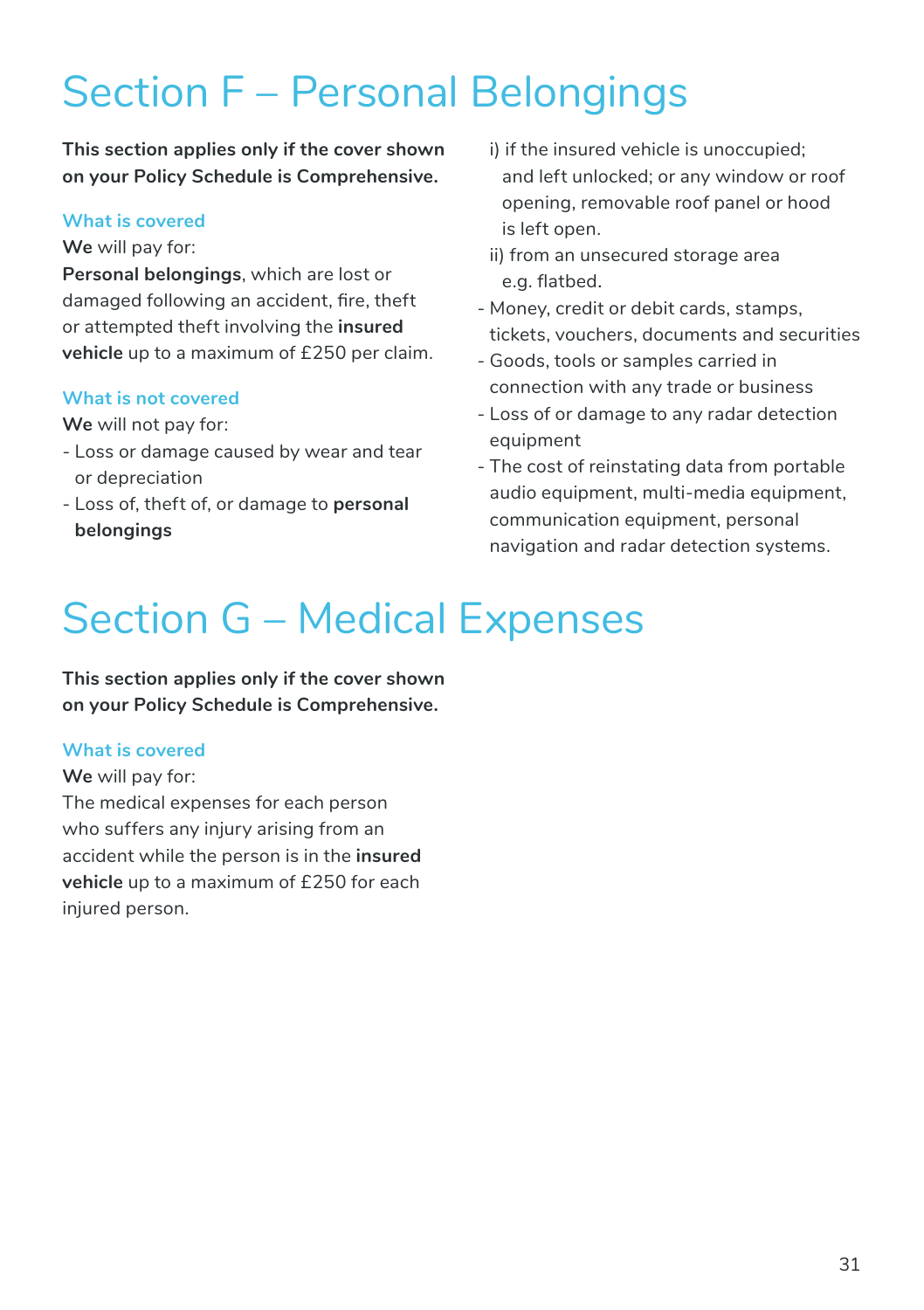# Section H – Glass Damage

**This section applies only if the cover shown on your Policy Schedule is Comprehensive.**

In the event of an incident likely to give rise to a claim for damaged glass please contact the approved replacement service via the 24 hour Claims Helpline on **0800 587 6887** or visit **claims.markerstudy.com** where you can book your appointment on-line.

### **What is covered**

If the glass in the front windscreen or sunroof, side or rear windows of the **insured vehicle** is damaged during the **period of insurance we** will pay the cost of repairing or replacing it. **We** will also pay for any repair to the bodywork of the **insured vehicle** that has been damaged by broken glass from the windscreen, sunroof or window. If the **insured vehicle** is fitted with Advanced Driver Assistance Systems (ADAS) and **you** use **our** approved replacement service to replace the windscreen, **we** will also pay for the recalibration of cameras or sensors fitted behind the windscreen to operate these systems, if required.

If the repair or replacement is carried out by **our** approved replacement service cover is unlimited subject to any applicable **excess** as shown in **your policy schedule** and the amount not being greater than the **market value** of the **insured vehicle** (to contact **our** approved replacement service please call **0800 587 6887**).

If **you** choose to use **your** own supplier then cover will be limited to £150 after deducting any glass **excess** as shown in **your policy schedule**.

**We** may at **our** option use parts that have not been supplied by the original manufacturer.

If **you** insist that **we** use parts supplied by the original manufacturer even though alternative non-original manufacturer parts are available **you** will be required to pay **us** any difference in the cost of such parts.

A claim solely under this section will not affect **your** No Claim Discount.

#### **What is not covered**

**We** will not pay for:

- The glass **excess** shown in **your policy**  schedule where the glass is replaced. Any claim for repair will not be subject to payment of an **excess**.
- Loss of use of the **insured vehicle**.
- Repair or replacement of any windscreen, sunroof or window not made of glass.
- The cost of importing parts or storage costs caused by delays where the parts are not available from stock within the **geographical limits**.
- The cost of mechanical items associated with the window or sunroof mechanism of the **insured vehicle** under this section.
- Any loss or damage caused deliberately by **you** or by any person who is in charge of the **insured vehicle** with **your** permission.
- The repair or replacement of **panoramic roof**, lights/reflectors or folding rear windscreen assemblies or any permanently fitted accessories including glass contained within hard tops under this section.

Cover for these items will be provided under Section A of this policy.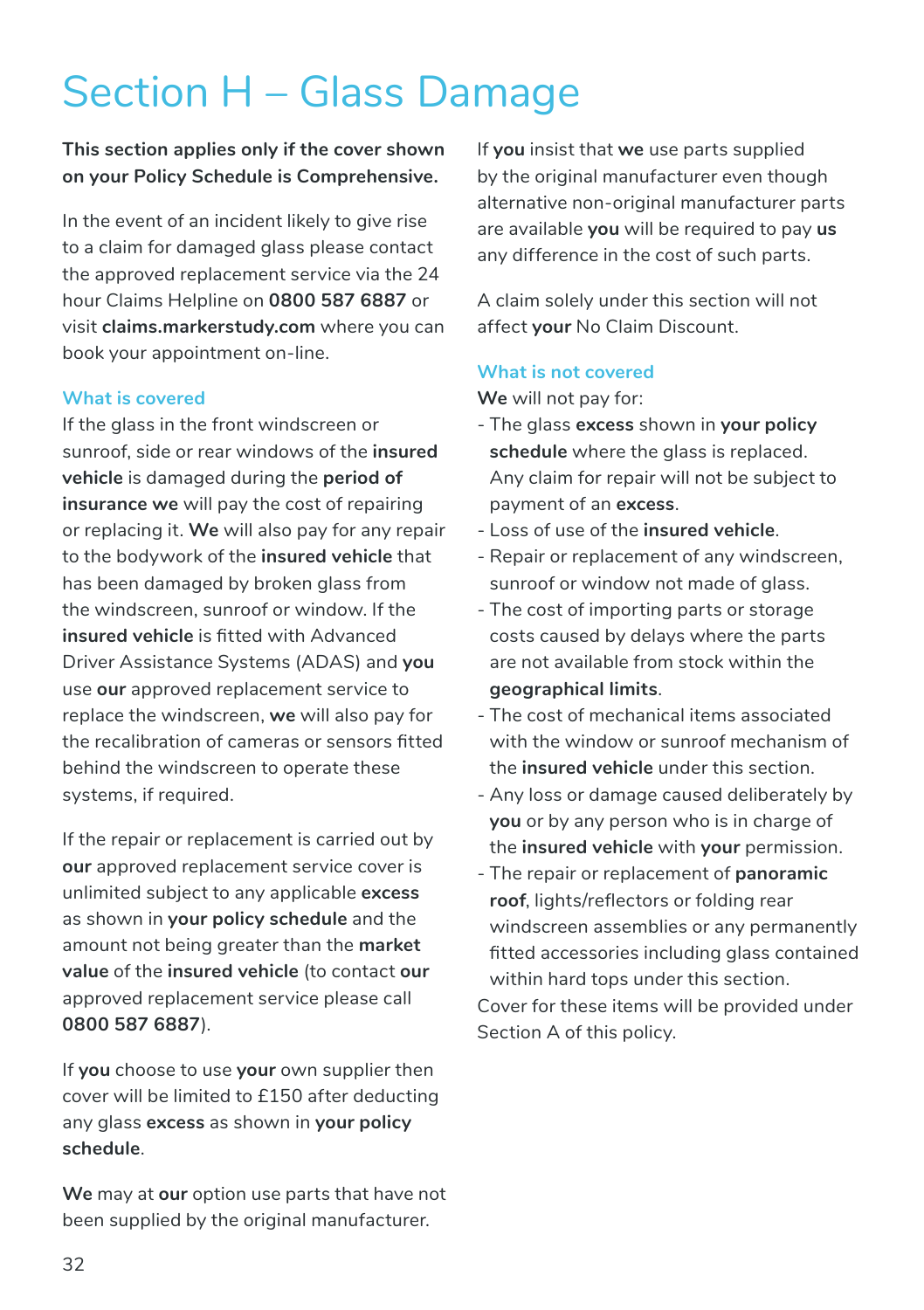# Section I – Replacement Locks

**This section applies only if the cover shown on Your Policy Schedule is Comprehensive.**

### **What is covered**

If the keys or keyless entry system device of the **insured vehicle** are lost or stolen, **we** will pay up to £500 toward the cost of replacing:

- The keys or keyless entry system device and central locking system
- All locks that can be opened by the missing item, provided **we** are satisfied that any person who may have the keys or keyless entry system device knows the identity or location of the **insured vehicle**.

As long as there has been no other loss or damage, the amount of **excess** due is £100.

Claims made under this section only will not affect **your** No Claim Discount.

### **What is not covered**

- The theft of keys if the **insured vehicle** is unoccupied and the keys or keyless entry system device is left in or on the **insured vehicle**.
- The theft of keys if the incident is not reported to the police as soon as reasonably possible, normally within 24 hours of **you** becoming aware of the loss, and a crime reference number obtained.
- Any loss resulting from a person known to **you** taking **your** keys or keyless entry system device, unless that person is reported to the police for taking this item without **your** permission.
- Any damage to the keys, keyless entry system device or locks of the **insured vehicle**.
- Any costs where a claim for other loss or damage is being made at the same time.
- Any loss resulting from fraud or deception.
- Any amount in excess of £500 for any claim made under this section of the policy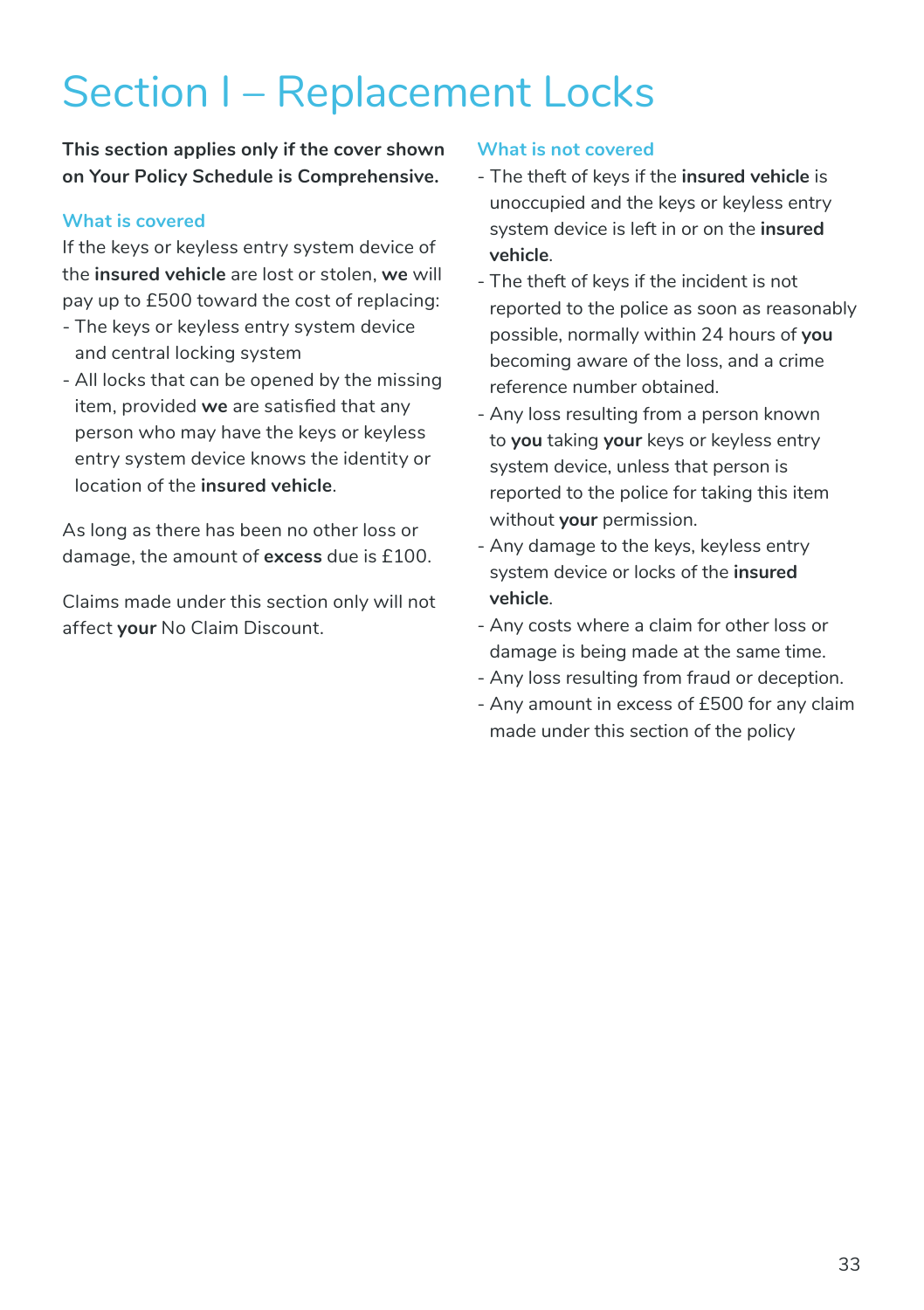# Section J – Foreign Use of the Insured Vehicle

### **What is covered**

**We** will provide the cover shown on **your policy schedule** for up to 60 days in any **period of insurance** while **you** are using the **insured vehicle** within the countries referred to below.

Outside of the 60 day cover shown above **we** will provide **you** with the minimum cover required by law while **you** or any driver covered by this policy are using the **insured vehicle** within the European Union and any other country which has agreed to follow the EU Directive on Insurance of Civil Liabilities arising from the use of motor vehicles (number 2009/103/EC).

**You** do not need an International Motor Insurance Card (Green card) for visits to these countries as the legal evidence of this cover is shown on **your certificate of motor insurance**. For some countries, **you** might need an International Driving Permit (IDP). IDPs are available at post offices, not from **us** . For further information on the countries that follow the EU Directive can be found by visiting www.mib.org.uk

The provision of the cover shown on **your policy schedule** whilst **you** are abroad is only agreed on the understanding that:

- **your** visit abroad is for social, domestic or pleasure purposes; and
- The **insured vehicle** is taxed and registered within the **geographical limits**; and
- **Your** main permanent home is within the **geographical limits**; and
- **Your** visit abroad is only temporary.

**We** will also pay customs duty if the **insured vehicle** suffers loss or damage and **we**

decide not to return it after a valid claim on the policy.

Cover also applies while the **insured vehicle** is being carried between sea or air ports or railway stations within these countries, as long as this travel is by a recognised sea, air or rail route.

**We** may agree to extend the cover for more than 60 days as long as **you**:

- Tell **us** before **you** leave
- Pay any additional premium due.

#### **Accident recovery**

**If** the **insured vehicle** sustains damage that is covered under section A or B of the policy and is

- i) immobilised in any of the countries referred to above and cannot be repaired in time for **your** return home, or
- ii)stolen and not recovered until after **your** return home, **we** will arrange to bring the driver and up to eight passengers back to the UK.

**We** will also arrange and pay for either:

- i) the return of the **insured vehicle** and any attached trailer or trailer caravan to **your** home or a suitable repairer in the UK, or
- ii)a single ticket by rail and/or sea, or by air if travel by train and/or boat exceeds 12 hours, for **you** or **your** nominated driver to travel from the UK to collect the **insured vehicle** and any attached trailer or trailer caravan once it has been repaired or found.

Note: **We** will choose the most appropriate option, taking **your** personal circumstances into account.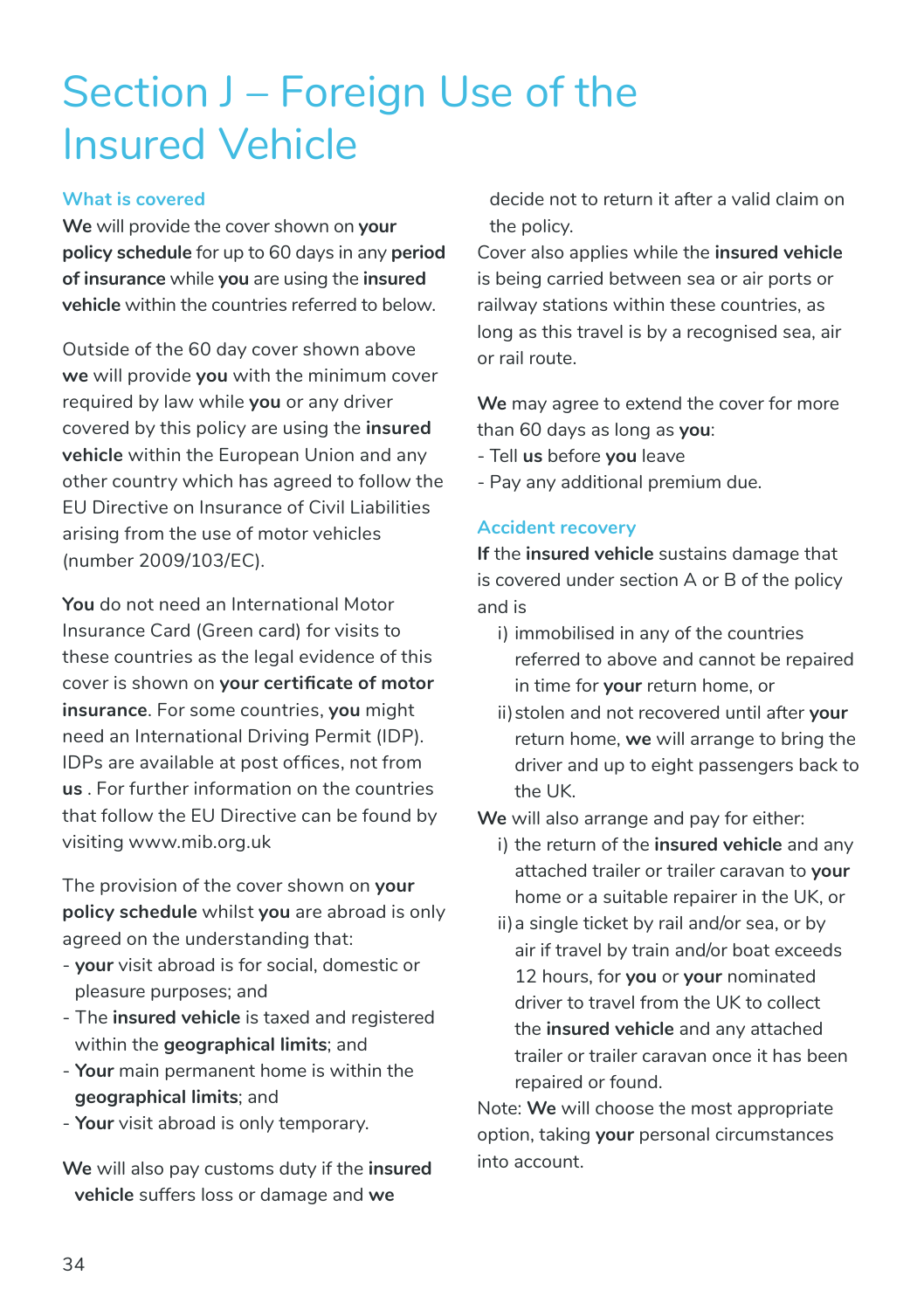### Section J – Foreign Use of the Insured Vehicle (continued)

If applicable, **we** will arrange and pay for the storage of the **insured vehicle** and any attached trailer or trailer caravan pending its repair, repatriation or scrapping. **We** will not pay more than £100 for storage.

Where the estimated repatriation cost exceeds the UK **market value** of the **insured vehicle we** will not pay more than the cost of scrapping the **insured vehicle** and any customs duty imposed.

Please note that the onward transportation of any animal in the **insured vehicle** will be at **our** discretion and entirely at **your** own risk

#### **What is not covered**

- Any loss or damage to the **insured vehicle**

that occurs after the **insured vehicle** has been in the countries listed above for more than 60 days in any **period of insurance** unless this time period has been extended by **us** by prior agreement

- The Accident Recovery service is not provided when the **insured vehicle** has been in the countries listed above for more than 60 days in any **period of insurance** unless this time period has been extended by **us** by prior agreement.

#### **Guidance Notes – Going Abroad**

The policy does not automatically provide full cover abroad so, before travelling, please contact us to arrange cover. The extended full insurance will then cover you in the countries for which we have agreed to provide cover and when your vehicle is travelling by rail or sea between those countries.

Take your Certificate of Motor Insurance as evidence of insurance when you travel abroad.

If your insured vehicle suffers any loss or damage that is covered by this insurance and the insured vehicle is in a country

where you have cover, we will refund any customs duty you pay to temporarily import your insured vehicle.

Although full policy cover abroad is automatically available for up to 60 days in any one annual period of insurance we may, on request, agree to extend cover up to a maximum of 90 days. A charge may apply. Please contact us for further information.

If you are involved in any accident or incident whilst abroad please call the 24 hour Claims Helpline using the international dialling code for the UK: 0044 345 999 8888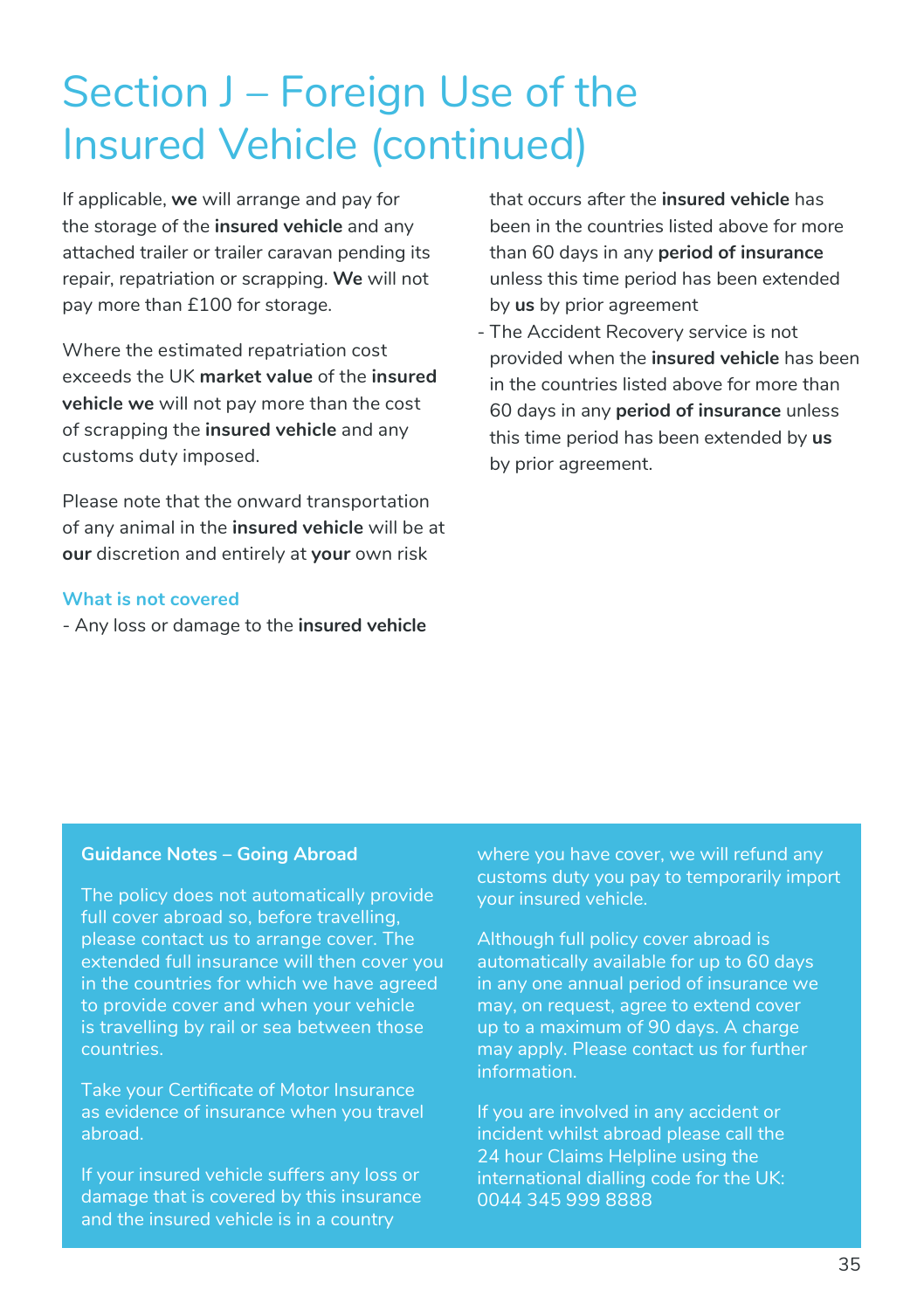### Section K – No Claim Discount

If **you** do make a claim during the **period of insurance your** No Claim Discount will be reduced at the next renewal date in accordance with the scale shown below.

The following will not affect **your** No Claim Discount.

- Payments made under Section H Glass damage, Section I - Replacement Locks and Section P – Misfuelling - Draining and Flushing.
- A successful claim made under Section M Uninsured driver and vandalism promise
- If we only have to pay for an emergency treatment fee.
- If we make a full recovery of all payments made by us in connection with a claim made against the policy.

If **you** make a claim or if a claim is made against **you** for an event which **you** may not consider to be **your** fault and **we** have to make a payment this will affect **your** No Claim Discount unless **we** can recover **our** outlay in full from the responsible party.

If **you** decide to cancel **your** policy and premiums remain outstanding **we** will not be able to issue proof of No Claim Discount until the outstanding premiums are paid.

**You** cannot transfer **your** No Claim Discount to somebody else.

### **Guidance Notes - No Claims Discount**

There may on occasions be incidents (possibly involving a cyclist or pedestrian) where, although you are not claiming for damage to your vehicle, there is a potential for a claim against your policy by the third party.

In these circumstances we may disallow your No Claim Discount for up to twelve months until we are confident that a third party claim is unlikely to materialise.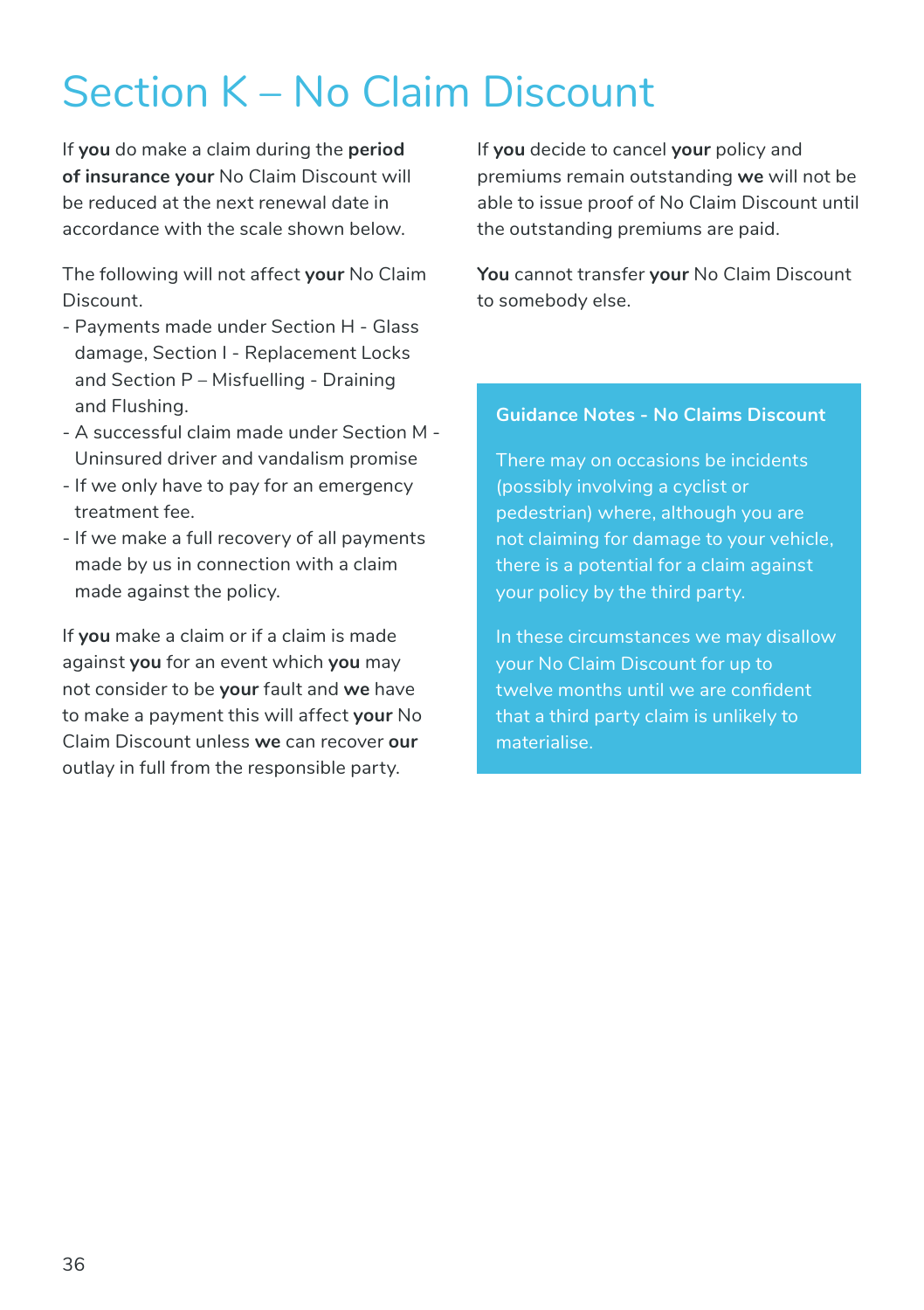# Section K – No Claim Discount (continued)

| Current<br>years NCD | Your NCD<br>years at<br>renewal if no<br>fault claim<br>made | Your NCD years<br>at renewal if one<br>fault claim made | Your NCD years<br>at renewal if two<br>fault claim made | Your NCD years<br>at renewal if<br>more than two<br>fault claims<br>made |
|----------------------|--------------------------------------------------------------|---------------------------------------------------------|---------------------------------------------------------|--------------------------------------------------------------------------|
| $\Omega$             | $\mathbf{1}$                                                 | $\Omega$                                                | $\Omega$                                                | $\Omega$                                                                 |
| $\mathbf{1}$         | $\overline{2}$                                               | $\Omega$                                                | $\Omega$                                                | $\Omega$                                                                 |
| 2                    | 3                                                            | $\Omega$                                                | 0                                                       | 0                                                                        |
| 3                    | 4                                                            | $\mathbf{1}$                                            | $\Omega$                                                | $\Omega$                                                                 |
| $\overline{4}$       | 5                                                            | $\overline{2}$                                          | $\Omega$                                                | $\Omega$                                                                 |
| 5                    | 6                                                            | 3                                                       | $\mathbf{1}$                                            | 0                                                                        |
| 6                    | 7                                                            | 3                                                       | $\mathbf{1}$                                            | $\Omega$                                                                 |
| 7                    | 8                                                            | 3                                                       | $\mathbf{1}$                                            | $\Omega$                                                                 |
| 8                    | 9                                                            | 3                                                       | 1                                                       | $\Omega$                                                                 |
| $9+$                 | $9+$                                                         | 3                                                       | $\mathbf{1}$                                            | 0                                                                        |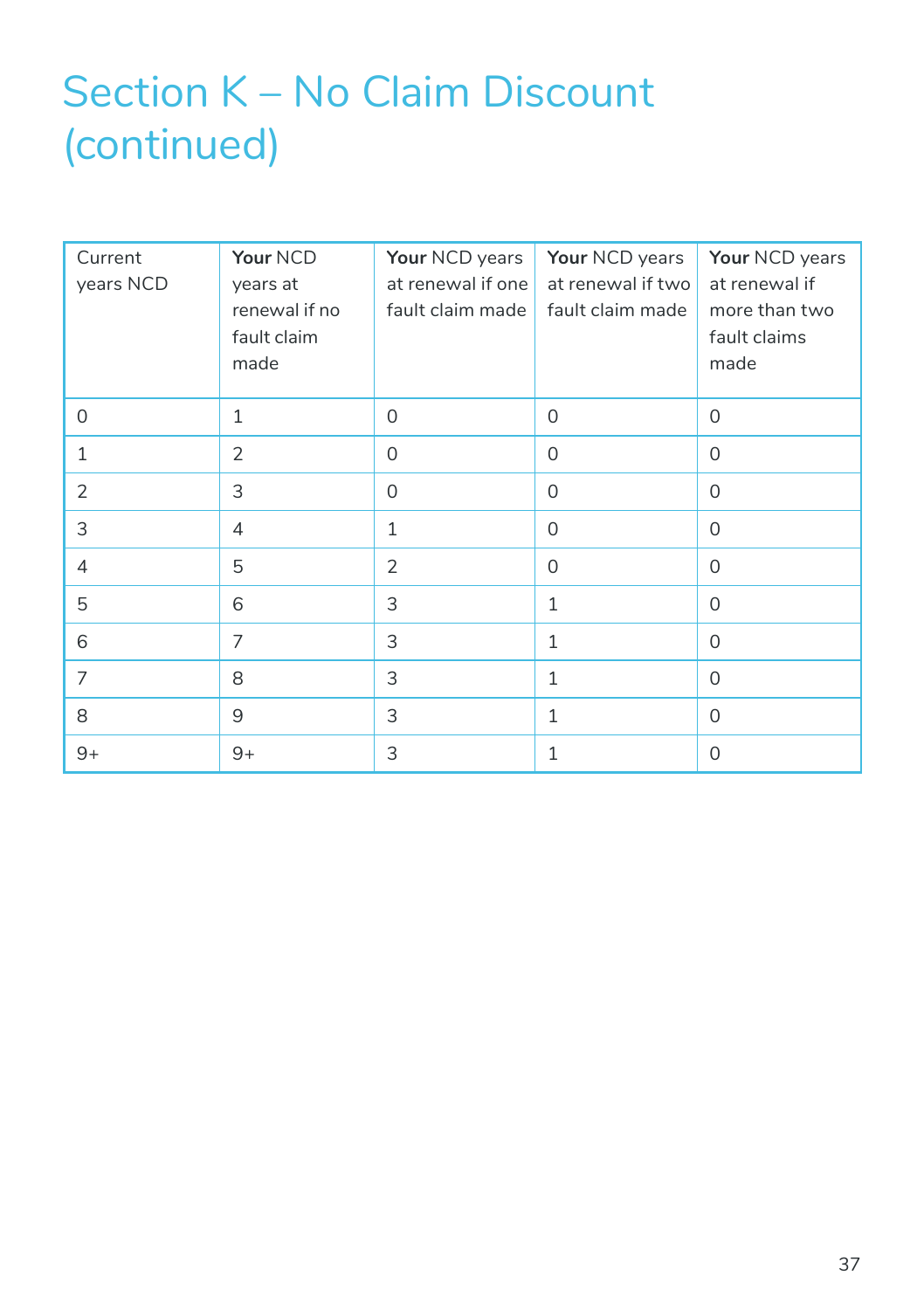# Section L – Protected No Claim Discount

Depending on certain qualifying conditions **you** may be able to protect **your** No Claim Discount if **you** pay an extra premium (contact **us** for details). **Your** No Claim Discount is only protected if this section is shown as applying on **your policy schedule**. If **your** No Claim Discount is protected **we** will not reduce it in the event of **you** claiming under this policy.

It does not mean that **your** premium will not be increased if, for example, **your** accident or conviction record justifies this.

# Section M – Uninsured Driver and Vandalism Promise

### **This section applies only if the cover shown on your policy schedule is Comprehensive.**

### **Uninsured driver promise**

If the **insured vehicle** is involved in an accident that was not **your** fault or that of the driver of the **insured vehicle** and caused by an uninsured motorist **we** will refund the cost of **your excess** and restore **your** No Claim Discount.

### **We** will need:

- The vehicle registration and the make/ model of the **third party** vehicle
- The responsible driver's details, if possible.

It also helps **us** to confirm who is at fault if **you** can get the names and addresses of any independent witnesses, if available. When **you** claim, **you** may have to pay **your excess**. Also, if when **your** renewal is due, investigations are still ongoing, **you** may lose **your** No Claim Discount temporarily. However, once **we** confirm that the accident was the fault of the uninsured driver, **we will**  repay **your excess**, restore **your** No Claim Discount and refund any extra premium **you** have paid.

### **Vandalism promise**

If **you** make a claim for damage to **your insured vehicle** that is a result of vandalism, which is damage caused by a malicious and deliberate act, **you** will not lose y**our** No Claim Discount.

#### **Conditions**

- **You** pay any **excess** that is applicable. Please refer to **your policy schedule** for **excess** amounts
- The incident is reported to the police and assigned a crime reference number
- The damage has not been caused by another vehicle.

When **you** claim **you** will have to pay the **excess**. Once **we** receive **your** claim, **you** may lose **your** No Claim Discount until **we** are supplied with a relevant crime reference number.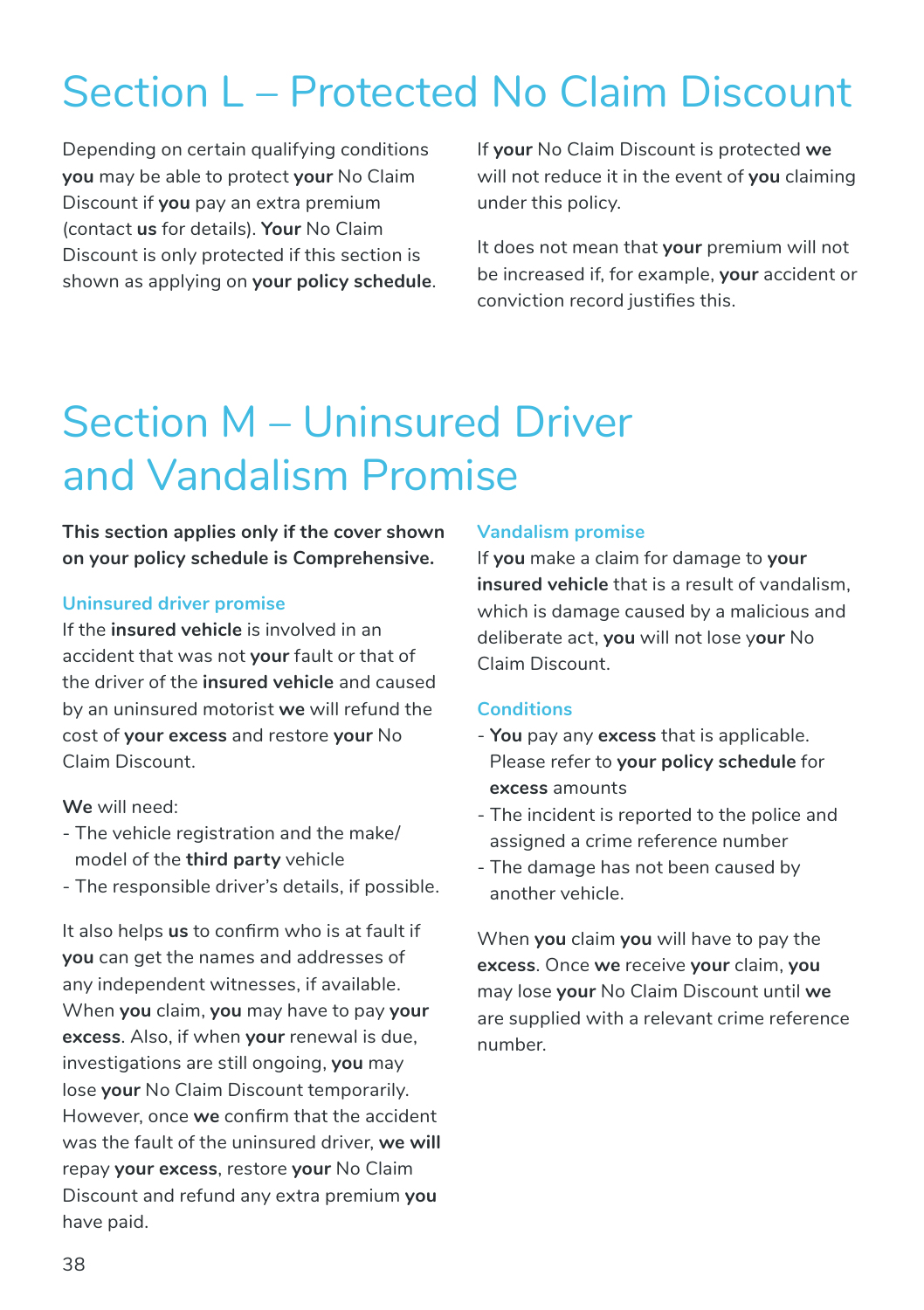# Section N – Emergency Transport & Accommodation

**This section applies only if the cover shown on your policy schedule is Comprehensive.**

### **What is covered**

### **Accident recovery**

If the **insured vehicle** is immobile or unsafe to drive due to an insured loss and the damage is covered under Section A or B of this policy **we** will pay for the recovery of the **insured vehicle** and any attached trailer or caravan trailer to one of **our approved repairers** near to **your** home or destination or, at **your** request, to **your** home or a repairer of **your** choice, if nearer. If the repairer cannot accept the vehicle at the time of recovery, it will be taken to a safe place of storage for up to 48 hours.

The driver and up to eight passengers will be taken, in one journey, to **your** home or to the planned destination.

Alternatively, **we** will arrange and pay for:

- i) one night's accommodation (bed and breakfast only) subject to a maximum cost of £80 per person and up to a maximum of £500 in total, or
- ii) a temporary hire vehicle up to 1100cc for a maximum of 24 hours.

**Note: We** will choose the most appropriate option, taking **your** personal circumstances into account.

Please note that the onward transportation of any animal in the **insured vehicle** will be at **our** discretion and entirely at **your** own risk.

### **What is not covered**

- More than £500 per incident
- Reimbursement for the purchase of any drinks or meals (other than breakfast as supplied as part of the one night's accommodation) clothing, toiletries, newspapers or telephone calls
- Any additional costs incurred for the transportation of any goods carried within the **insured vehicle**
- Emergency transport and accommodation cover outside of the **geographical limits** of **your** policy if the **insured vehicle** has been in the countries listed within Section J of this policy for more than 60 days in any **period of insurance** unless this time period has been extended by **us** by prior agreement.

# Section O – Child Car Seat

**This section applies only if the cover shown on your policy schedule is Comprehensive.**

### **What is covered**

If **you** have a child car seat fitted to the **insured vehicle** and the **insured vehicle** is involved in an incident where the damage to the **insured vehicle** is covered by this policy **we** will cover **you** for the cost of replacing the child car seat with a new one of a similar standard, even if there is no apparent damage, provided **you** are able to supply a copy of the original purchase receipt for the child car seat.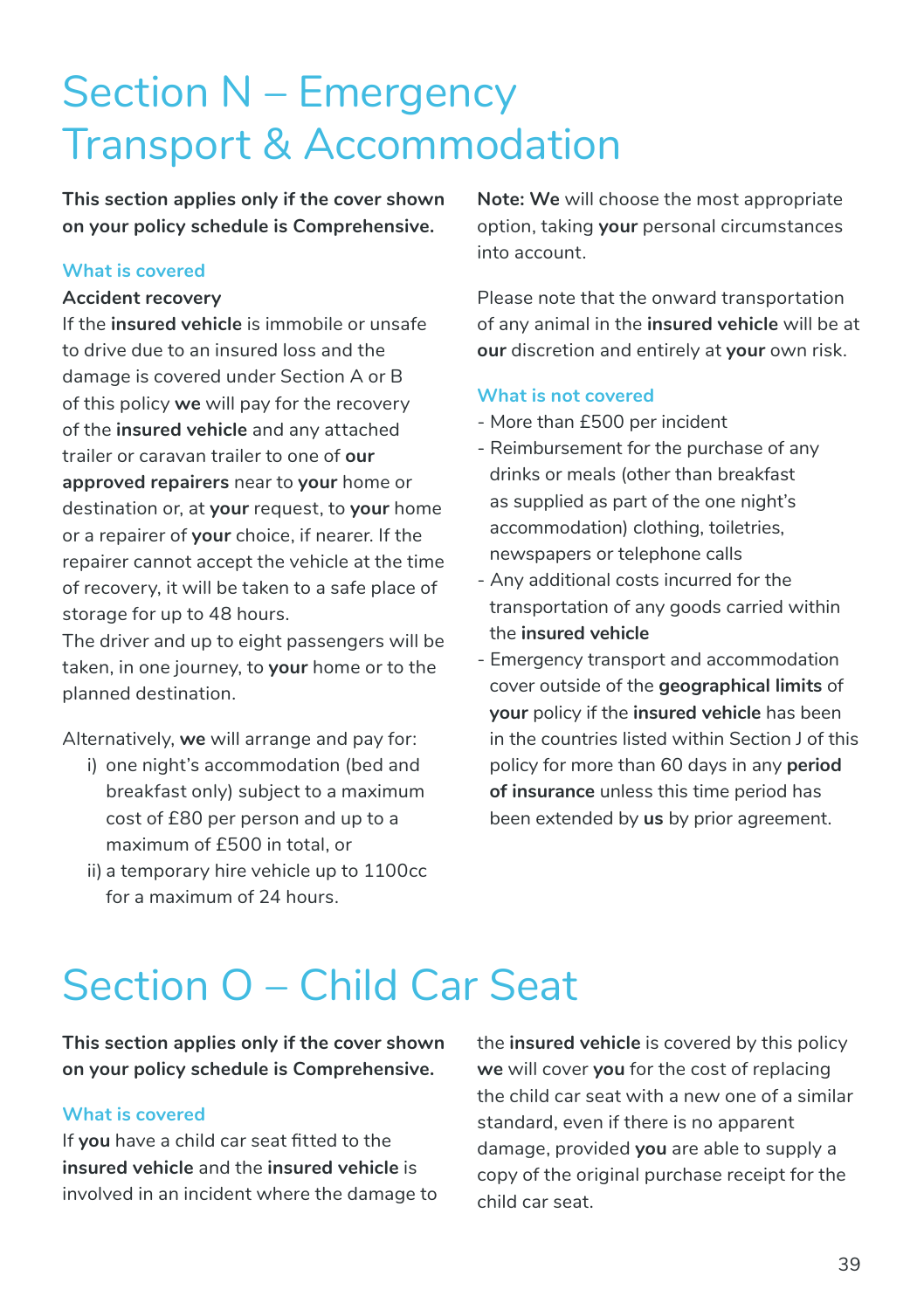# Section P – Misfuelling – Draining and Flushing

**This section applies only if the cover shown on Your Policy Schedule is Comprehensive.**

### **What is covered**

**We** will pay for the following if the **insured vehicle** is subject to **misfuelling** during the **period of insurance**:

- Draining and flushing the fuel tank on site using a specialist roadside vehicle, or
- Recovery of the **insured vehicle**, the driver and passengers to the nearest recovery base to drain and flush the fuel tank
- Replenishing the fuel tank with up to 10 litres of the correct fuel.

The above applies both on the forecourt on-site and once the **insured vehicle** has been driven away from the forecourt.

**We** will pay up to a maximum of:

- £250 for each claim made in any **period of insurance. You** will be responsible for paying any costs in excess of the £250 per claim limit.
- Two claims of **misfuelling** in any **period of insurance**.

Claims under this **misfuelling** section will not affect **your** no claim discount and **your**  excess will not be applied.

#### **What is not covered**

- Loss or damage where the **misfuelling** occurs outside of the United Kingdom of Great Britain and Northern Ireland.
- Any claim resulting from foreign matter entering the fuel system except for diesel or petrol.
- Mechanical or component damage to the **insured vehicle** whether or not caused as a result of **misfuelling**
- The cost of hiring an alternative vehicle in the event mechanical or component damage is sustained.
- Any defect arising directly and/or indirectly as a result of **misfuelling** or a defect which existed before the incident of **misfuelling.**
- More than two **misfuelling** claims in any **period of insurance.**
- Any amount in excess of the £250 per claim limit.

### **Guidance Note Misfuelling – Draining and Flushing**

If you are unfortunate enough to fill up the insured vehicle with the wrong type of fuel this section of the policy will pay up to £250 for each event to drain and flush your engine of the contaminated fuel. We will even put into your tank some of the correct fuel to get you on your way.

A claim under this section of your policy will not be subject to payment of an excess and you will not lose any of your No Claim Discount.

Under this section of your policy we will not pay for the following however you may be able to make a claim under Section A – Loss of or damage to the insured vehicle but any claim made will be subject to payment of the policy excess and deduction of your No Claim Discount:

- any mechanical or component damage to the insured vehicle; or
- any amount in excess of £250 per claim; or
- any more than two incidents within the period of insurance.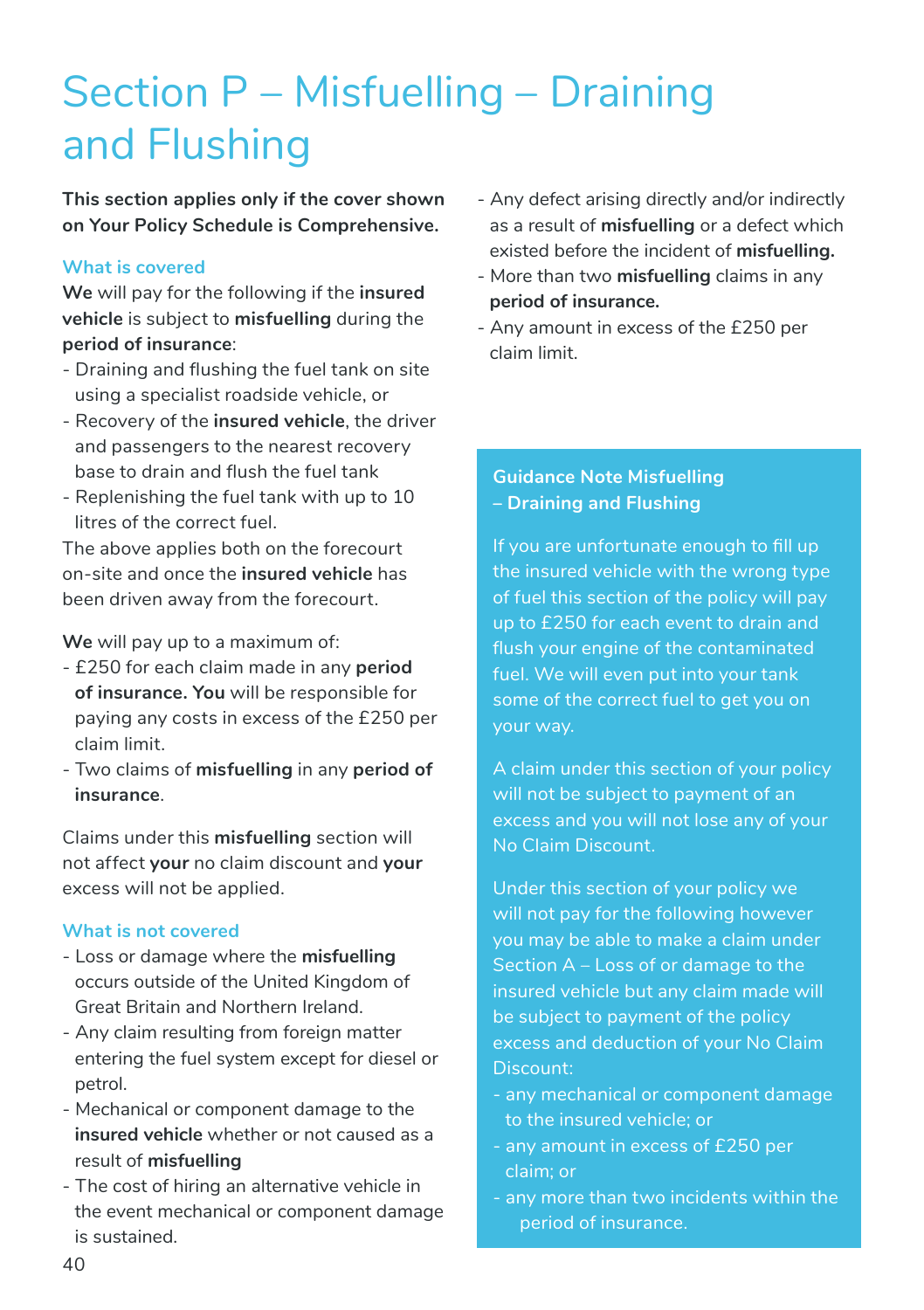# General Exceptions

**These General Exceptions apply to the whole of the insurance policy.**

### **What is not covered**

### **1. Excluded uses and excluded drivers**

**We** will not cover any liability, loss or damage arising while any vehicle covered by this insurance is being:

- 1. used for a purpose which is not permitted or is excluded by the **Certificate of Motor Insurance**; or
- 2. used on the Nurburgring Nordschleife or deregulated/deristricted toll roads or any race track, racing circuit or prepared course unless **you** have told **us** about this and **we** have agreed to provide cover; or
- 3. driven by, is in the charge of or was last in the charge of anyone not permitted to drive by **your Certificate of Motor Insurance** or temporary cover note or who is excluded by **endorsements**; or
- 4. driven by, is in the charge of or was last in the charge of anyone including **you** who is disqualified from driving or has never held a licence to drive a vehicle or is prevented by law from having a licence; or
- 5. driven by any person who holds or last held a provisional driving licence unless that person is accompanied by a full licence holder aged 21 years or over and the accompanying full licence holder has held a full driving licence for at least 3 years; or
- 6. driven by, is in the charge of or was last in the charge of any person who does not meet the terms or conditions of his/her driving licence; or
- 7. used in an unsafe condition or while carrying an insecure load or while carrying a number of passengers that is likely to affect the safe driving of the vehicle; or
- 8. driven by **you** or any person insured to drive, should it be proved to **our**  satisfaction that the driver was under the influence of alcohol or drugs at the time of such loss or damage occurring. A conviction under the relevant law (including a conviction for failing to supply a specimen of breath, blood or urine) shall be deemed to be conclusive evidence that the driver at the time of the loss or damage was under the influence of alcohol or drugs. In addition, **you** or any insured driver must repay all the amounts **we** have paid arising from the incident including any claimants' damages and costs.
- 9. driven by any person who fails to take medication as prescribed or carry out prescribed treatment or report for a medical examination recommended by a doctor where this inaction contributes to an accident.

### **General Exception 1 will not apply:**

- if the **insured vehicle** has been stolen or taken away without your permission; or
- if the **insured vehicle** is temporarily in custody of a motor trader for repair or servicing; or
- being parked by an employee of a hotel, restaurant or commercial undertaking as part of a vehicle-parking service; or
- under General Exception 1.1 only, while the **insured vehicle** is being used for vehicle sharing purposes as defined in General Condition 9 of this policy.

### **2. Overseas use**

**We** will not make any payments for any liability, loss or damage that occurs outside of the **geographical limits** of this policy unless extended under the terms of Section J - Foreign Use (apart from the minimum cover required by law).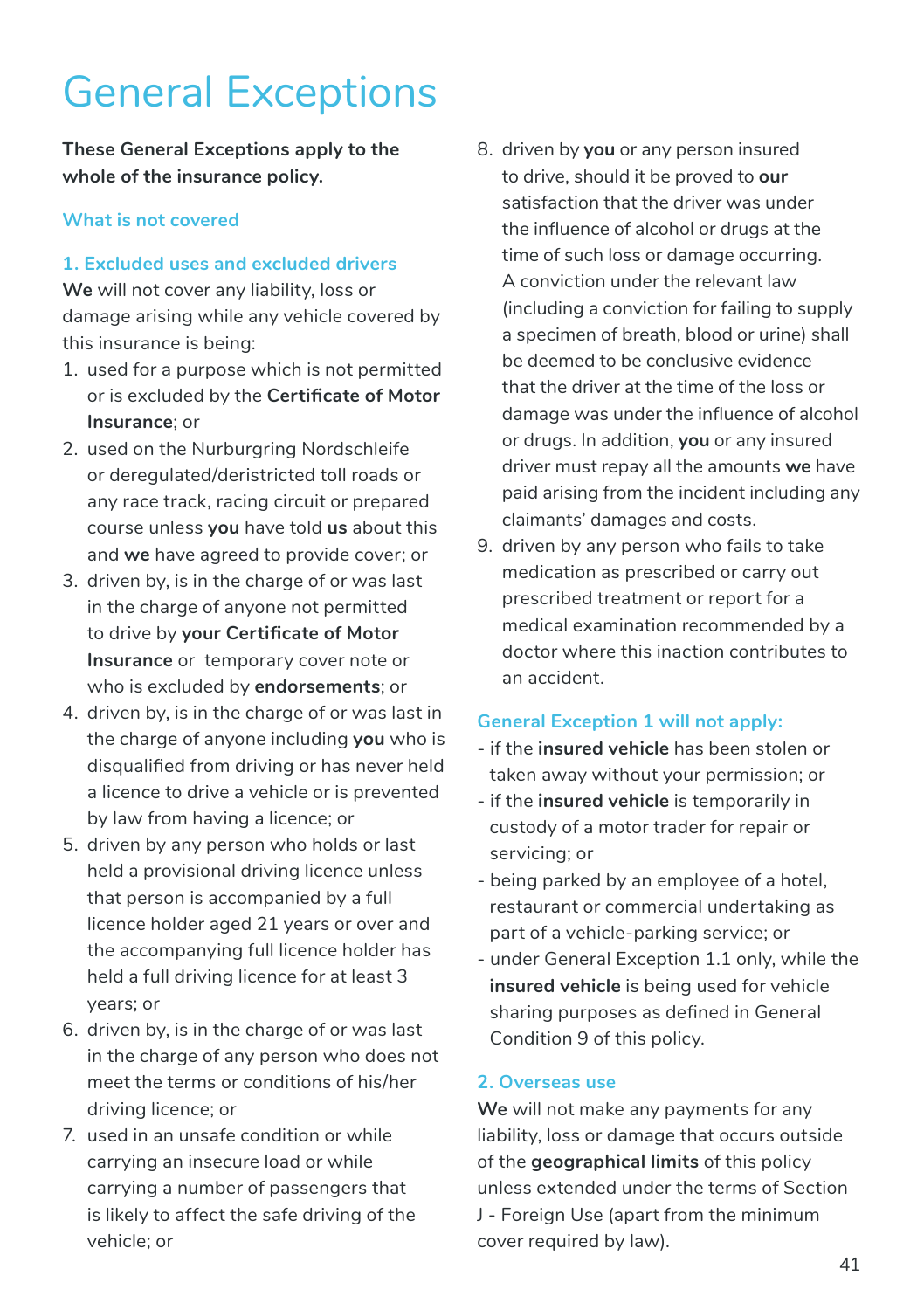# General Exceptions (continued)

Additionally **we** will not make any payments in respect of any proceedings brought against **you** or judgement passed in any court outside of the **geographical limits**, unless the proceedings or judgement arise out of the **insured vehicle** being used in a foreign country which **we** have agreed to extend this insurance to cover and the proceedings or judgement are brought in such country.

### **3. Contractual liability**

**We** will not cover any liability **you** have accepted under an agreement or contract unless **You** would have had that liability anyway.

### **4. Radioactivity**

**We** will not cover any legal liability of whatsoever nature directly or indirectly caused by or contributed to or arising from:

- ionising radiations or contamination by radioactivity from any irradiated nuclear fuel or from any nuclear waste from the combustion of nuclear fuel; or
- the radioactive toxic explosive or other hazardous properties of any explosive nuclear assembly or nuclear component.

### **5. War**

**We** will not pay for any loss, damage or liability arising as a consequence of war, invasion or act of foreign enemy, hostilities (whether war be declared or not), civil war, rebellion, revolution, insurrection or military or usurped power.

### **6. Earthquake, riot and civil commotion**

**We** will not pay for death, bodily injury, loss, damage and/or liability arising during (unless **you** prove that it was not occasioned thereby) or in consequence of:

- earthquake; or
- riot or civil commotion occurring elsewhere other than in Great Britain, the Isle of Man or the Channel Islands.

### **7. Use on airfields**

**We** will not cover any liability in respect of:

- any accident, loss or damage to any aircraft; or
- death or bodily injury arising in connection with any accident, loss or damage to any aircraft; or
- any other loss indirectly caused by such accident, loss or damage to any aircraft incurred, caused or sustained while any vehicle covered by this insurance is in or on any airport or airfield.

### **8. Pollution**

**We** will not pay for any liability, loss or damage resulting from pollution or contamination however caused, other than as required by the law of any country in which **we** have agreed to provide cover under this policy.

### **9. Terrorism**

This policy does not cover any consequence whatsoever which is directly or indirectly caused by nuclear and/or chemical and/or biological or radiological means, or anything connected with those means, and which is the direct or indirect result of **terrorism**, or anything connected with **terrorism**, whether or not such consequence has been contributed to by any other cause or event. **Terrorism** is defined as any acts including, but not limited to:

a) the use or threat of force and/or violence and/or harm or damage to life or to property (or the threat of such harm or damage) including, but not limited to, harm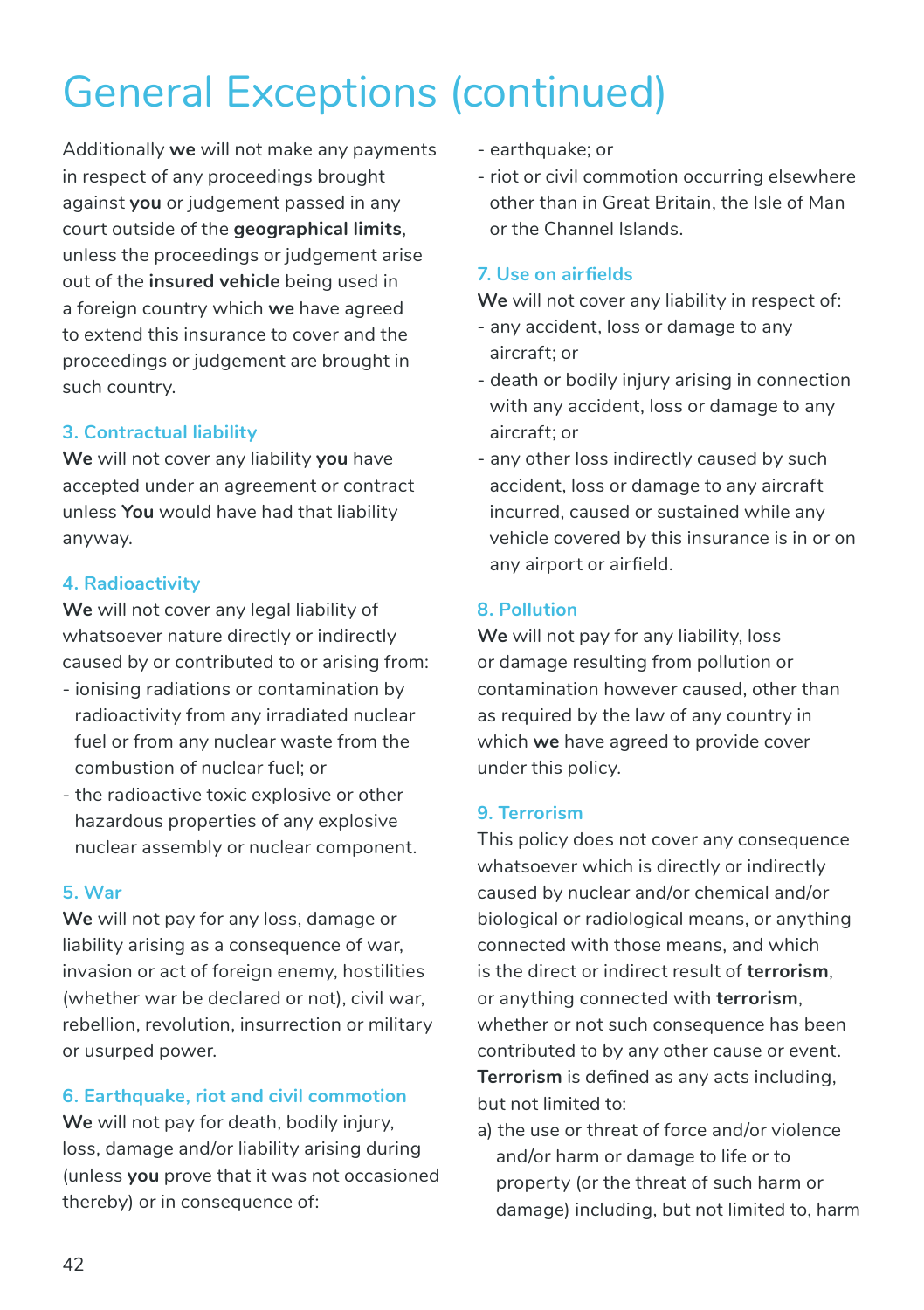# General Exceptions (continued)

or damage by nuclear and/or chemical and/ or biological and /or radiological means caused or occasioned by any person(s) or group(s) of persons in whole or in part for political, religious, ideological or similar purposes including, but not limited to, the intention to influence any government and/ or to put the public or any section of the public in fear, or is claimed to be caused or occasioned in whole or in part for such purposes.

### **10. Hazardous goods**

**We** will not pay for any liability, loss or damage resulting from the carriage of any **hazardous goods** other than as required by the law of any country in which **we** have agreed to provide cover under this policy.

### **11. Unsafe loads**

This insurance does not provide any cover for liability, loss or damage resulting from the **insured vehicle**:

- carrying a load which results in the Gross Vehicle Weight or Gross Train Weight being exceeded; or
- being driven with an unsafe or insecure load; or
- being driven with a number of passengers which exceeds the manufacturer's specified seating capacity or makes the **insured vehicle** unsafe to drive; or
- towing either a greater number of trailers than is permitted by law or a trailer which has an unsafe or insecure load.

### **12. Mis-delivery**

**We** will not cover liability, loss or damage caused by solidification or the spillage, leakage or mis-delivery of any load.

### **13 Cyber attack**

**We** will not cover loss or damage to the **insured vehicle** caused by malware, worms, computer viruses or the insured vehicle's systems, **data** or **computer systems** being controlled without **your** authority.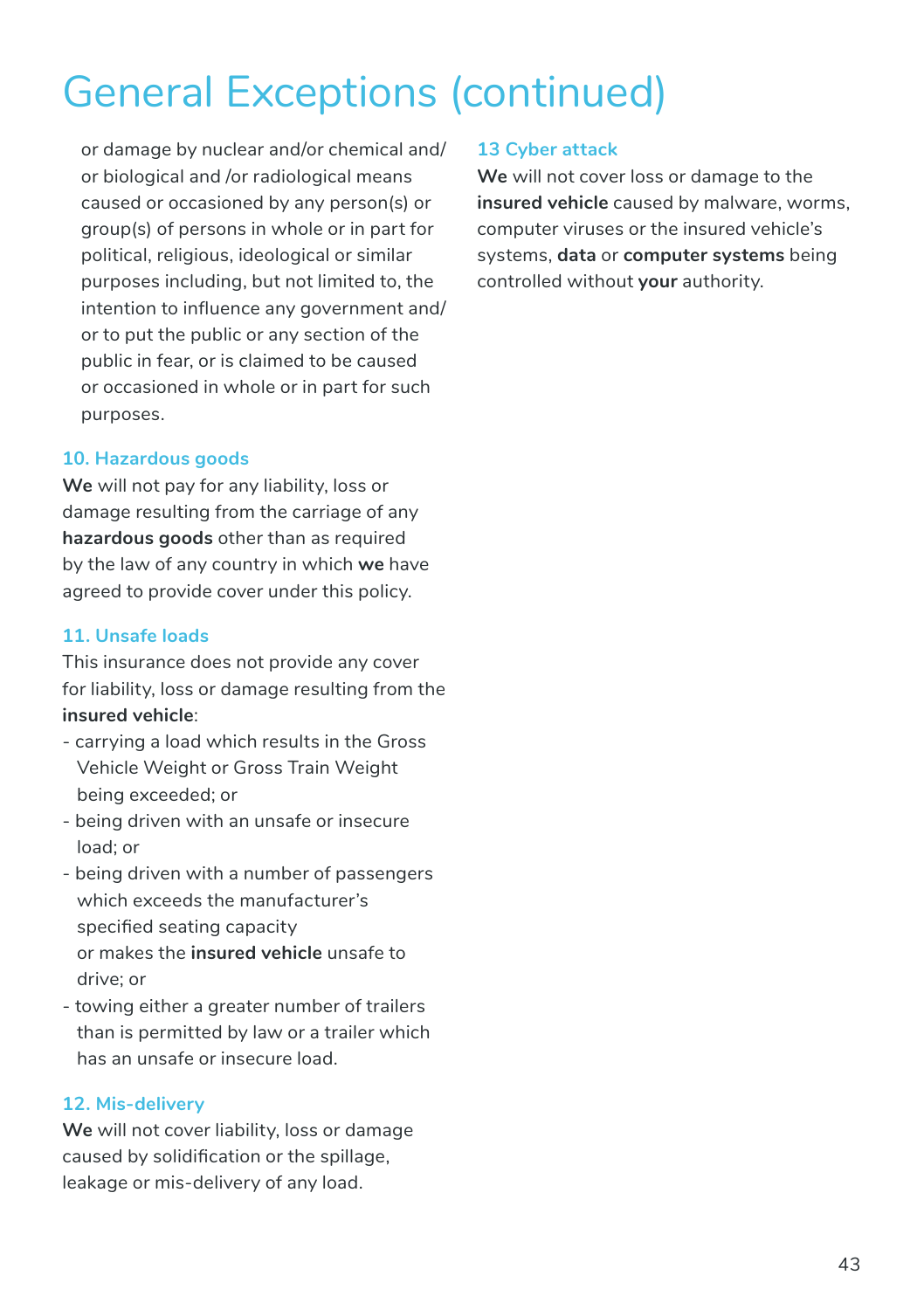### General Conditions

**These General Conditions apply to the whole of the insurance policy.**

### **1. Payment of Premium, Keeping to the Policy Terms & Avoiding Misrepresentation**

**We** will only provide the cover described in this insurance policy if:

- **You** have paid or agreed to pay the premium for the current **period of insurance**, and
- **You** or any person claiming protection has kept to all of the terms and conditions of this policy (including those applied by **Endorsement**) as far as they can apply, and
- in entering into this contract **you** have taken all reasonable care in answering all questions in relation to this insurance honestly and to the best of **your**  knowledge.

**Your** premium is based on information **you** supplied at the start of the insurance, subsequent alteration or renewal. **You** must tell **us** immediately of any change to that information, some examples are any changes to the **insured vehicle** which improve its value, attractiveness to thieves, performance or handling, any change of vehicle, change of occupation (including part-time), change of address (including where the **insured vehicle** is kept), change of drivers, if **you** or any drivers pass their driving test or sustain a motoring or non-motoring conviction or licence endorsement or fixed penalty endorsement or there is a change of main driver. If **your** premium has been calculated on a limited annual mileage basis **we** will seek evidence at the time of a claim to prove that **your** estimated annual mileage has not been exceeded. If **you** fail to supply appropriate evidence or evidence is provided

by **you** which shows that the estimated annual mileage has been exceeded **you** will be required to pay the additional amount of **excess** shown on the **endorsement** applying to **your** policy.

Under the Consumer Insurance (Disclosure and Representations) Act 2012 **your**  failure to take reasonable care to avoid misrepresentation in relation to the information provided could result in **your**  policy being cancelled, declared void or **your** claim being rejected or not fully paid.

### **Fair Presentation of the Risk**

- a) **You** must make a fair presentation of the risk to **us** at inception, renewal and adjustment of the policy.
- b) **We** may avoid the policy and refuse to pay any claims where any failure to make a fair presentation is:
	- i) deliberate or reckless; or
	- ii) of such other nature that, if **you** had made a fair presentation, **we** would not have issued the policy.

**We** will not return the premium paid by **you** where the presentation made is deliberate or reckless.

- c) If **we** would have issued the policy on different terms had **you** made a fair presentation, **we** will not avoid the policy (except where the failure is deliberate or reckless) but **we** may instead:
	- i) reduce proportionately the amount paid or payable on any claim, the proportion for which **we** are liable being calculated by comparing the premium actually charged as a percentage of the premium which **we** would have charged had **you** made a fair presentation; and/or
	- ii) treat the policy as if it had included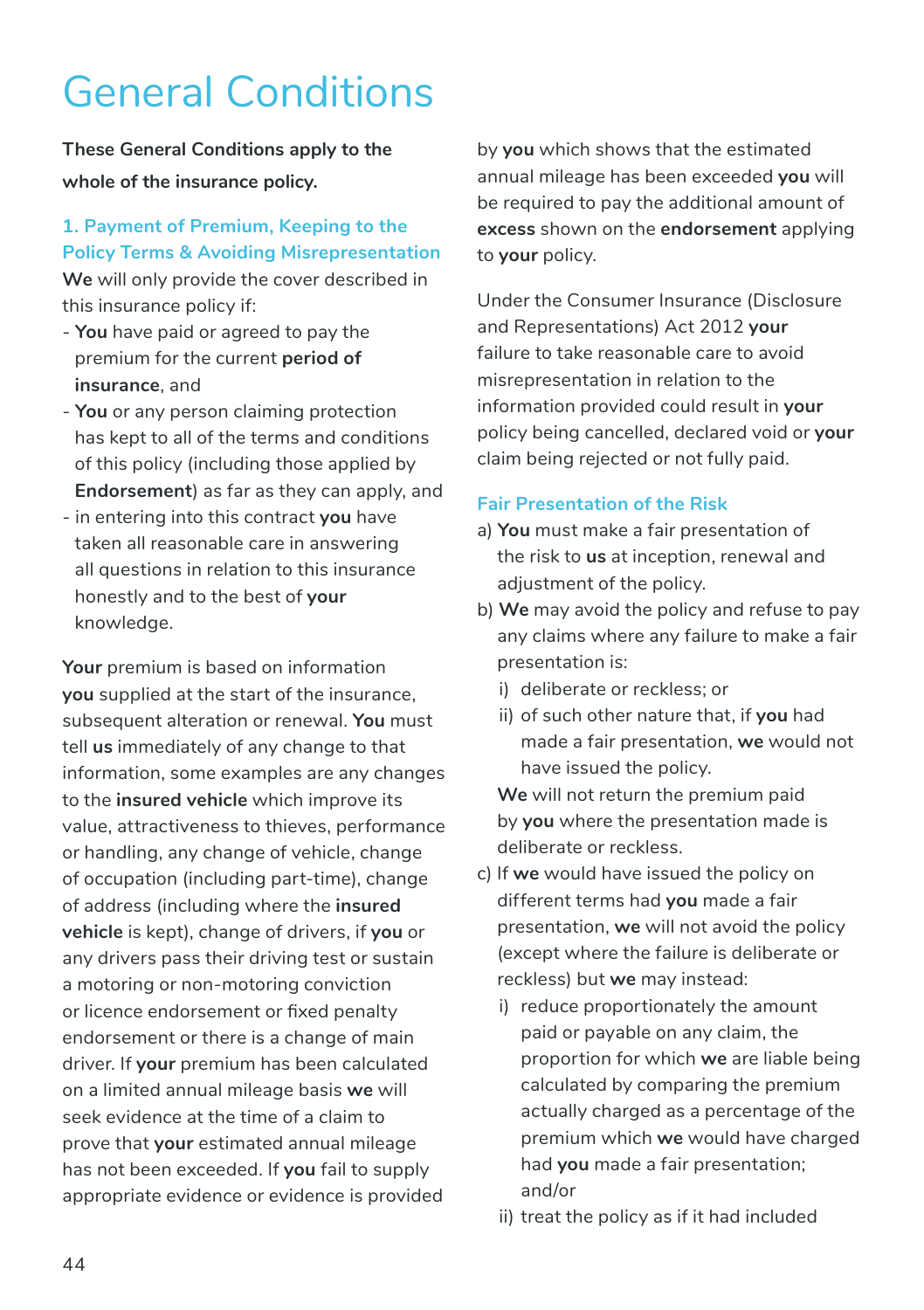such additional terms (other than those requiring payment of premium) as **we** would have imposed had **you** made a fair presentation.

For the purposes of this clause references to:

- a) avoiding the policy means treating the policy as if it had not existed from the inception date (where the failure to make a fair presentation of the risk occurs before or at the inception of the policy), the renewal date (where the failure occurs at renewal of the policy), or the adjustment date (where the failure occurs when the policy is adjusted);
- b)refunds of premium should be treated as refunds of premium back to the inception date, renewal date or adjustment date where applicable:
- c) issuing a policy should be treated as references to issuing the policy at inception, renewing or adjusting the policy where applicable.

Where this policy provides cover for:

- a) any person who is not the named insured; and
- b) that person would, if they had taken out such cover in their own name, have done so for purposes wholly or mainly unconnected with their trade business or profession.

**We** will not invoke the remedies which might otherwise have been available to us under this General Condition (Fair Presentation of the Risk) as against the insured, if the failure to make a fair presentation of the risk concerns only facts or information which relate to a particular person who is not the insured. However, if the person concerned or the insured on their behalf makes a careless misrepresentation of fact, **we** may invoke the remedies available to **us** under this General

Condition as against that particular person, as if a separate insurance contract had been issued to such person, leaving the remainder of the policy unaffected.

### **2. Looking after your vehicle**

You or any permitted drivers are required to maintain the **insured vehicle** in a roadworthy condition. **You** or any person in charge of the **insured vehicle** are required to take all reasonable care to safeguard it and its contents from loss or damage, for example the vehicle should not be left unlocked when **unattended**.

**We** shall at all times be allowed free access to examine the **insured vehicle**.

### **3. Having an MOT certificate**

There must be a valid Department for Transport test certificate (MOT) in force for the **insured vehicle** if one is needed by law. In the absence of a valid Department for Transport test certificate (MOT) all cover under sections A and B of this insurance is cancelled and of no effect.

#### **4. Accidents or losses**

In the event of an accident or incident likely to give rise to a claim which is covered under the policy, **you** must as soon as possible telephone the 24 hour Claims Helpline (this must be within 24 hours of the incident occurring). Please also refer to Page 9 of this policy booklet 'What to do in the Event of an Accident' for further guidance. If the loss or damage is covered under the policy, the Claims Helpline operator will make arrangements to remove the **insured vehicle** to the nearest **approved repairer**, competent repairer or place of safety, and safeguard the **insured vehicle** and its contents.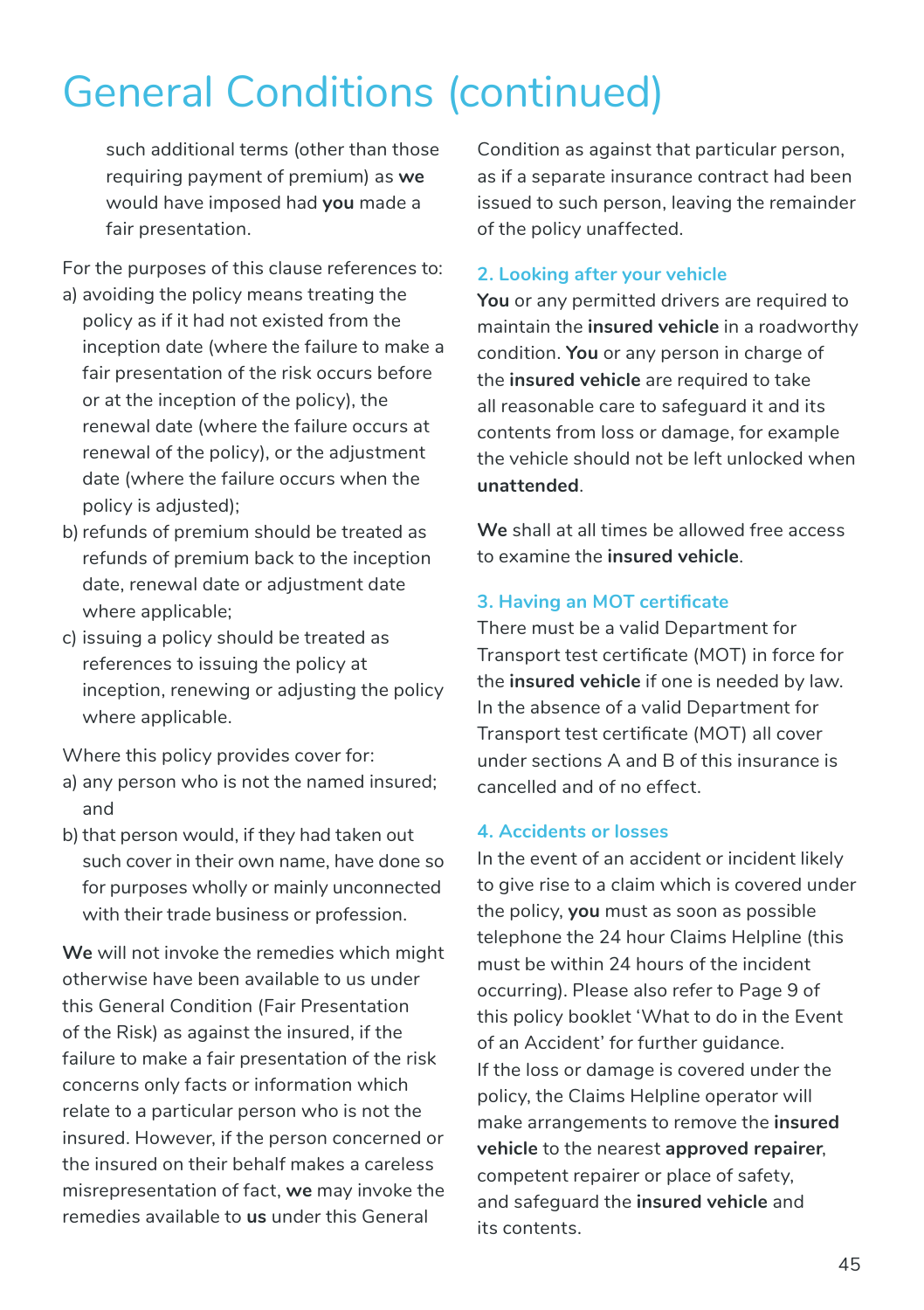**We** will not pay for further damage to the **insured vehicle** if **you** drive it or attempt to drive it in a damaged condition.

If **your** claim is due to theft, attempted theft, malicious damage or vandalism, **you** must also notify the police within 24 hours of discovery of the loss or as soon as practical and obtain a crime report number.

If the **insured vehicle** is stolen and is no longer under **your** control it will be removed from the Motor Insurance Database (MID) until such time as it is recovered.

**Important: If you are advised that your stolen vehicle has been recovered following its theft and it is roadworthy, it is important that you notify us immediately and before you drive the vehicle, so that we can reinstate it onto the Motor Insurance Database otherwise you run the risk of being stopped by the police as they may suspect the vehicle is not insured. We have the right to remove the insured vehicle at any time to keep claims costs to a minimum. If the insured vehicle is damaged beyond economical repair we will arrange for it to be stored safely at premises of our choosing.**

If **we** ask to examine driving licences and vehicle documentation before agreeing to settle a claim under this policy **you** must supply this documentation before **we** can proceed with the settlement.

Any indication of a claim against **you** must be notified to **us** as soon as possible. Any writ, or notification of civil or criminal proceedings should be sent to **AISL** by recorded delivery immediately.

**We** shall be entitled to take over and conduct the defence or settlement of any claim or prosecute any claim in the name of any person covered by this insurance.

### **5. Claims procedures**

No admission of liability, payment or promise of payment shall be made or given by **you** or any person on **your** behalf. No proceedings may be commenced against, or settlement accepted from, any other party without **our** written consent.

**We** shall have discretion in the conduct of any proceedings or in the settlement of any claim.

**You** must give **us** whatever co-operation, information and assistance **we** require in dealing with any claim under this policy.

If there is any other insurance in force which covers the same loss, damage or liability as this insurance, **we** will only pay **our** proportionate share of the claim.

#### **6. Cancellation**

**You** can cancel **your** policy at any time by contacting Co-op Insurance on 0333 009 6877. **Your** policy will be cancelled, and any refund of premium calculated, from the date **your** cancellation request is received, or from a later date as specified by **you**. If **you** are paying **your** premiums by instalments **you** must pay any balance of premium due. Cancelling the Direct Debit instruction does not mean **you** have cancelled the policy, **you** must still follow the instructions above.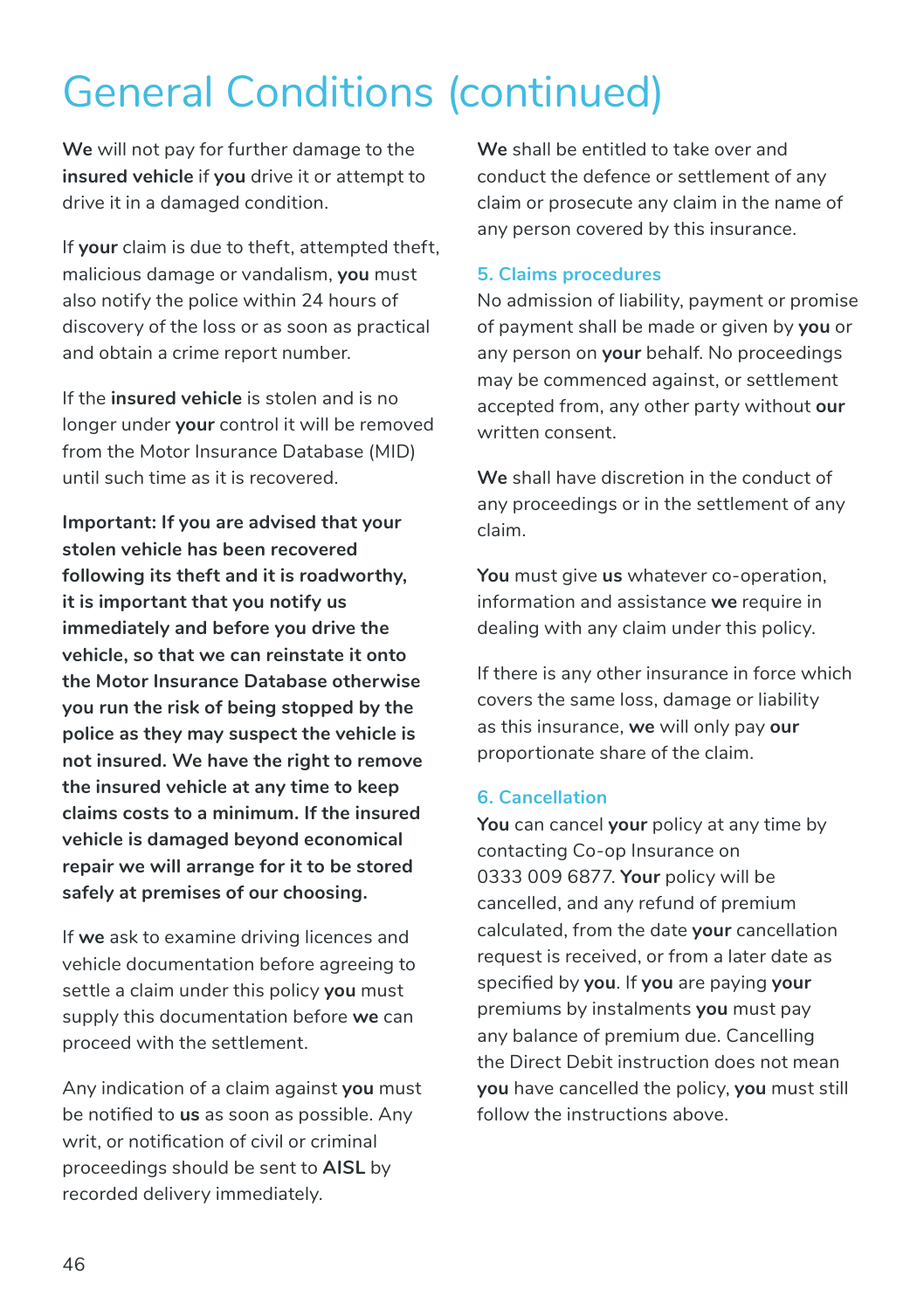### **Cancelling the policy within the reflection period**

This insurance provides **you** with a reflection period to decide whether **you** wish to continue with the full policy. The reflection period is for 14 days from the policy start date or the date **you** receive **your** policy documentation whichever is the later.

If a period of less than 14 days has elapsed since **you** received **your** policy documentation, and **you** have not made a total loss claim, **you** have the right to cancel the policy and receive a refund of premium.

- If at the date of cancellation **your** policy has not yet commenced **you** will receive a full refund from **us**; or
- If **your** policy has already commenced, **we** will refund the **premium relating** to the remaining **period of insurance**  calculated on a proportionate basis dependent on the number of days left to run under the policy.

### **Cancelling the policy after the reflection period Cancellation by you**

**You** can cancel this policy either from the date **we** are notified, in writing, or a later date as requested by **you**. Providing there have been no claims in the current **period of insurance we** will refund the premium relating to the remaining **period of insurance**  calculated on a proportionate basis dependent on the number of days left to run under the policy less an administration fee of no more than £50 to take into account **our**  costs in providing **your** policy.

### **Cancellation by us**

**We** can cancel this policy at any time if there are serious grounds to do so, including but not limited to the following examples:

- where **we** have been unable to collect a premium payment (payment terms including the procedures in the event of non-payment of the premium will have been agreed between **us** when **you** took out this policy); or
- **You** have failed to take reasonable care in providing information in relation to this insurance as required by General Condition 1 of this policy; or
- **You** have failed to supply requested validation documentation (evidence of No Claim Discount, copy driving licence, etc.); or
- **You** have failed to co-operate or provide information and assistance in relation to any claim under this policy or with regards to the administration or operation of this policy; or
- where **you** fail to maintain the **insured vehicle** in a roadworthy condition or **you** fail to look after it in accordance with General Conditions 2 and 3 of this policy; or
- where **you** use threatening or abusive behaviour towards a member of **our** staff or a member of staff of **our** supplier.

**We** will do this by giving **you** 7 days' notice in writing to **your** last address notified to **us. Your** last notified address may include an email address nominated by **you** to accept correspondence.

**We** will refund the premium relating to the remaining **period of insurance** calculated on a proportionate basis dependent on the number of days left to run under the policy less an administration fee of no more than £50 to take into account **our** costs in providing **your** policy. The pro rata refund of premium (less the administration fee) is only available as long as:

- the **insured vehicle** has not been the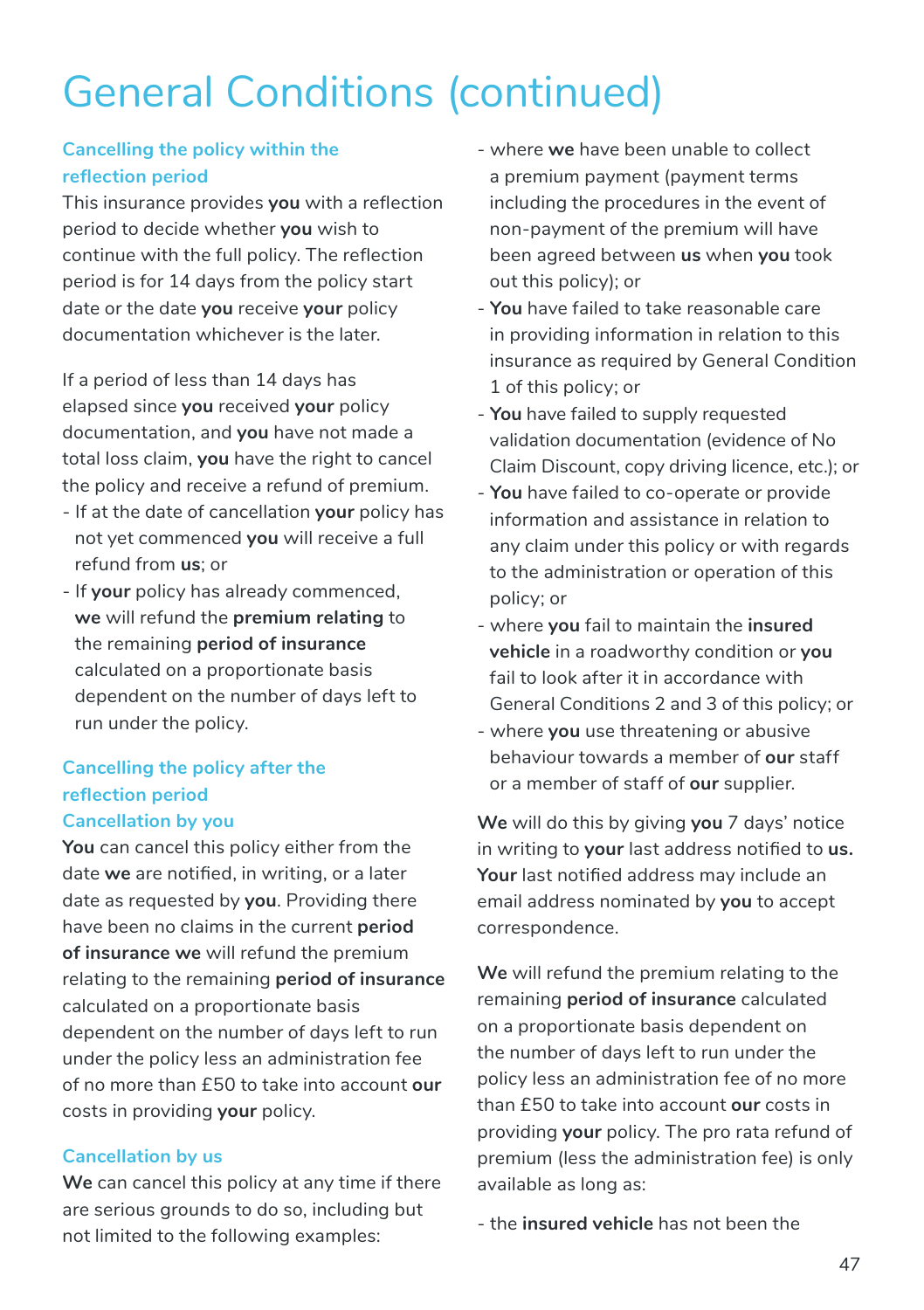subject of a total loss claim (i.e. written-off or stolen and not recovered); and/or

- cancellation is not due to any fraudulent act by **you** or anyone acting on **your** behalf. Please refer to General Condition 10 with regard to **our** cancellation policy involving fraudulent acts.

**We** also reserve the right to retain all premium paid for the current **period of insurance** in the event that a claim has been made against the policy during this period until such time as **we** recover any monies paid out by **us**.

### **Non-payment of premium**

In the event that there has been a loss or incident likely to give rise to a claim during the current **period of insurance** and premium amounts are outstanding **we** may at **our** discretion reduce any claims payment by the amount of outstanding or overdue premiums that **you** owe.

### **7. Total losses and stolen vehicles**

If as a result of a claim the **insured vehicle** is determined to be a total loss or the **insured vehicle** has been stolen and not recovered, this policy will be cancelled without refund of premium unless **you** change **your** vehicle to another that would normally be acceptable to **us** or the stolen vehicle is recovered and is not a total loss.

In the event of the policy being cancelled due to the **insured vehicle** being a total loss or stolen and not recovered, and there being no replacement vehicle to insure (or if there is a replacement vehicle to insure which is unacceptable to **us**), all outstanding or overdue premiums, including any administration charge due, must be

paid immediately. **We** may at **our** discretion reduce the claims payment by the amount of outstanding or overdue premiums that **you** owe.

### **8. Right of recovery**

If under the laws of any country in which this insurance applies, **we** have to make payments which but for those laws would not be covered by this policy, **you** must repay the amounts to **us**.

**You** or the person who caused the accident must also repay **us** any money **we** have to pay because of any agreement **we** have with the Motor Insurers' Bureau.

Any payment **we** have to make because **we** are required to do so by compulsory insurance law or an agreement with the Motor Insurers' Bureau will prejudice **your** No Claim Discount and will also mean that there will be no entitlement to a return of premium if the policy is cancelled or declared void.

### **9. Vehicle sharing**

This policy allows **you** to carry passengers for social or similar purposes and **your** receipt of a mileage allowance or a payment by a passenger towards the cost of fuel will not invalidate cover as long as:

- **You** do not make a profit from the vehicle sharing arrangement; and
- **Your insured vehicle** is not adapted to carry more than eight people (including the driver); and
- **You** are not carrying passengers as customers of a passenger-carrying business.

### **10. Fraud**

**You** must not act in a fraudulent manner. If **you**, an authorised driver or anyone acting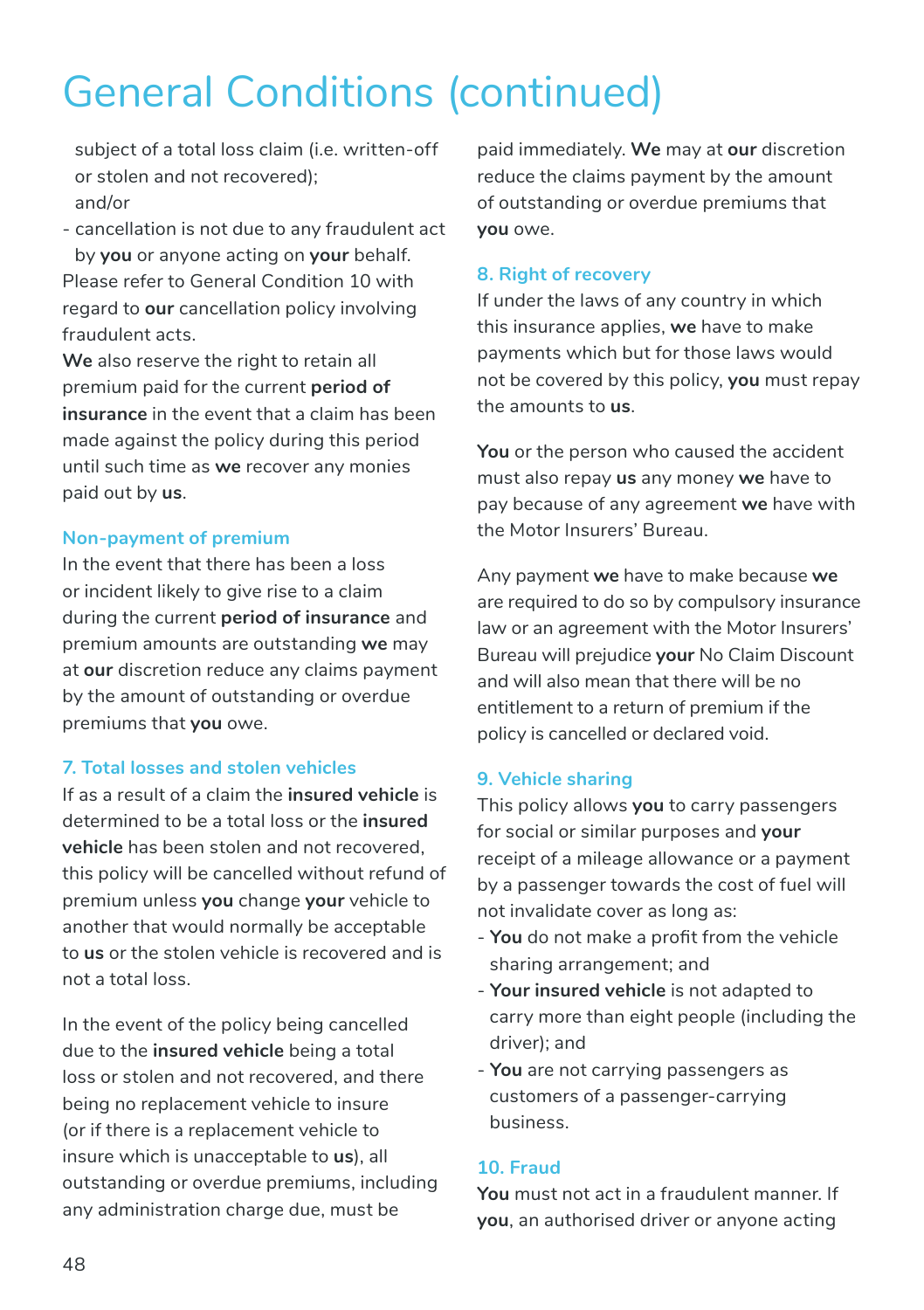on **your** behalf knowingly commit:

- a) a fraudulent act or submit a fraudulent document or make a fraudulent statement when obtaining this policy or at any other time during the policy period; or
- b) make a claim that is false, fraudulent or deliberately exaggerated, we will:
	- i) not pay the claim
	- ii) immediately cancel this policy and all other insurances currently in force with us with which you and any authorised driver are connected.
	- iii) not issue any refund of premium on this and all other insurances currently in force with us with which you and any authorised driver are connected.

iv) inform the police of the circumstances. When cancelling this policy **we** reserve the right not to issue any postal notification of cancellation where it is known that the postal address has been used fraudulently.

### **11. Tax and registration**

**Your insured vehicle** must be taxed where applicable and registered within the **geographical limits**.

### **12. Fees and charges**

**You** will be charged for the administration and cancellation of **your** policy. The amount of any fee applicable will be shown in **your** Fees and charges schedule. Any premium adjustment following a change to **your** policy will include the relevant administration fee.

### **13. Payment of Your premium**

To be entitled to cover under this policy **you** must pay the premium or any agreed instalment when asked.

If **you** pay annually by debit/credit card **your** payment will be taken upon issue of **your** policy. Should any changes be made to **your** policy that increase **your** premium, a payment will be required by credit/debit card upon issue of that change. Where any changes are made that reduce **your** premium, a refund will be made to **you** upon issue of that change. If **you** fail to keep **your** premiums up to date **we** may cancel **your** policy as set out in the Cancellation section of **your** policy.

### **If you pay monthly by Direct Debit**

Where **you** pay under a credit agreement by monthly Direct Debit, payments will be taken as detailed in **your** Payment Details document. When **your** policy is initially taken out a deposit will be taken from **your** credit/ debit card upon issue of **your** policy.

Should any changes be made to **your** policy that affect **your** premium, **you** will receive an amended Payment Details document to outline **your** new payments under **your** credit agreement, unless **you** choose to pay any additional charge by credit/ debit card. Where any changes are made that increase **your** premium, **you** can choose to:

- i) Increase **your** Direct Debits to take into account the increased premium. In these circumstances **you** will be granted additional credit through **your** existing credit agreement and a credit charge will be applied on the increase. Please see **your** credit agreement for further information; or
- ii) make a one-off payment by debit/ credit card

Should any changes be made to **your** policy that decrease **your** premium, **your** monthly Direct Debits will decrease accordingly. **You** must make sure that **your** instalment payments are kept up to date. If **we** are unable to collect an instalment on the date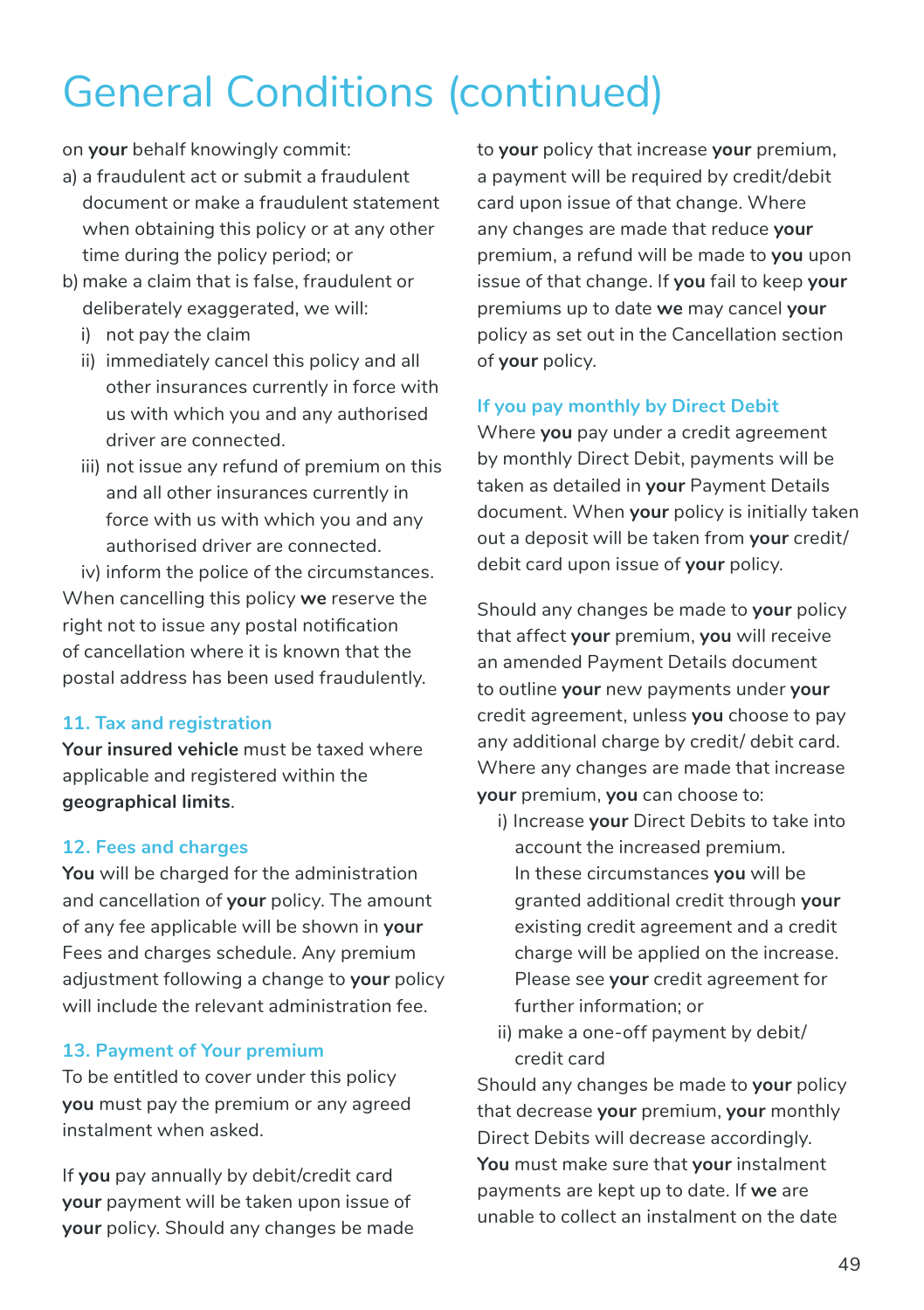it is due, **we** will notify **you** in writing of the date that **we** will attempt to take payment again. If **we** are unable to collect this payment for a second time the outstanding amount will need to be paid by card. An Alternative Payment Method fee as detailed in **your** Fees and Charges Schedule will also apply. If this outstanding amount remains unpaid **we** will cancel **your** policy as set out in the Cancellation section of **your** policy.

### **Renewing your policy**

**We** will send **you** a renewal invitation at least three weeks before **your** renewal date outlining the terms and conditions under which **your** policy may be renewed for the next 12 months, the premium required and any changes to **your** insurance cover. **Your** renewal invitation and premium will be based on the information **we** currently hold, **your**  credit score at the time of renewal, and the cover **you** have previously selected, including any optional extras. Please contact **us** at least seven days before the renewal date if any of these details have changed or if **you** wish to make any changes to **your** policy.

- i) Where **your** premium is paid annually by debit/credit card, **you** must contact **us** before the renewal date to arrange payment or set up a monthly Direct Debit. It is recommended that **you** make contact at least seven days before **your** renewal date so that **we** can issue **you** with **your** new **Certificate of Motor Insurance** before **your** cover runs out.
- ii) Where **you** pay under a credit agreement with **us** by monthly Direct Debit, to ensure that there is no interruption in **your** insurance cover, **we** will automatically renew **your** policy. Monthly repayments will continue to be taken from the account details **we** hold,

starting from **your** renewal date. If **you** do not wish to renew **your** policy please contact **us** before **your** renewal date.

If **you** have paid **your** renewal premium but then decide to cancel **your** policy, provided that **you** tell **us** before **your** renewal date, **we** will refund what **you** have paid in full. If **you** cancel within 14 days of **your** renewal date **you** will be entitled to a refund of any premium paid less a proportionate charge for the number of days for which cover has been provided.

We reserve the right not to invite renewal of the policy and in such circumstances **we** will notify **you** in writing at least three weeks before **your** renewal date.

To pay **your** annual renewal premium or for renewal enquiries please contact Co-op Insurance on 0345 600 2918.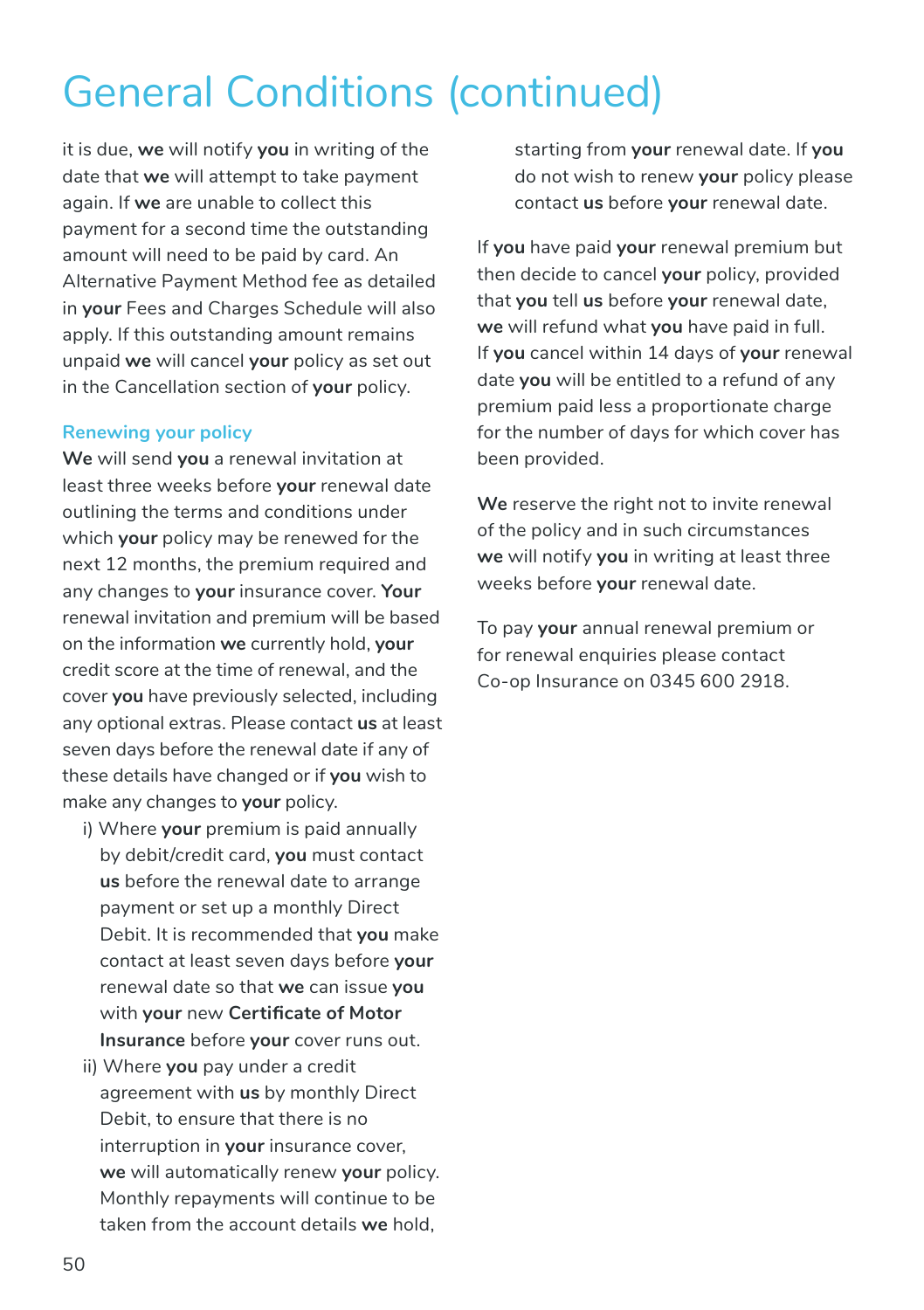### Our Service Commitment

### **What to do if you have a complaint**

**We** and **AISL** are dedicated to delivering a first class level of service to all policyholders. However, **we** accept that things can occasionally go wrong and would encourage **you** to tell **us** about any concerns **you** have so that **we** can take steps to make sure the service **you** receive meets **your** expectations in

the future.

If a dispute regarding **your** policy or claim arises the following explains the procedures for resolving **your** complaint:

If **you** have a complaint, please contact **us** at the address below: Customer Relations PO Box 1172 Whitstable CT5 9DS

When contacting **us** please provide:

- A policy number and/or claim number.
- An outline of **your** complaint.
- A contact telephone number.

**We** will make every effort to resolve **your** complaint by the end of the third working day after receipt. If **we** cannot resolve **your** complaint within this timeframe **we** will acknowledge **your** complaint within five working days of receipt and do **our** best to resolve the problem within four weeks by sending **you** a final response letter. If **we** are unable to do so, **we** will write to advise **you** of progress and will endeavour to resolve **your** complaint in full within the following four weeks.

If **we** are still unable to provide **you** with a final response at this stage, **we** will write to **you** explaining why and advise when **you** can expect a final response. At this point **you** may refer **your** complaint to The Financial Ombudsman Service at the following address:

The Financial Ombudsman Service Exchange Tower Harbour Exchange Square London E14 9SR Email: complaint.info@financialombudsman.org.uk

#### **What you should know**

**You** may go directly to the Financial Ombudsman Service when **you** first make **your** complaint, but the Ombudsman will only review **your** complaint at this stage with **our** consent. However, **we** are still required to follow the procedure stated above.

If **you** have received a final response but are dissatisfied, **you** have the right of referral to the Financial Ombudsman Service within six months of the date of **your** final response letter. **You** may only refer to the Ombudsman beyond this time limit if **we** have provided **our** consent.

Whilst **we** are bound by the decision of the Financial Ombudsman Service, **you** are not. Following the complaints procedure above does not affect **your** right to take legal action.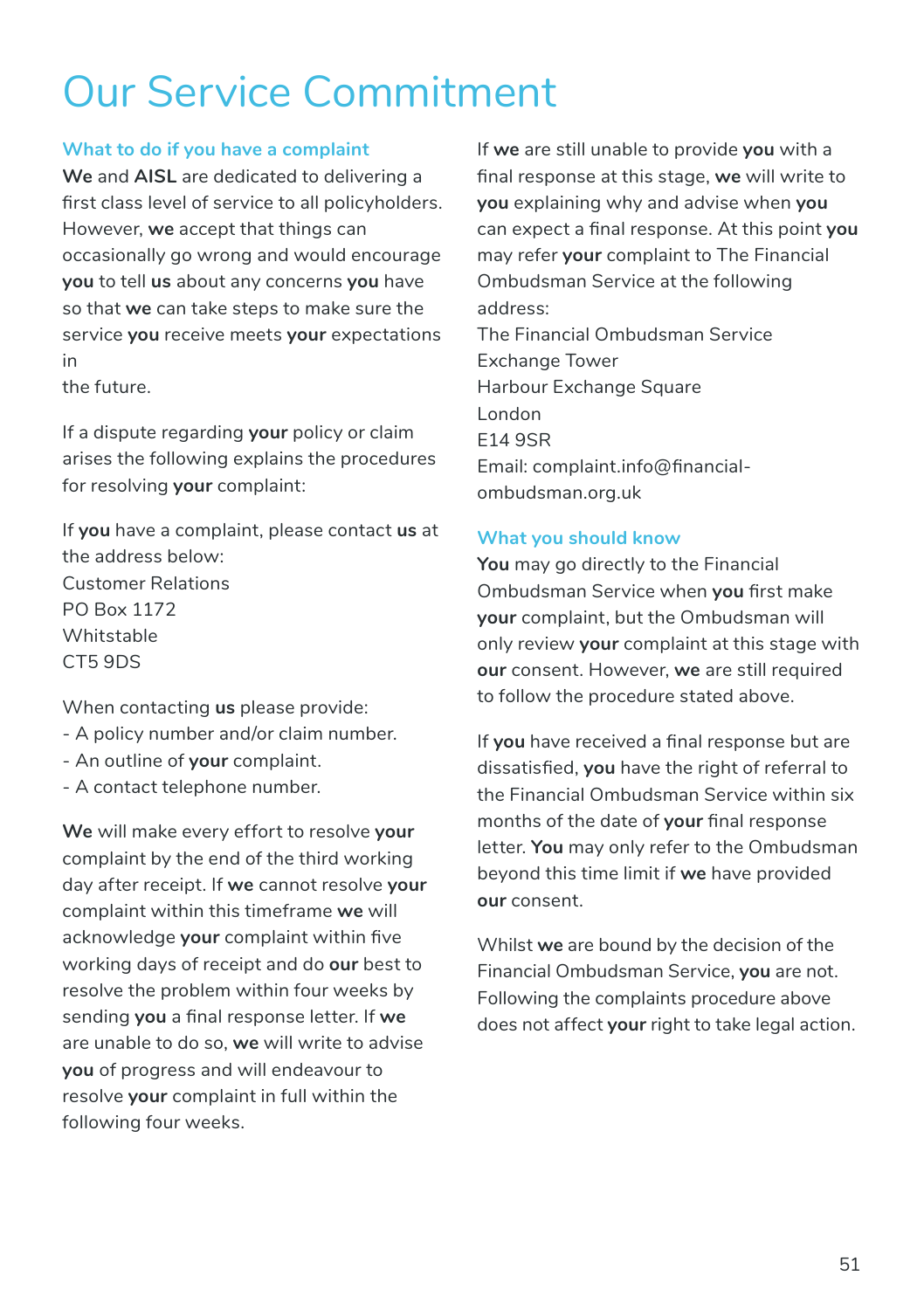### Our Service Commitment (continued)

### **Customer feedback**

If **you** have any suggestions or comments about **our** cover or the service **we** or **AISL** have provided please write to: Customer Relations PO Box 1172 Whitstable CT5 9DS

**We** always welcome feedback to enable **us** to improve **our** products and services.

### **Telephone Recording**

For **your, our** and **AISL's** protection they may record and monitor telephone calls.

### **Financial Services Compensation Scheme**

**We**, along with **your** insurer are covered by the Financial Services Compensation Scheme. **You** may be entitled to compensation from this scheme if the insurer cannot meet their obligations.

Further information about the scheme is available on the FSCS website at www.fscs.org.uk or by writing to: FSCS PO Box 300 Mitcheldean GL17 1DY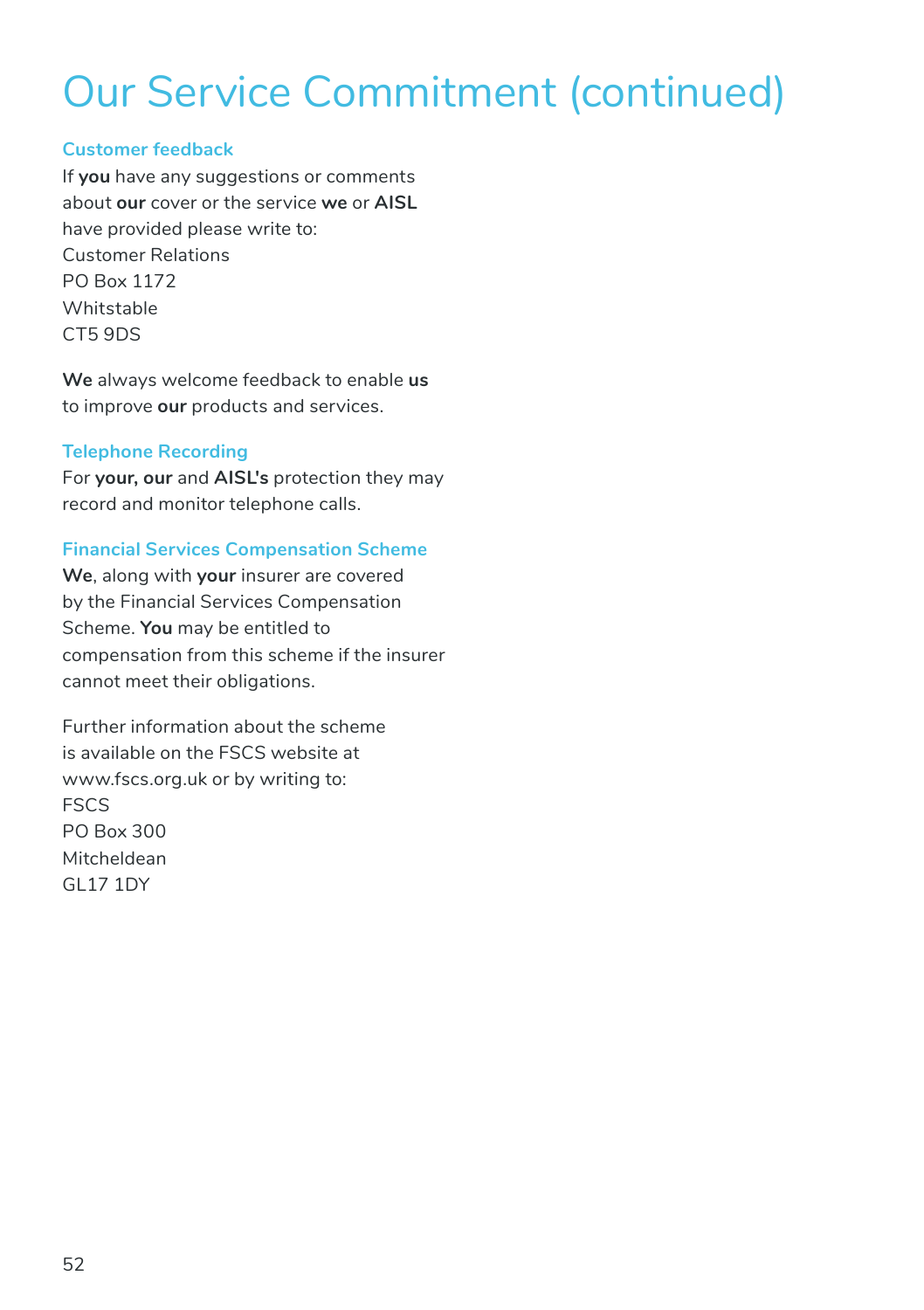### How we use your information

**We** believe in keeping **your** information safe and secure. Full details of what data is collected by **us** and **AISL** and how it is used can be found in **our** privacy policy which **you** can access via www.markerstudy.com/aisl or by requesting a copy free of charge from **our** Data Protection Officer (contact details below).

**We** are governed by the Data Protection legislation applicable in the United Kingdom.

### **Data protection officer**

If **you** have any questions about how **your**  data is used, or require a copy of **our** privacy policy, or to exercise any of **your** data rights please contact **our** Data Protection Officer at: Data Protection Officer Markerstudy Insurance Services Limited 45 Westerham Road Bessels Green Sevenoaks Kent TN13 2QB

### Numbers to Call

### **Had an accident? We're here to get you back on the road.**

The procedure outlined below must be followed for all accidents, regardless of who was responsible. Even if **you** do not intend to make a claim for the damage to **your**  vehicle **you** must still report the accident. Delay in notification may invalidate **your** right to claim.

### **Call 0345 999 8888**

Please call within 24 hours of the accident, but ideally within 1 hour.

Calling straightaway provides **you** with benefits which may include the following (dependent on the level of policy cover **you** have) if you use our Approved Repairer service:

- **FREE courtesy vehicle** while **your** vehicle is being repaired (subject to availability).
- Windscreen repair/replacement.
- **FREE** collection and re-delivery.
- **FREE** vehicle cleaning service.
- Approved repairer's work is guaranteed all the time **you** own the **insured vehicle**

### **Does the accident involve a third party?**

- Pass **your** details along with **your** policy number to the **third party**.
- If **you** are calling from the roadside an adviser may ask to speak to the **third party**, or ask **you** to request them to make contact on 0345 999 8888 within 1 hour.
- The **third party** may be entitled to a number of services free of charge (dependent on blame).